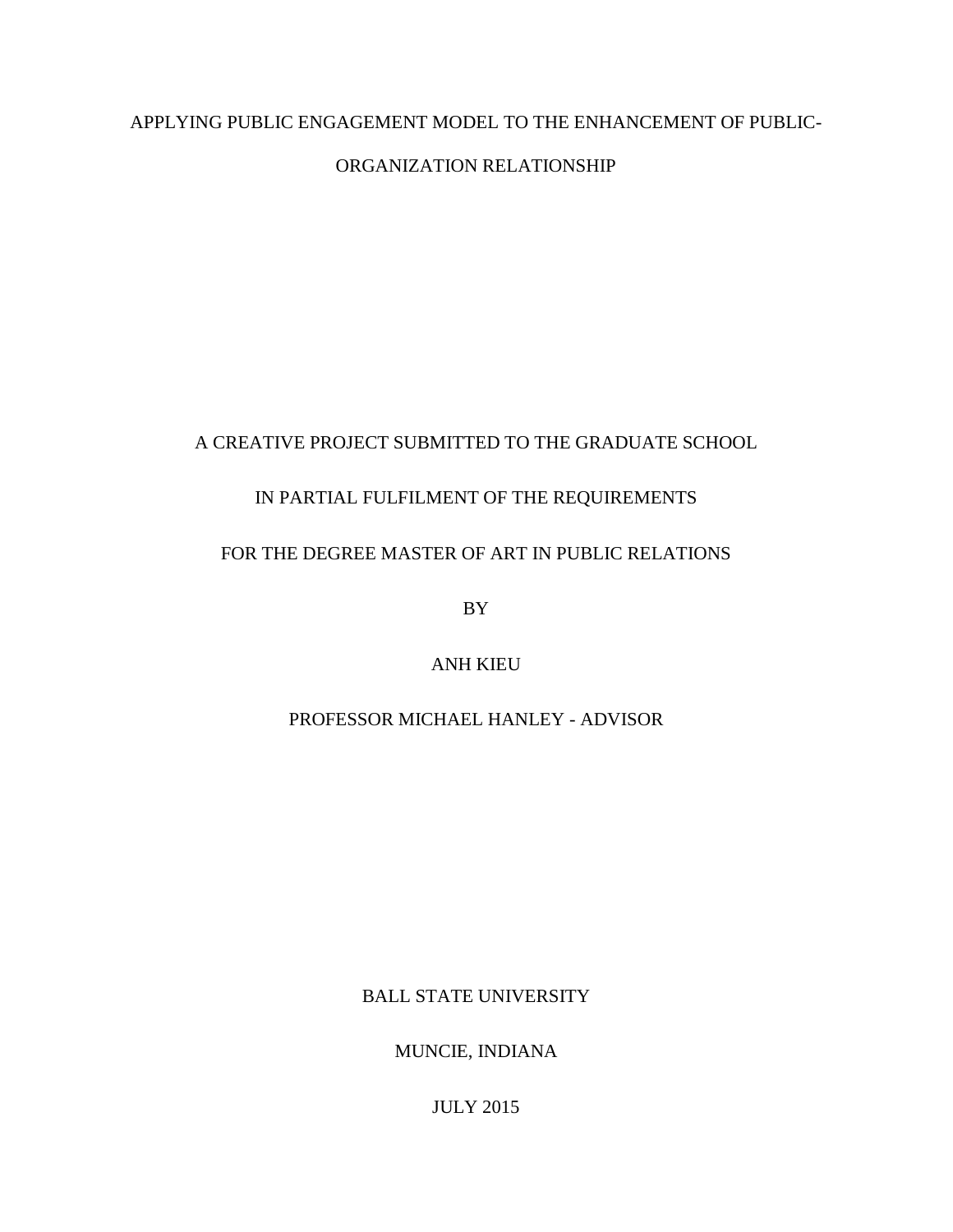## **TABLE OF CONTENTS**

| <b>CHAPTER 6: REVIEWS OF THE PROJECT</b> |  |
|------------------------------------------|--|
|                                          |  |
|                                          |  |
|                                          |  |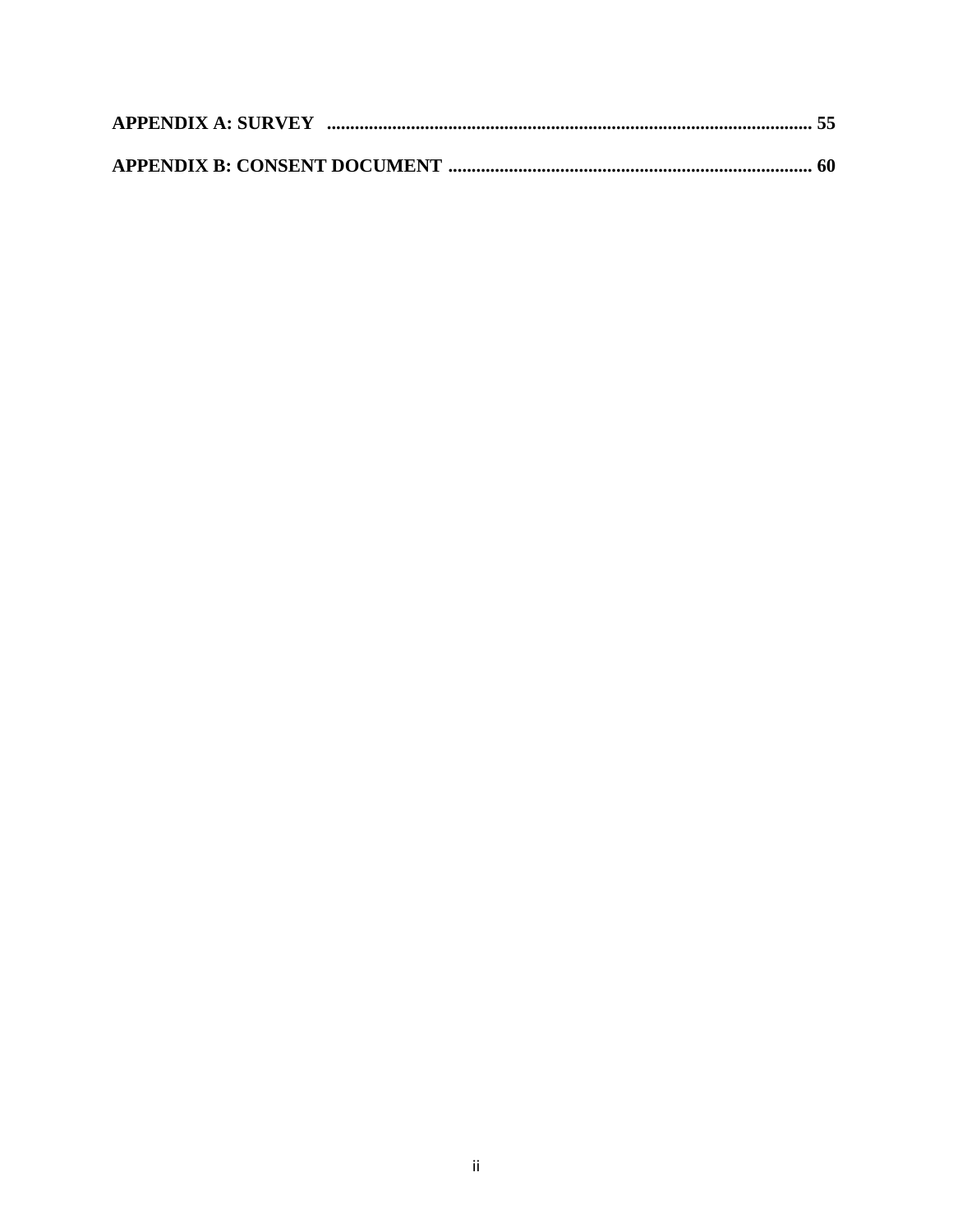#### **CHAPTER 1: INTRODUCTION**

#### 1.1. Overview of Non-Profit Art Organizations

Nonprofit organizations such as the Muncie Symphony Orchestra are great contributors to the "quality of American life" (Cutlip, et al., 2000, p. 550). The number of non-profit organizations has grown exponentially in the United States in the last decade (Salamon, 2002). As a result, the competition for donors has multiplied. In 2012, public charities reported more than \$1.65 trillion in revenues. Total foundation giving reached \$50.9 billion dollars in 2012, up 1% from 2011 (National Center for Charitable Statistics, 2012). In order to prepare for these incoming funds, non-profit organizations have been spending more of their resources on their fundraising and development programs (Grace & Wendroff, 2001). Nevertheless, with the increase in donations comes the increase in the number of nonprofit organizations for different causes. The economic downturn has diverted a lot of the funding to organizations that provide shelters, food, health care and other unemployment agencies. This focus has had a direct impact on funding for the arts originations.

In discussing "arts nonprofit," there are three main categories: performing arts, visual arts, and arts education programs. Performing arts include dance, opera, drama, and musical theatre of all types. Visual arts refer to paintings, drawings, sculptures, museum exhibitions, etc.. Lastly, arts education programs are designated to provide training to the publics. Most arts organizations are 501(c) 3 nonprofits, which are established to serve the public interest. A survey conducted by American for the Arts showed that the number of arts nonprofit organizations increased over the past 10 years; however, the attendance at art events declined (Trescott, 2010).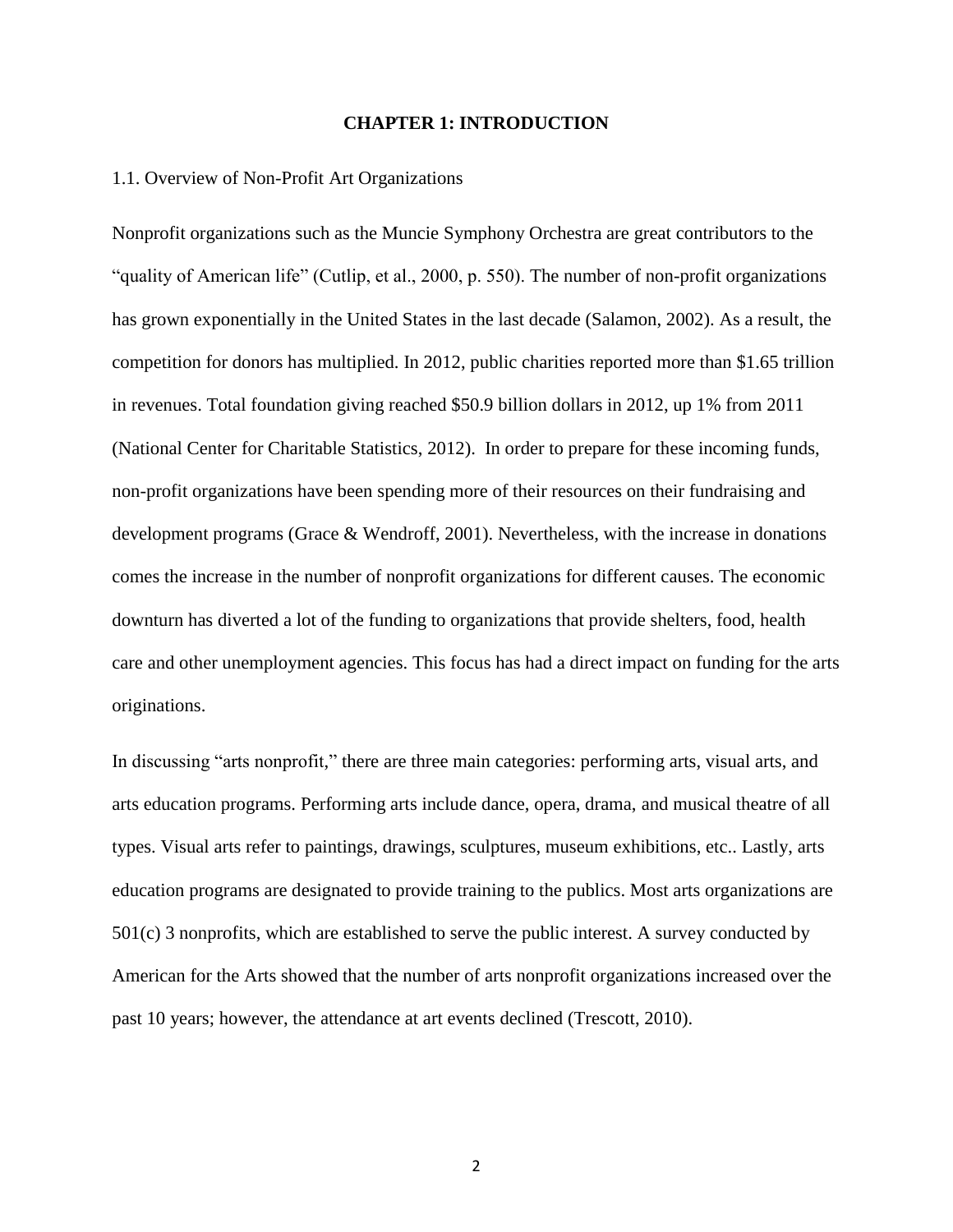#### 1.2. Overview of Symphony Orchestras

Symphony orchestras were initially established in large cities in the mid-nineteenth century by European immigrants to maintain their cultural tradition. Now, orchestras are an integral part of many American towns (Scholz, 2001). Not only do they provide employment for a large number of professional musicians, but they also "have brought international recognition and civic pride to many American cities, have rejuvenated the downtowns of others, and have contributed to the economic impact of most by churning billions of dollars through local economies over the decades," according to the American Symphony Orchestra League (ASOL) (ASOL, 1993). Orchestras are an important cultural institution as they provide and deliver art to the public. However, during the 1970s and 1980s, expenses to operate orchestras began to exceed average income from ticket sales (ASOL, 1992). Along with the financial downturn in the 1980s was an increase in production costs, including salaries for artists and more concerts per season. According to the American Symphony Orchestra League, the cost of serving the average audience rose from \$5.00 in 1971 to \$26.17 in 1991 (ASOL, 1992). Consequently, orchestras had to raise the ticket prices to cover costs, which also meant that they were alienating economically challenged people. From the 1987 through 2000 concert seasons, 63 large U.S. symphonies were in deficit financially (Flanagan, 2012, p.2). Orchestras had a short period of strong financial positions in 1997-1999 when the general economic condition was supportive. Yet, finances declined during the recession that began in late 2007. The pressure had pushed a lot of major orchestras into bankruptcy, including the Florida Philharmonic Orchestra (2003), orchestras in Birmingham, Alabama (1993), Oakland (1994), San Jose, California (2002), Honolulu (2009), and Louisville, Kentucky (2010). Some of these eventually reopened and reorganized.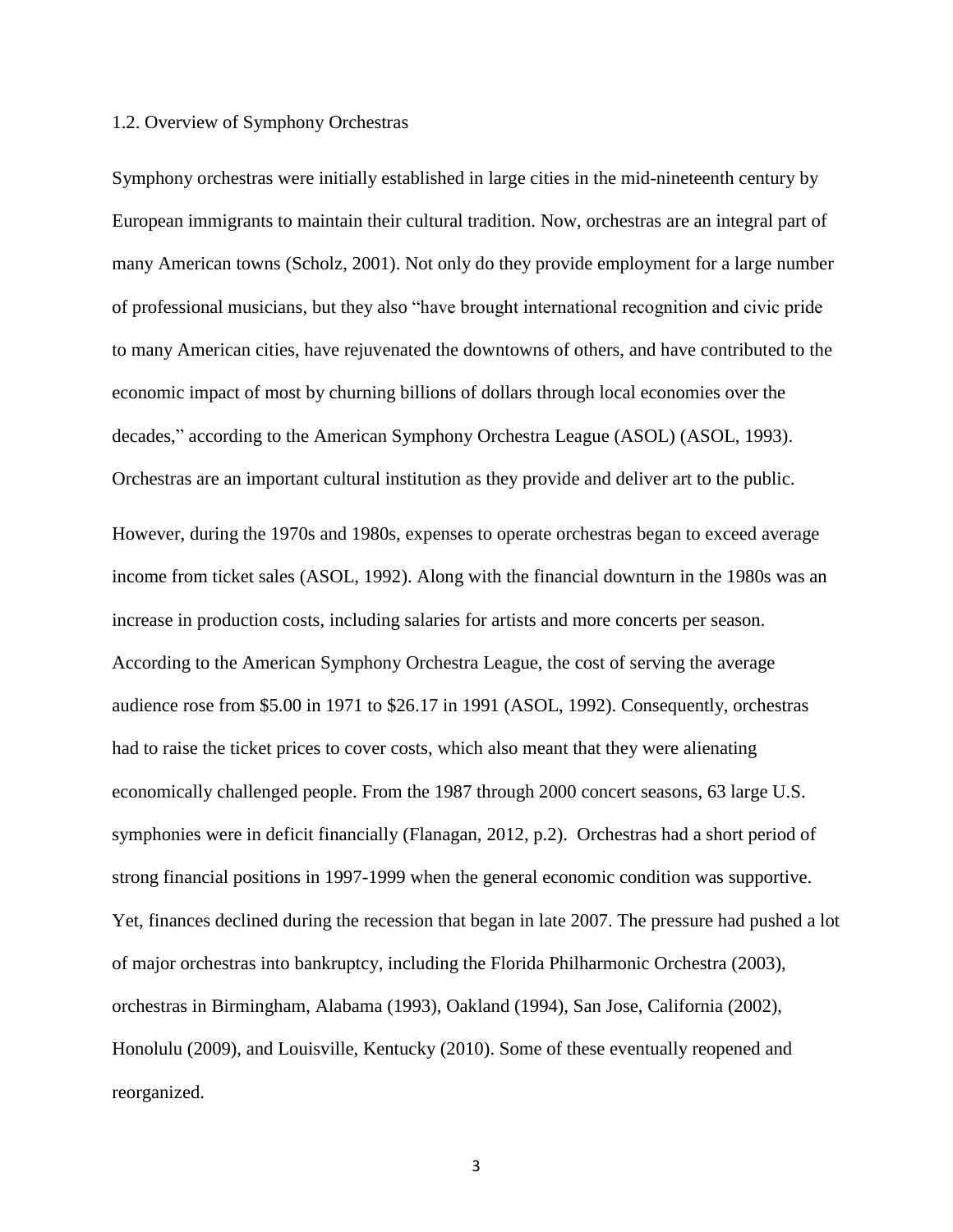Amid this financial struggle, orchestras were under fire for not being as appealing to the general public tastes as before. This form of entertainment is now considered elitist and became out of touch with their communities (ASOL, 1993, p.138). A series of surveys conducted by the National Endowment for the Arts (NEA) since 1982 about performing arts audiences in the United States revealed that there has been a decline in the overall participation in classical music by the population. The number of adults who said that they attended at least one classical music concert dropped from 11.6% to 9.3% (NEA, 2009). This percentage reflected an even larger number when considering the increase of populations over this six-year period. Among them, the white demographics tend to be more likely to attend an orchestra concert than other groups, and women are more likely to attend than men. Also, the frequency of concert attendance increases with income and education level. Even though unemployment rate was identical during this surveyed time, concertgoers did not keep pace with the increase of population (NEA, 2009).

Making the matter worse, sales of seasonal tickets tend to accompany declining concert attendance. In 1991, the orchestras sold an average of five subscription tickets for every single ticket. By 1997, that ratio was three to one (Flanagan, 2008). The drop in the number of subscriptions can cause long-term effect to the orchestras since seasonal ticket holders are more reliable sources of philanthropic donation than single ticket holders. In an effort to increase attendance and revenue many orchestras have been trying to add more concerts to their yearly programs. Total concert attendance did improve, but each concert only yielded a small increase in attendance as well as revenues. Research has shown that, "Even though many costs incurred by symphony orchestras are fixed annually, the incremental costs of adding another concert are usually far from zero"(Flanagan, 2012, p.2). Eventually, the additional cost for adding concerts will worsen financial deficits.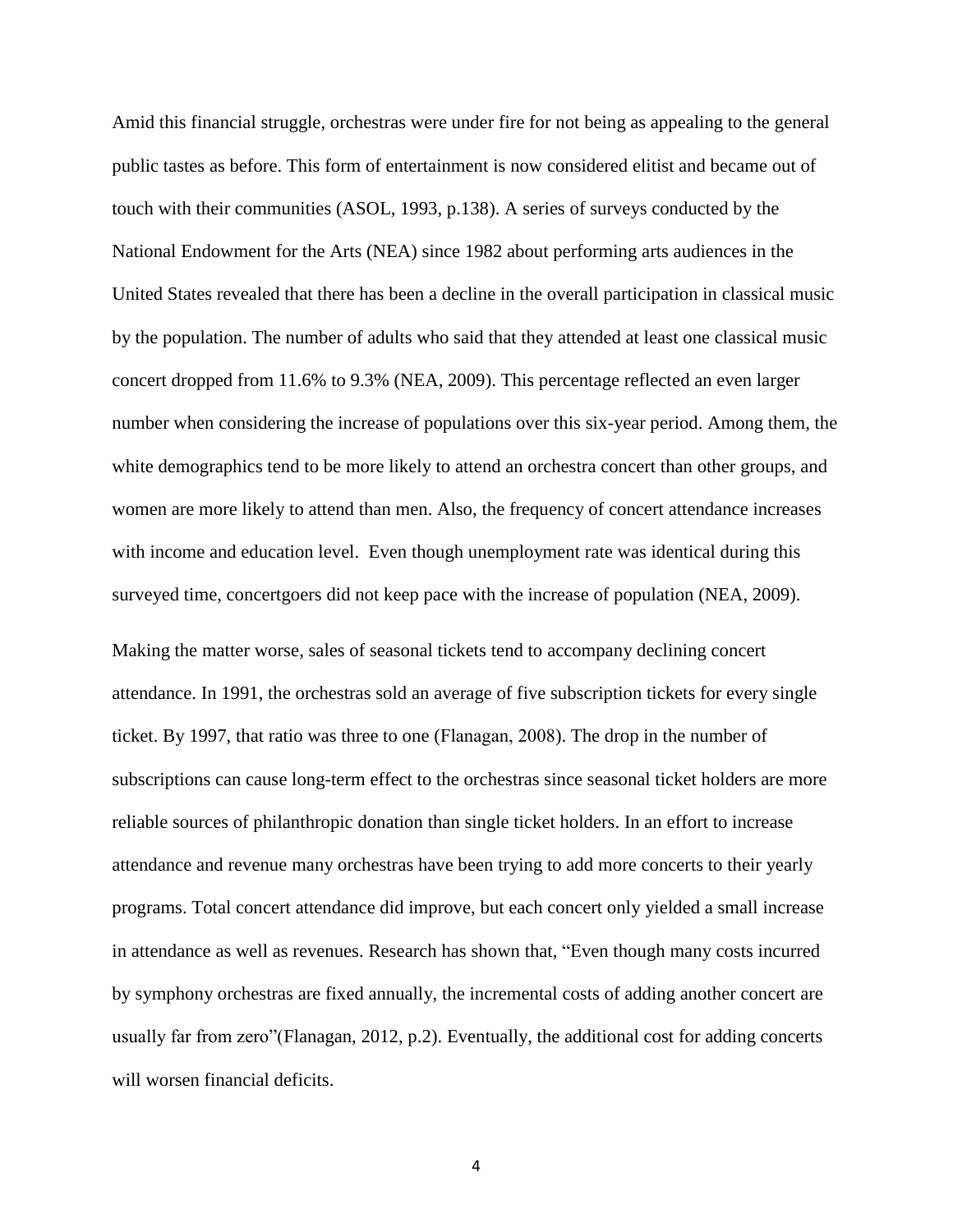1.3. Symphony Orchestra and the Needs for Public Relations

Besides increasing the diversity of concerts, the typical promotional activities that orchestras have been utilizing to increase attendance per concert are direct mail, email, print and broadcast advertising (Flanagan, 2012, p. 28). The average budget spending on marketing of an orchestra ranges from 11% to 21% of overall expenses. However, whether these activities are effective or not is still a question. Surveys have shown that even when budgets spent on marketing have increased, the number in attendance per concert has decreased since the late 1980s (p.35).

Why do arts nonprofit organizations in general, and orchestras in particular, need public relations? By integrating the practice of public relations, organizations can create two-way relationships. As Cutlip et al. (2000) suggested: "More effective two-way communication" with all relevant publics "will be required in order to build and maintain the relationships needed to achieve public-interest goals" in the nonprofit sector (p. 536).

Only by understanding its public can an organization find a way to attract and increase attendance and improve performance to satisfy the public.

When used to optimum advantage, public relations thinking contributes an essential viewpoint to virtually every kind of policy and management decision: a viewpoint that reflects existing public attitudes, predicts the decision's impact on those attitudes, and proposes appropriate communication methods and channels to make it understandable and acceptable. (Adams, 1983)

Today, a successful public relations requires a relationship with, rather than simply to, the public – an exchange of information and ideas. The emerging concept of public relations indicates that firms need to listen to and communicate with their publics and be genuinely responsive to public needs. Public relations is a planned and deliberate process that includes research and analysis, policy and procedural formation or recommendations supporting public interest, and communication with and feedback from numerous publics (Kinzey, 1999). Due to lagging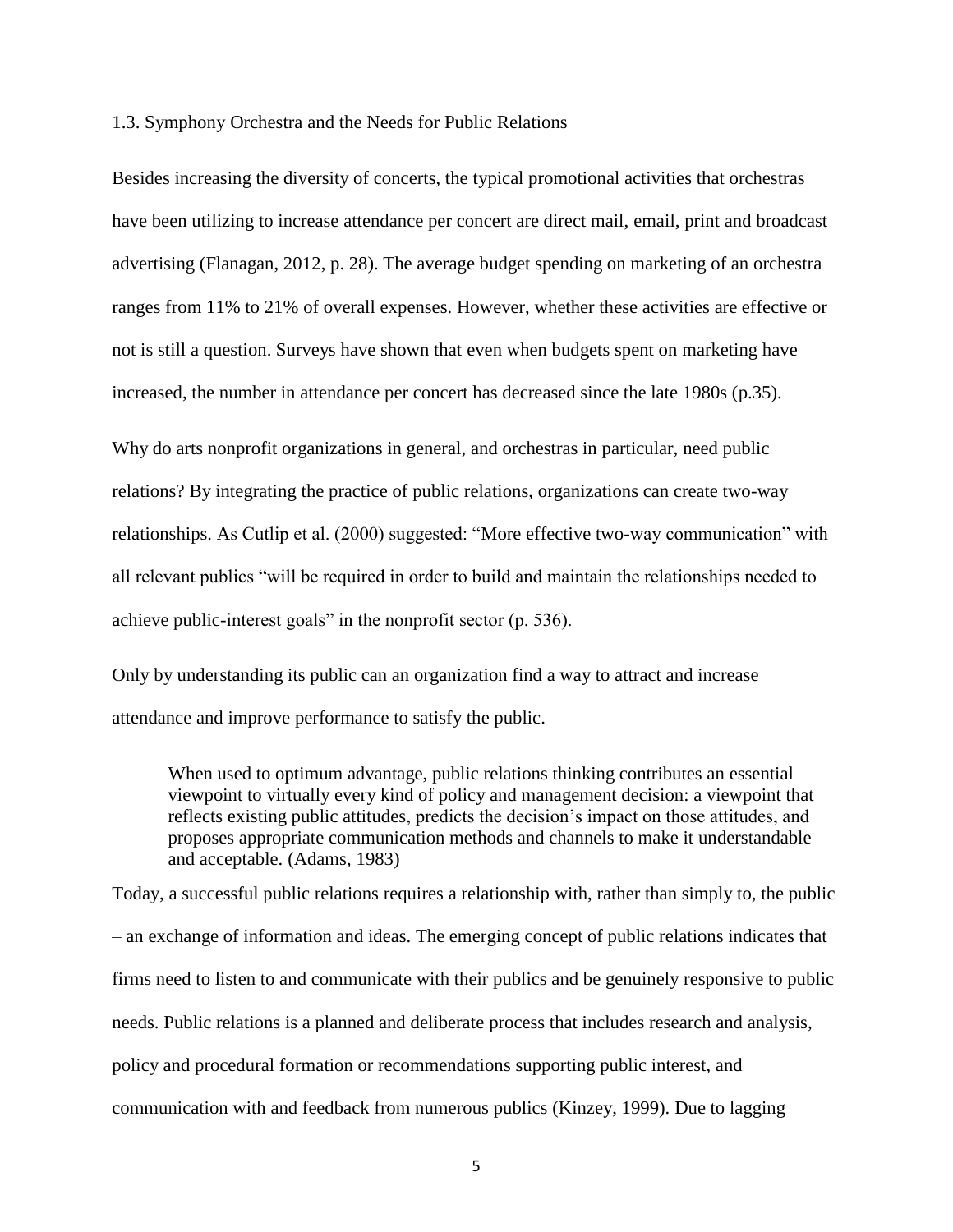support from foundations and the government entities for cultural institutions, the nonprofit sector will benefit from public relations practice to reduce the cost and maximize the results. The viability of nonprofit organizations depends on organizational credibility and on successfully engaging with a wide array of constituencies, including contributors, volunteers, staff members, the population being served, the media, and the public at large (Feinglass, 2005). Effective public relations in the nonprofit sector plays a critical role in helping to raise money and attract new members and volunteers and retain current members and volunteers (p.170)

#### 1.4. Muncie Symphony Orchestra (MSO)

Formerly known as Muncie Civic and College Symphony Orchestra, the orchestra was founded in 1947. The goal of this professional orchestra was to not only to enhance the quality of the Ball State music program, but also to form a link between the college and Muncie community through music while giving Ball State University (BSU) faculty and students an outlet to pursue musical excellence in performance. The orchestra was incorporated in 1958, and over the years has evolved and expanded. The 70-plus musicians consist of resident music faculty, professional freelance musicians from the tri-state area (Indiana, Ohio and Michigan), and BSU students. In 1955, the Muncie Symphony League (MSL) was created to help support the orchestra. Also known as the Volunteer League, MSL promotes the orchestra, raises funds through projects, and hosts a variety of community projects. MSO and MSL work together to continually engage, educate, entertain, and enrich the Muncie community with music.

The orchestra wants to aim at BSU students and alumni who reside in the Muncie as symphony's target audience to attract in the years to come. The organization, however, is having trouble finding their niche to become more appealing and relevant to this demographic. Not only MSO, but also other symphonies around the country are facing the same issue (Glynn, 2000). Despite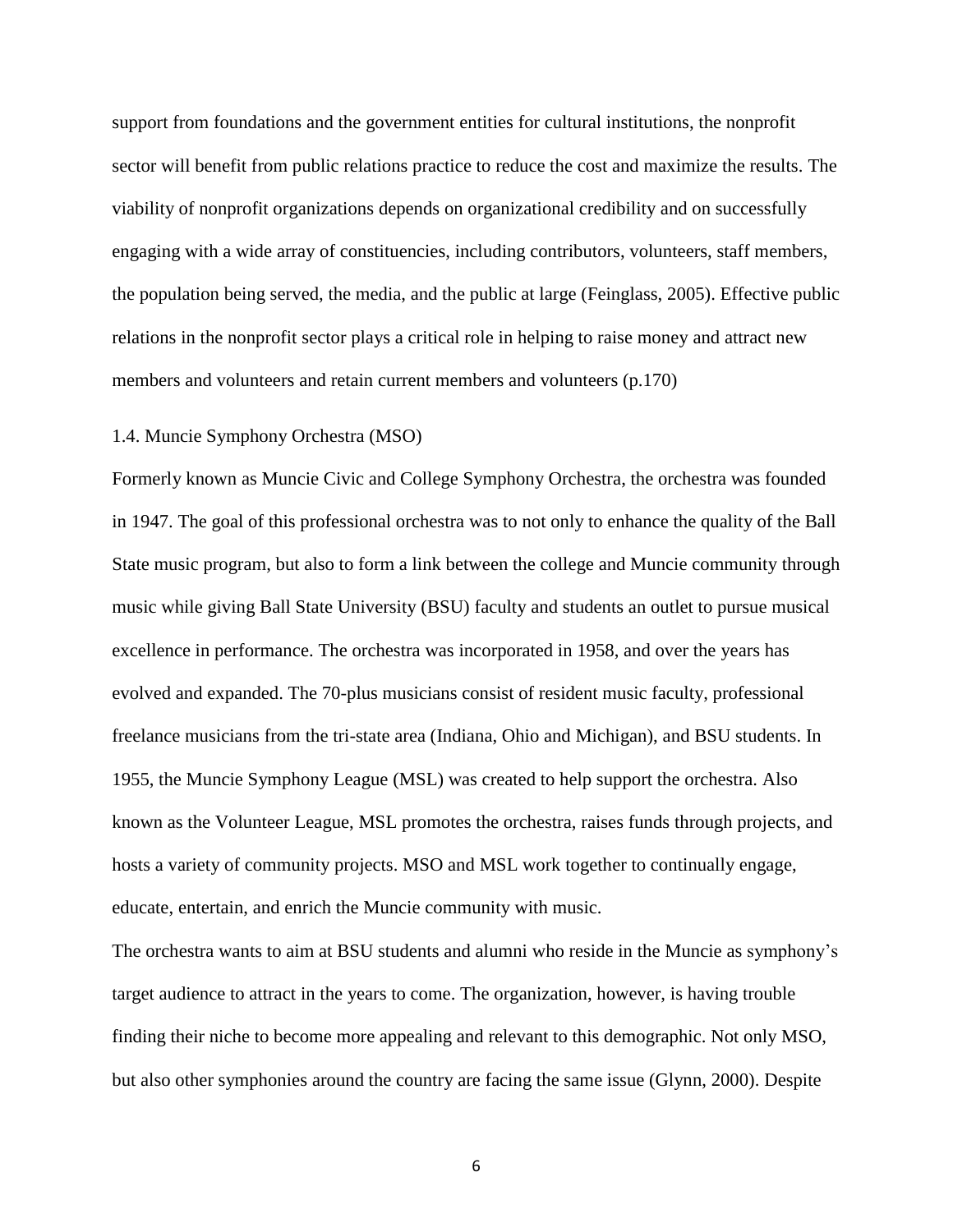the increase in education level, income and population, a smaller number of college graduates are choosing classical concerts as their entertainment venue. "Our audience is aging more rapidly year after year," said the MSO executive director during an initial interview about the organization. This problem is not unique to MSO. An analysis of League of America Orchestra data confirms that since 1982, classical music audiences over the age of 45 years have increased by 19% while the population in that age group has only increased by 9% (2009).

According to Kinzey (1999), another concern for people working in the nonprofit world is the lack of attention to competition in the area. The MSO office is located on the Ball State University campus and most of their events are held at Ball State's auditorium and theatre. They have to directly compete with the Ball State Symphony Orchestra , which also offers many activities on campus. Besides, Indianapolis, Marion, Anderson and other surrounding cities also have their own symphony orchestras that are competing with the MSO.

Acknowledging the varieties of issues that the MSO is facing, the primary purpose of this creative project is to understand the relationship between public engagement and the enhancement of positive outcome in relationship management including trust, satisfaction, loyalty and word of mouth. Findings from this research will be used to facilitate a public relations plan for the Muncie Symphony Orchestra.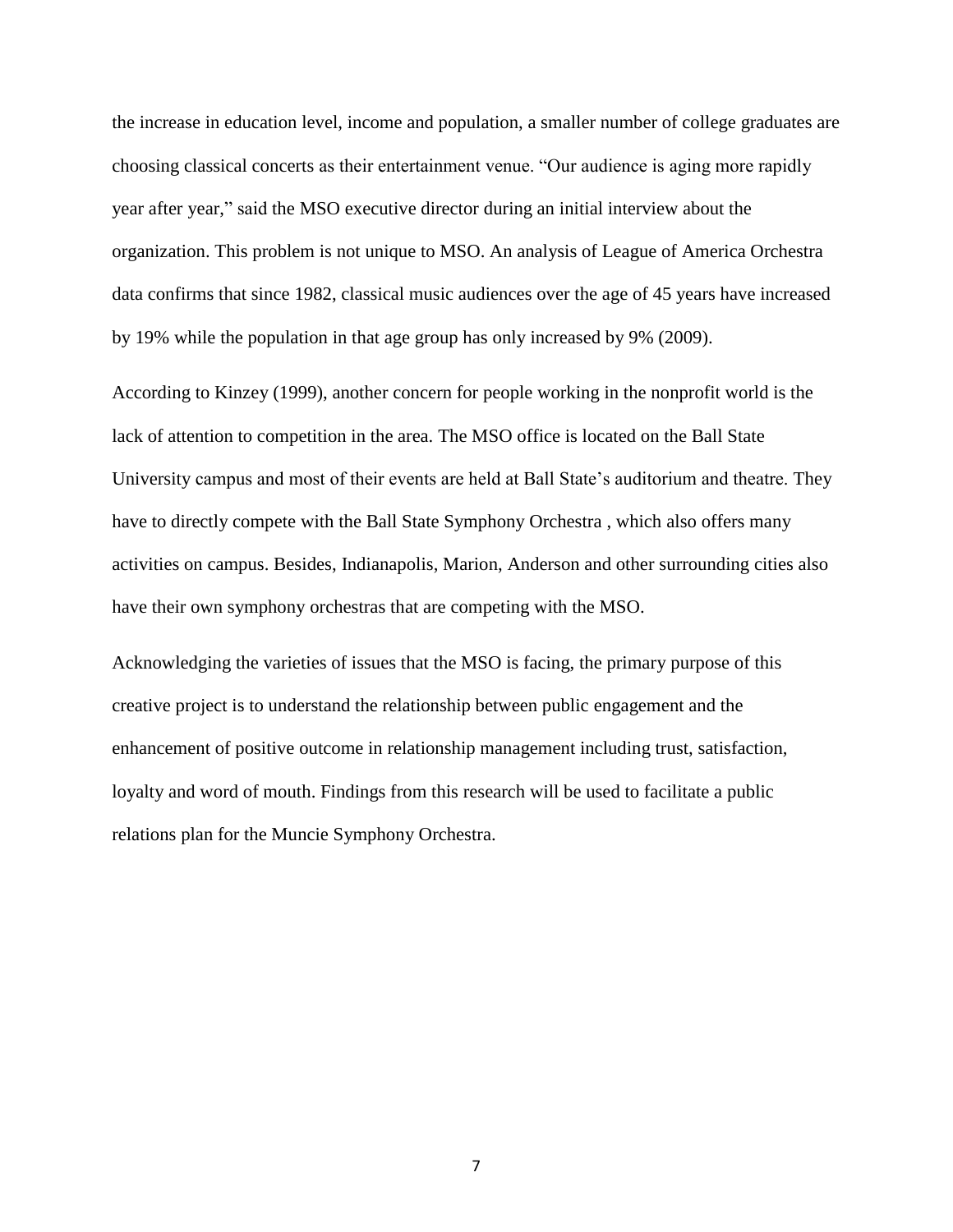#### **CHAPTER 2: LITERATURE REVIEW**

#### 2.1. Public Relations Definition

The practice of public relations can be traced to the late 1800s when managers in the railroad industry attempted to gather support for their business. However, the field began to take flight as an effective corporate instrument in the early  $20<sup>th</sup>$  century (Culpit, 2013). Many industries started public relations campaigns to gain approval for monopolies under the notion of "public interest" (Lieber, 2005). The main platform for these campaigns was often the mass media from where most early practitioners traced their career. As an early practitioners stated: "I was in the publicity business. I was a press agent. Very simply my job was to get the client's name in the paper" (Culpit, 1994, p. 11). This perception, to a certain extent, remains true today. With rapid growth, the field attracted visionaries such as Edward Bernays, Author Page and Harwood Childs. They viewed public relations as a way of balancing the interests of organizations and their publics. Nevertheless, the dominant view of the practice of public relations during this time remained to generate free favorable publicity from the media (Broom & Dozier, 1990)

Until recently, the emergence of the field posed a need for a new definition. Many scholars have devoted whole chapters to distinguish public relations from journalism, advertising and marketing. Grunig and Hunt (1984) simply defined public relations as "the management of communication between an organization and its publics" (p. 6). Cultlip, Center and Broom elaborated more:

Public relations is the management function that identifies, establishes, and maintains mutually beneficial relationships between an organization and the various publics on whom its success or failure depends (Stacks, 2010, p. 22).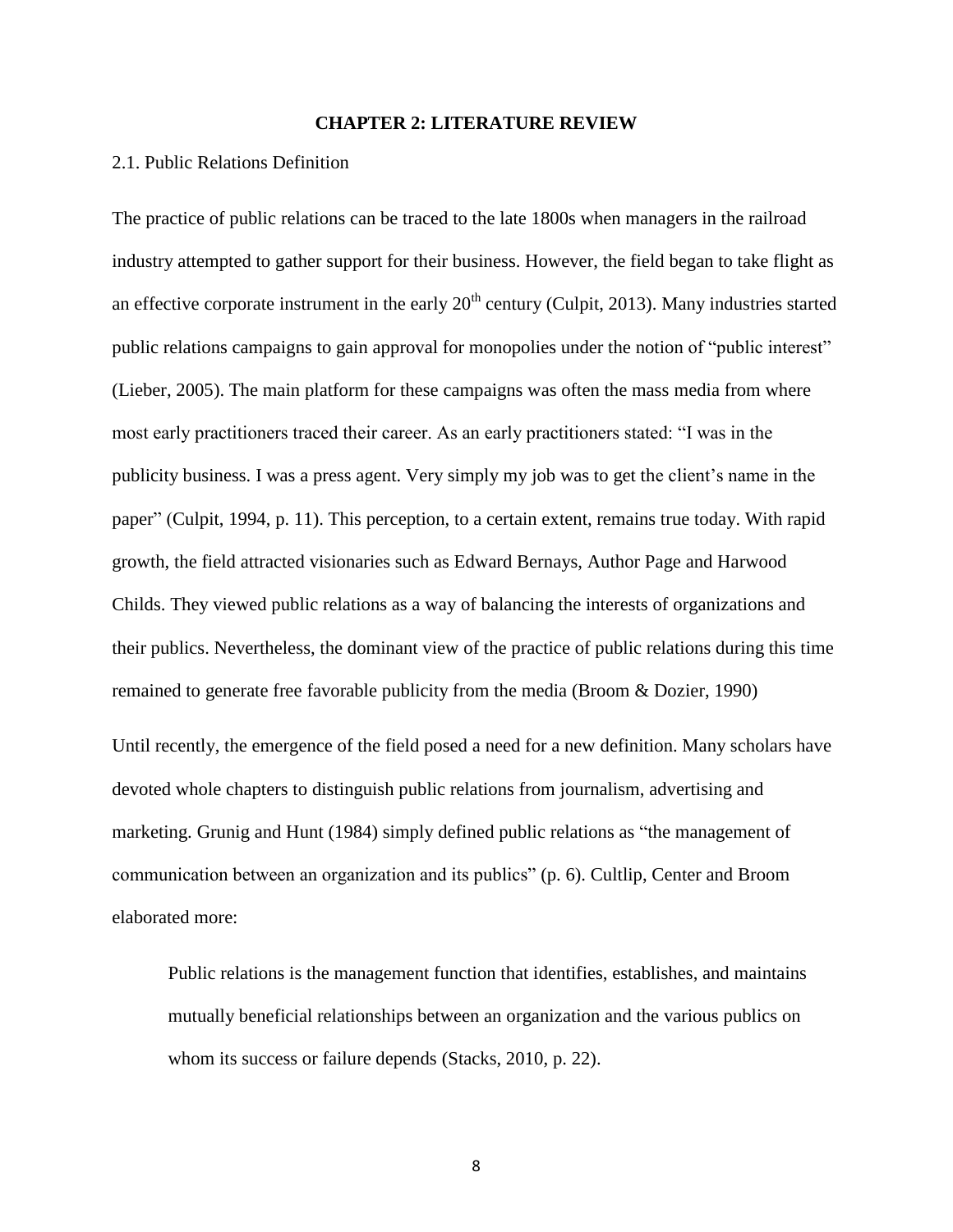Still, the question of what is public relations remained muddled. To address this issue, the Public Relations Society of America (PRSA), called for submissions from scholars and formally adopted a definition that has been widely used: "Public relations is a strategic communication process that builds mutually beneficial relationships between organizations and their publics." This definition has remained relevant, in part, because it implies the functions of public relations, including research, planning, communication and evaluation.

Despite the fact that a number of scholars have been challenging different perspectives and roles of public relations, many organizations still view the main function of the profession as merely to handle media relations. The contribution of public relations toward organizations' goals is still a mystery to many executive managers and even practitioners (Broom and Dozier, 1990; Hon, 1998). Thus, public relations researchers continue to branch out to seek a theoretical framework to guide its practical application and prove its value to the organization.

#### 2.2. Public Relations Theory

In the late 1980s, scholars were sought after to give voice to the need for public relations theory in order to provide some conceptual tools for the field. Now, that need has shifted to diversity and competition among theories in public relations. Botan and Taylor (2004) summarize that the state of public relations theory has become a major area of applied communication. Research in the public relations field has increased rapidly over the past decades. In the area of research, as they reported:

With about 250 papers submitted to the public relations divisions in the Association for Education in Journalism and Mass Communication (AEJMC), the International Communication Association (ICA), the National Communication Association (NCA), and the International Public Relations Research Conference (IPRRC) in 2013, public relations may be poised to become one of the most researched areas of communications. (p.1)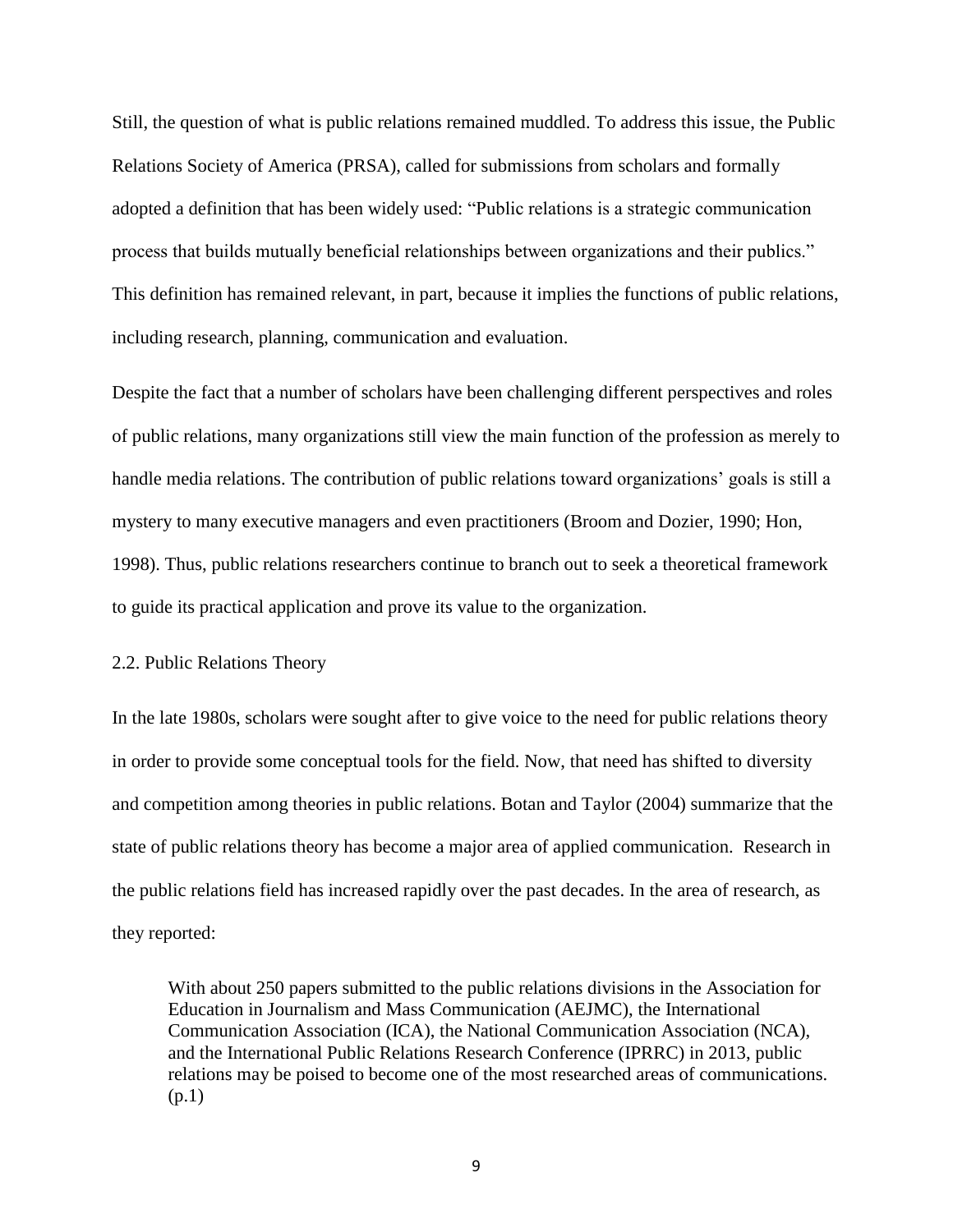The discipline has become much more of a corporate communication practice than a theoretically grounded and research based area. During the past 30 years, a leading body of work has been developed around the Symmetry/Excellence theory proposed by James Grunig. This theory identifies four theoretical models for public relations: press agentry, public information, two-way asymmetrical, and two-way symmetrical (Grunig & Hunt, 1984).

The first two models utilize the one-way model of communication. Press agentry, or the publicity model, utilizes communication for propaganda that attempts to draw media attention. The public information model resembles the idea of a "journalist-in-residence" who is in charge of disseminating information to specific publics. The two remaining models depend on two-way communication between the organization and its environment. Communication in the asymmetrical model focuses on advocacy, persuasion, and presenting an organization's claims. In contrast, the symmetrical model puts the public and their interests above the organization, incorporating diverse views and encouraging innovation and community building (Spicer, 1997). While different models apply to various situations, L. Grunig and J. Grunig (1992) found that proper training and experiences lead public relations practitioners to use the two-way symmetrical model, which focuses on communication techniques to further mutual understanding and benefits between an organization and its public.

Over the years these models have been researched and debated, but in *Excellence in Public Relations and Effective Organizations*, L. Grunig, J. Grunig and Dozier (2002) maintained that they advocate for the symmetrical model to public relations. This approach helps balance the interests of the organization and its publics, is based on research, and uses communication to manage conflict with strategic publics. In the long run, it will produce better relationships with publics.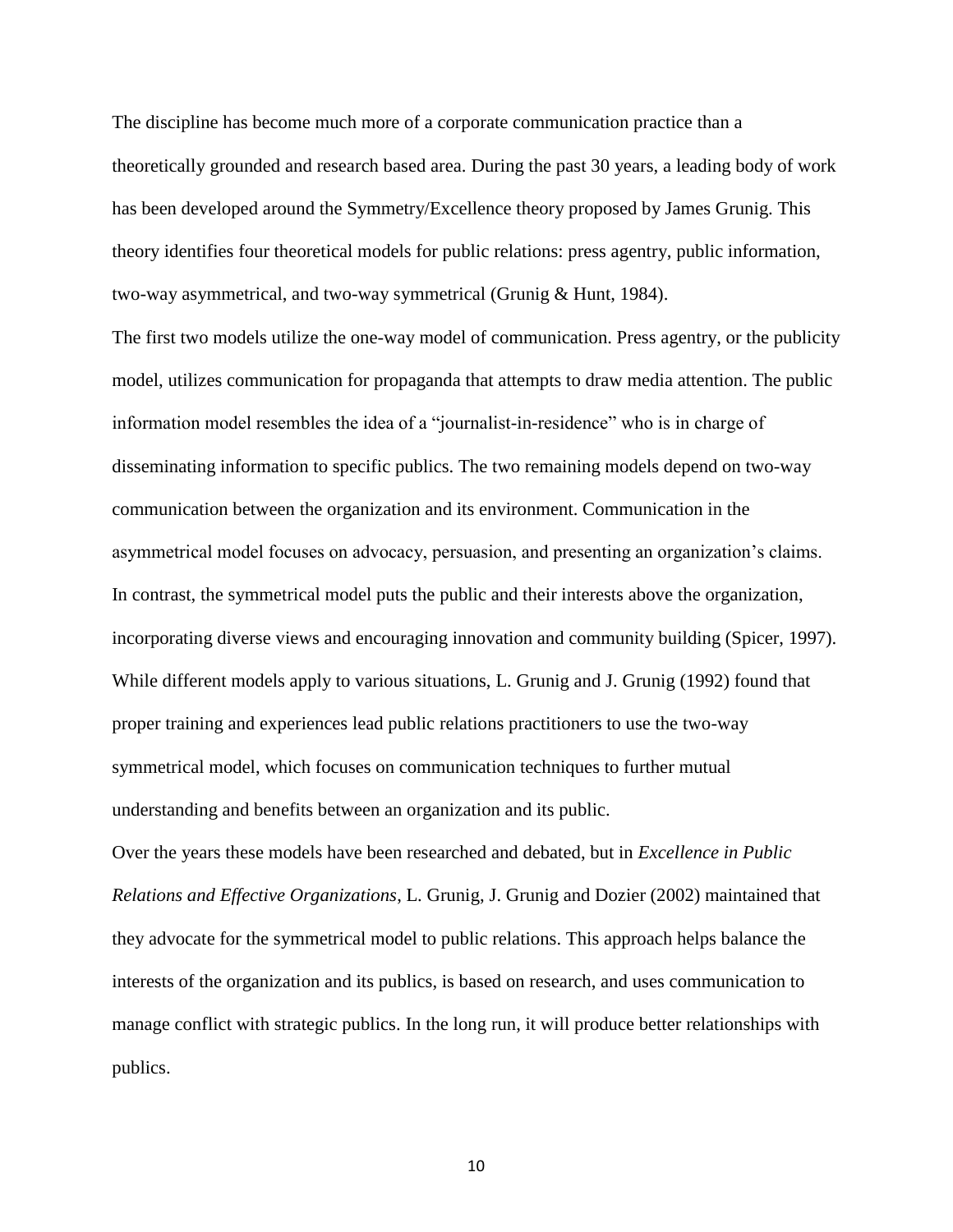Public relations theory has evolved over the last three decades. Excellence theory was the dominant paradigm guiding public relations research and was treated as a general theory that explained ethical public relations practices. Over time, several other theories emerged as alternatives for explaining the complexity of communication and relationships.

The view of public relations as relationship management traced back to Ferguson's call for research about relationship in public relations in 1984 (Ledingham, 2003a). She reviewed nine years of research published in Public Relations Review and concluded that a paradigm focus for the field "would greatly enhance the probability of productive theory development" (p.182). That paradigm shift was relationship: "By this, the author means that the unit of study should not be the organization, nor the public, nor the communication process. Rather, the unit of study should be the relationships between organizations and their publics." Since then, researchers are beginning to recognize relationships, rather than communication, as the central role of public relations (p.184).

New theoretical frameworks that have helped move the field forward include organization– public relations (OPR) (Ledingham & Bruning, 1998, 2000), contingency (Cancel, Cameron, Sallot, & Mitrook, 1997), and dialogue (Botan, 1997; Kent & Taylor, 2002; Pearson, 1989a, 1989b; Theunissen & Wan Noordin, 2012).

2.3. Organization-Public Relationship (OPR)

Scholarship concerning the management of OPR has increased dramatically in recent years. The relational perspective has been applied in various research topics, including issue management (Bridges & Nelson, 2000), crisis management (Coomb, 2000), community relations (Ledingham & Brunig, 2001), public affairs (Ledingham, 2003b), among others.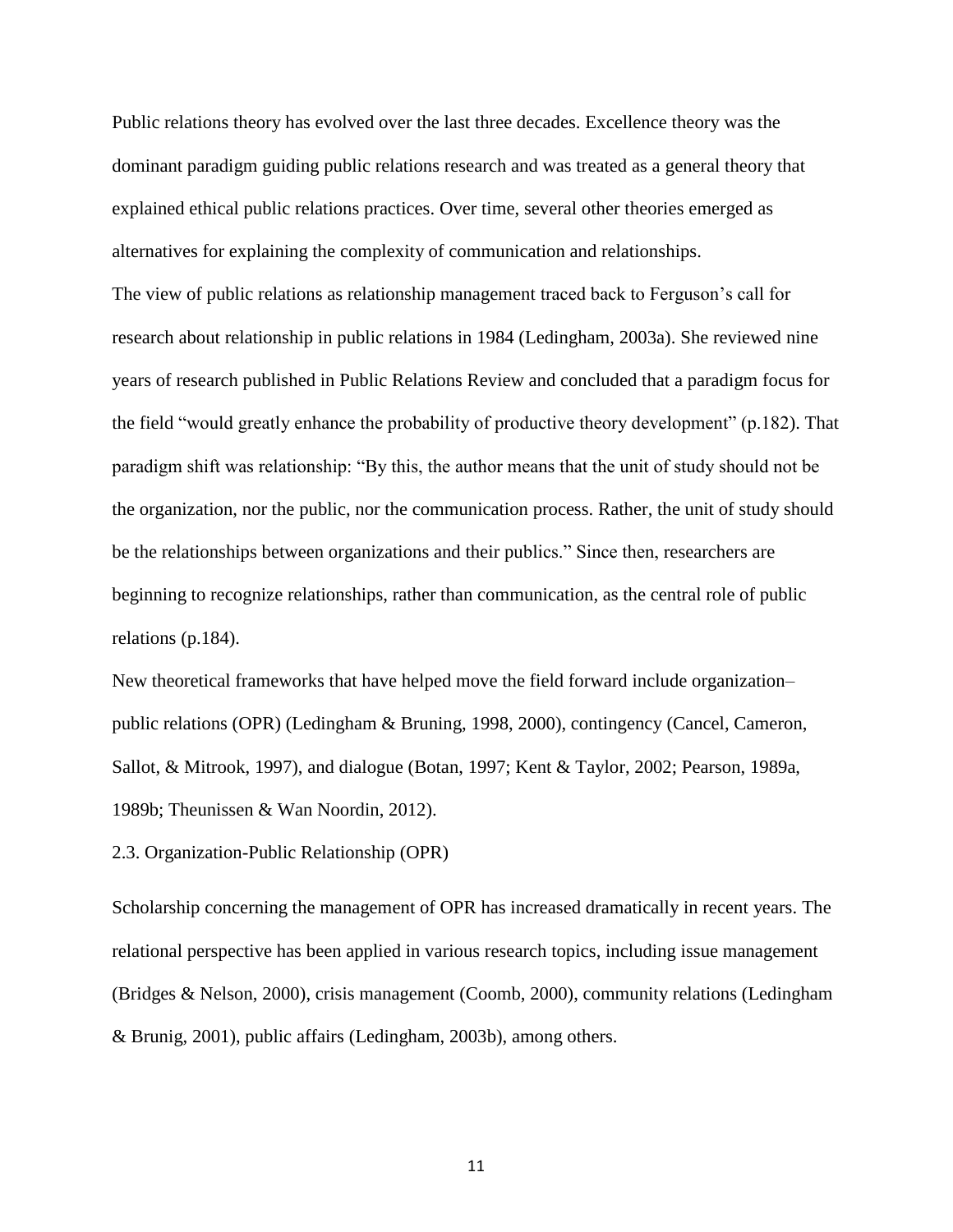Emerging from this perspective, Ledingham and Bruning have examined symmetrical communication as the model of public relations practice. They argued that Grunig's 1992 concept of public relations as "building relationships with publics that constrain or enhance the ability of the organization to meet its mission" was critical in shifting the emphasis in public relations from managing publics and public opinion to a new emphasis on building, nurturing and maintaining relationships. The major premise of relationship management holds that "public relations balances the interests of organizations and publics through the management of organization-public relationships" (Ledingham, 2003a, p.181).

A study of 323 organizations in the United States, Canada, and the United Kingdom conducted by J. Grunig and L. Grunig (2000) showed that understanding OPR can help identify an organization's strategic publics and develop communication techniques to build relationships with those publics. Effectively managing organizational-public relationships overtime also results in mutual understanding and benefit for the interaction among organizations and publics (Ledingham, 2003b)

Ehling (1992) argued that the shift from changing publics' beliefs to building and maintaining relationships "indicates an important change in the conceptualization of the primary mission of public relations." Broom et al. (1997) also noted the importance of a definition of OPR as a basis for future development of the relational perspective. Without a definition for relationship, "researchers cannot derive valid and reliable measures useful for positing and testing public relations theory," and "practitioners cannot describe and compare organization-public relationships with any validity or reliability" (Broom, Casey, & Ritchey, 1997, p. 86). In response, Ledingham and Brunig (1998) offered the following: "An organization-public relationship is the state which exists between an organization and its key publics, in which the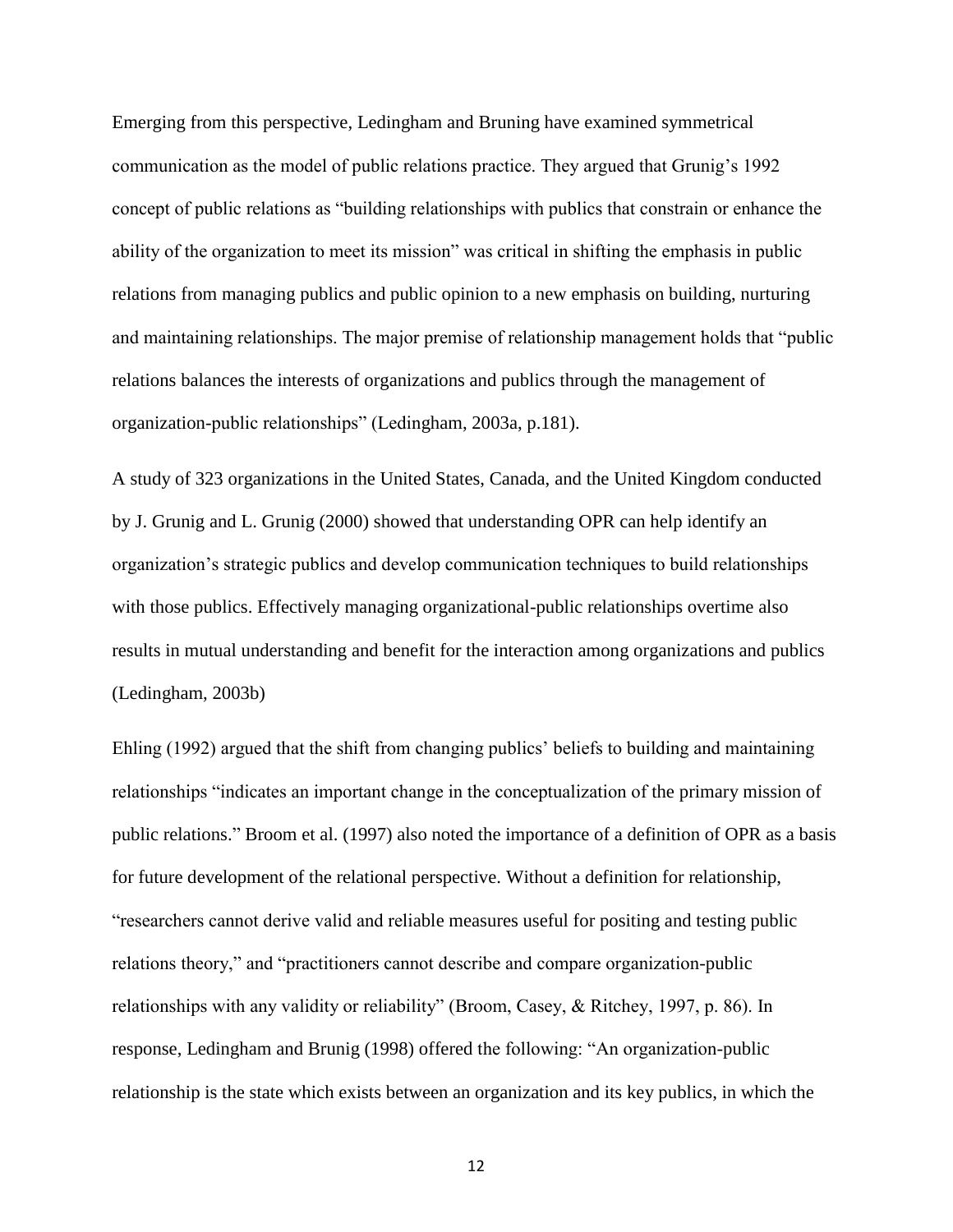actions of either can impact the economic, social, cultural or political well-being of the other" (p. 62). Subsequently, Broom et al. (2000) suggested that, "relationships consist of the transactions that involve the exchange of resources between organization and lead to mutual benefit, as well as mutual achievement" (p. 91).

There is an existing gap between organization-public relationship quality and public's actual supportive behaviors such as being a loyal supporter or advocate for an organization (Kang, 2014). Scholars and professionals are recently putting efforts and encouraging more research upon understanding this concept. The concept of engagement is viewed as a critical element to fill that gap. Recently, the *Public Relations Review* has devoted a whole issue about engagement (Johnston, 2014). In the corporate sector, Richard Edelman, president and CEO of Edelman Public Relations, also agreed with this point of view in his lecture at Maryland University. His presentation titled "Public Engagement: The Evolution of Public Relations" was about the shifting paradigm from public relations to public engagement. (Edelman, 2008). Scholars and professionals in public relations began to view engagement as "the ultimate marker or maker of a good organization–public relationship." This study adopts Kang's conceptualization of public engagement and her proposed public engagement scale is assessing the public-organization relationship between MSO and their stakeholders (Kang, 2014).

#### 2.4. Conceptualize Engagement

The concept of engagement has appeared in a variety of business and organization contexts theoretically and practically. Theoretically, public relations scholars view engagement as a concept that is linked to the importance of cognitive involvement and related behavioral outcomes (Slater, Chipman, Auld, Keefe, & Kendall, 1992). Botan & Taylor (2004) viewed it as a process of meaning-making between organizations and its stakeholders: "This perspective is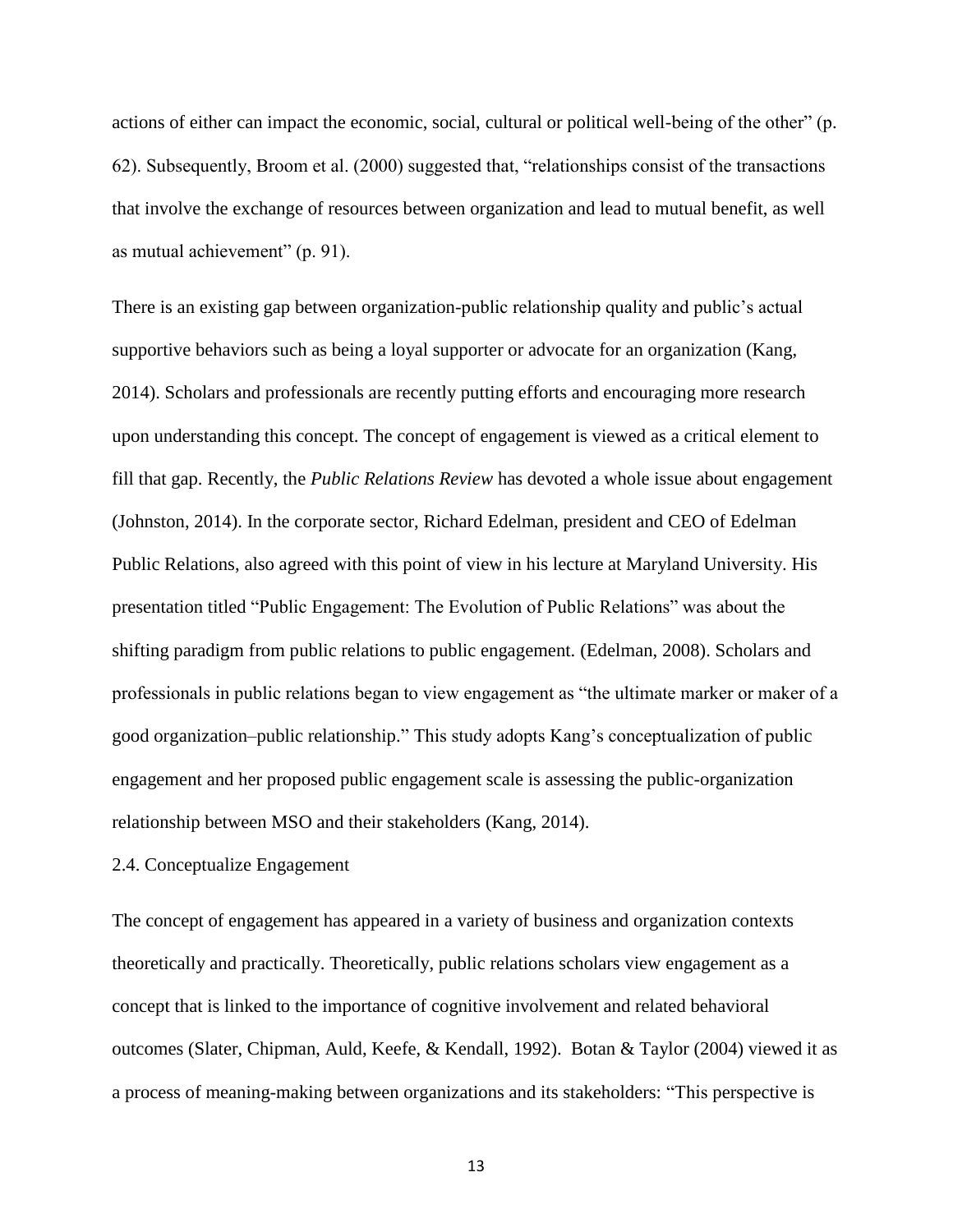long term in its orientation and focuses on relationships among publics and organizations." (p. 93). Practically, engagement has been applied to understand and evaluate the effectiveness of strategic communication in for-profit and not-for-profit organizations. It brings positive outcomes and serves as a framework to maximize organizational opportunities (Taylor, Vasquez & Doorley, 2003). In a review of the public relations literature, Taylor & Kent (2014) concluded that the term engagement has been used primarily in five different types of communication contexts: social media engagement, employee engagement, Corporate Social Responsibility (CSR) and engagement, civic engagement and social capital, and dialogic engagement.

Employee engagement is one of the main themes of this concept. Engagement in the workplace seeks to foster greater loyalty and job satisfaction (Men, 2012; Ruck & Welch, 2012; Tkalac Vercˇicˇ, Vercˇicˇ, & Sriramesh, 2012; Welch 2012). Men (2012), drawing on the work of Saks and Rotman, viewed employee engagement as employees ''being psychologically present when occupying and performing an organizational role. In this sense, engagement deals with how individuals occupy themselves while performing their jobs, and involves the active use of cognitions, emotions, and behaviors'' (p. 171). Engaged workers are thought to be more motivated and satisfied with their work. Scholars link employee engagement to increased productivity and vigilance on the job. Some scholars view CSR as a form of organizational engagement. Engagement is viewed as organizations being transparent and open to public questions and scrutiny. CSR provides a context that allows for greater interaction between organizations and publics (Golob & Bartlett, 2007). For CSR scholars, engagement is essentially enacting corporate initiatives deemed beneficial to local stakeholders and publics. Engagement is linked with doing good deeds and interacting with the community (Wang & Chaudhri, 2009)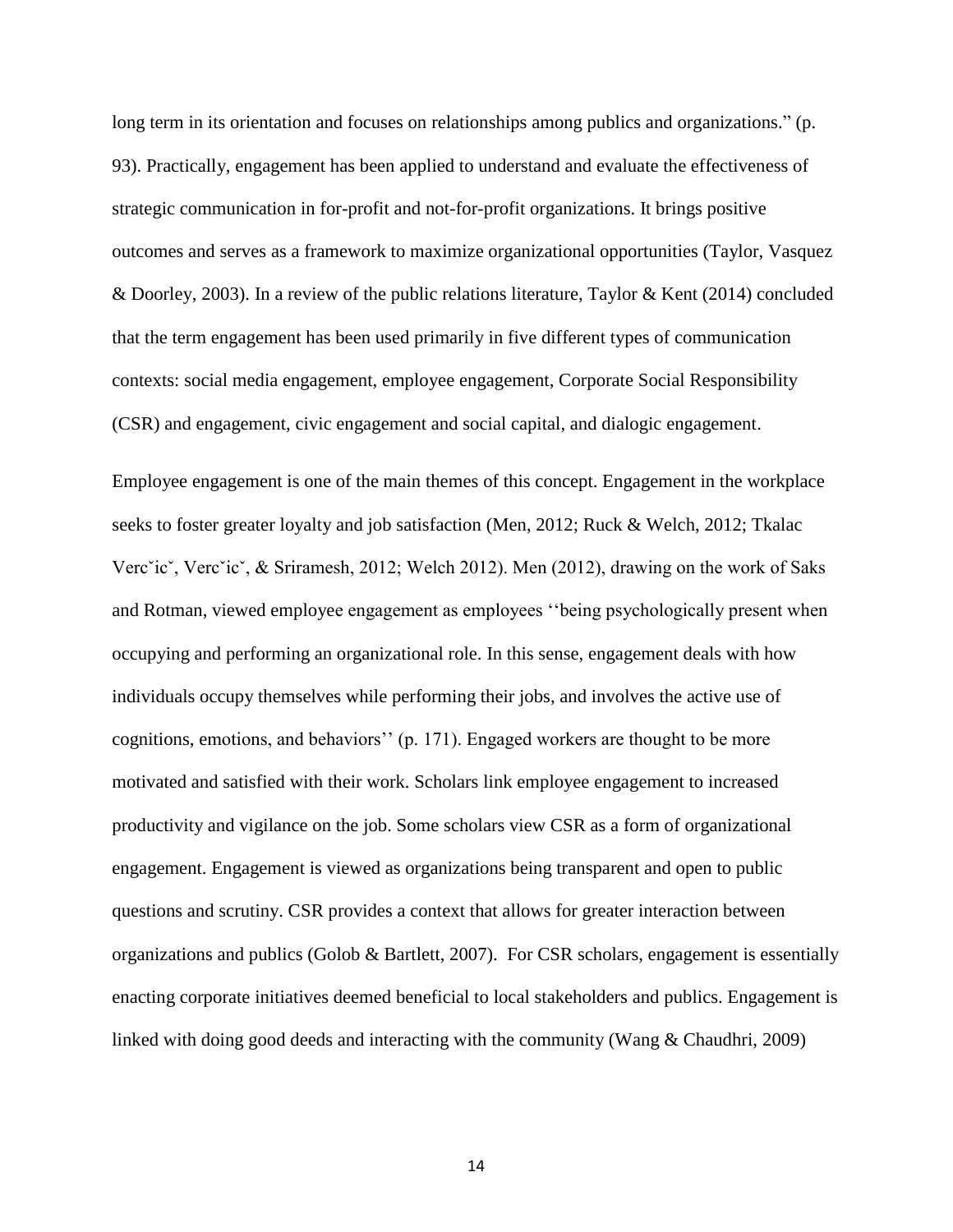With the emergence of the Internet, particularly social networking sites, organizations are now able to directly initiate a two-way communications with their publics. In other words, social media has become a platform for organizations to engage with their public and vice-versa in virtually real time. Engagement has been utilized to measure the number of clicks, views, likes, tweets and the like. Many authors have used the concept of engagement to describe social media facilitated communication via Facebook or Twitter. Engagement is viewed as interactions with stakeholders and publics via social media (Bortree & Seltzer, 2009; Lovejoy, Waters, & Saxton, 2012; Men & Tsai, 2013; Wigley & Lewis, 2012; Yang & Kang, 2009). Although all organizations will benefit from social media, nonprofits tend to benefit the most from this novice communication medium. By incorporating social media as part of the strategic communication process, the level of engagement among nonprofits and stakeholders will increase.

The concept of engagement has been widely used; however, the focus of research about this topic is primarily contextual rather than performance. Taylor and Kent (2014, p. 388) suggested: "The current public relations articles about engagement lack a clear conceptual statement about engagement as a public relations philosophy or activity."

In addressing this issue, Kang (2010) proposed a definition adopted from prominent view of engagement with the affective aspects at the core of its definition and suggests:

Public engagement is defined as a psychologically motivated affective state that brings voluntary extra-role behaviors, and is characterized by affective commitment, positive affectivity and empowerment that an individual public experiences in interactions with an organization over time (p.11)*.*

The concept of engagement is defined with three dimension proposed by Kang (2010, 2014): Affective commitment, positive affectivity and empowerment. According to Allen and Meyer (2001, p.68), affective commitment refers to "an affective or emotional attachment to the organization such that the strongly committed individual identifies with, is involved in, and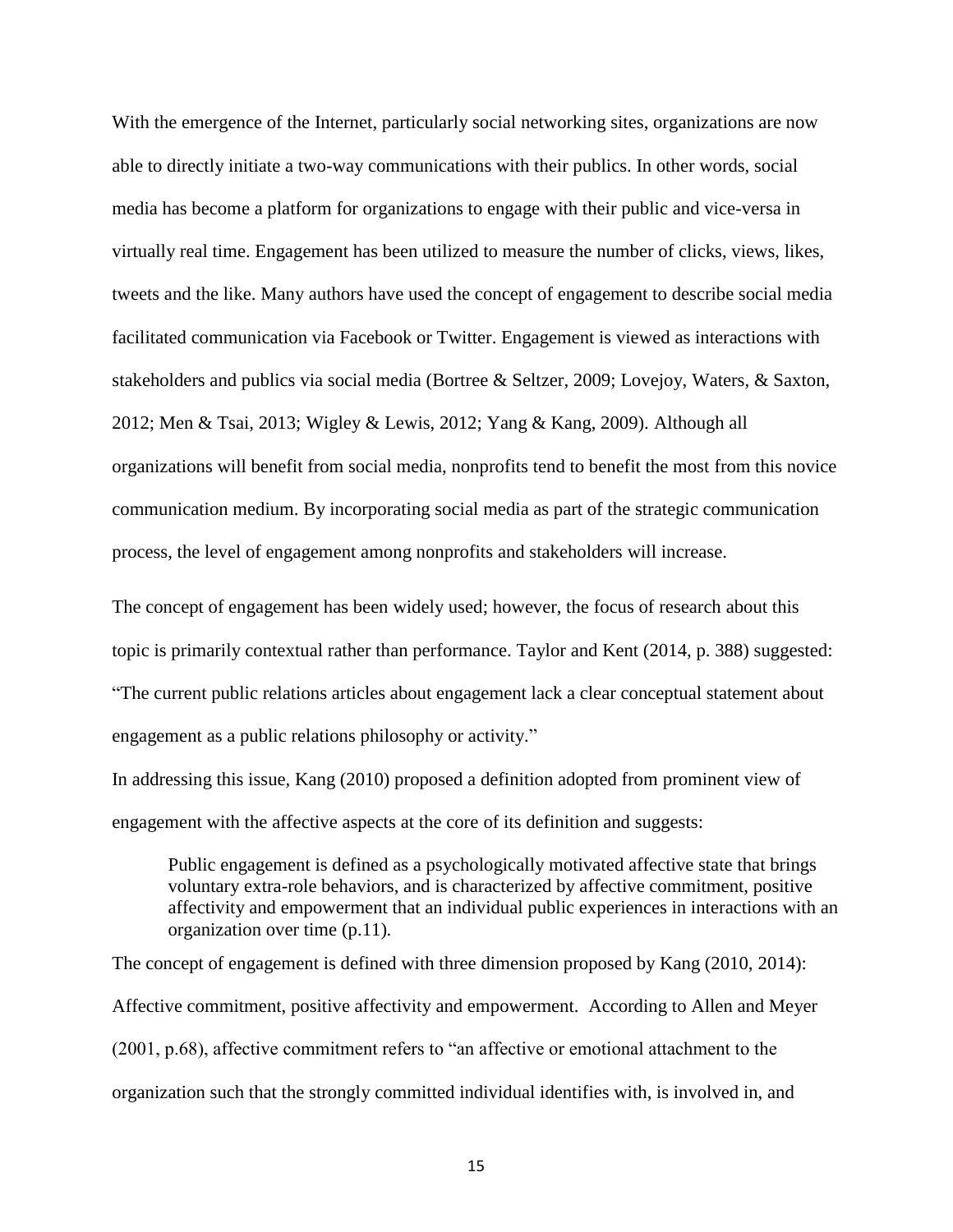enjoys membership in, the organization." A person with strong affective commitment chooses to stay with an organization because they want to. It is different from continuance commitment which refers to "an awareness of the costs associated with leaving the organization" or normative commitment which reflects "a feeling of obligation" to remain with the organization. Steers and Porter (1991) conceptualized affective commitment as having the following characteristics: "1) a strong belief in and acceptance of the organization's goals and values, 2) a willingness to exert considerable effort on behalf of the organization, and 3) a strong desire to maintain membership in the organization" (p. 226). Regarding the impact of affective commitment and engagement, a study about work engagement conducted by Schaufeli and Salanova (2007) found that when engagement levels increase, the level of organizational commitment increases as well. Moreover, affective commitment enhances one's feeling of attachment and a sense of pride to an organization (Macey & Schneider, 2008; Mowday, Porter, & Steers 1982). On their scale of commitment, Meyer and Allen (1997) describe the affective aspect of commitment as "being part of the family" (p. 118). In Kang's engagement conceptualization, she proposed affective commitment as the first aspect of engagement "characterized by emotional bonding and pride that brings additional efforts to sustain that relationship" (p. 402).

Positive affectivity (PA) is a dimension of affective structure that can be characterized as the extent to which a person feels enthusiastic, active and alert (Cropanzano et al., 1993; Watson et al., 1988). Researchers have found a direct link between PA and the experience of pleasant events, social activity, and attitudes involving awards (e.g., Finch, 1998, Shaw, Duffy, Jenkins & Gupta, 1999, Zautra, 1983; Zautra & Reich, 1983). Previous theory and evidence from the creative performance literature indicated that such positive affective experiences broaden peoples' attentional focus (Fredrickson & Branigan, 2005; Gasper, 2004; Gasper & Clore, 2002),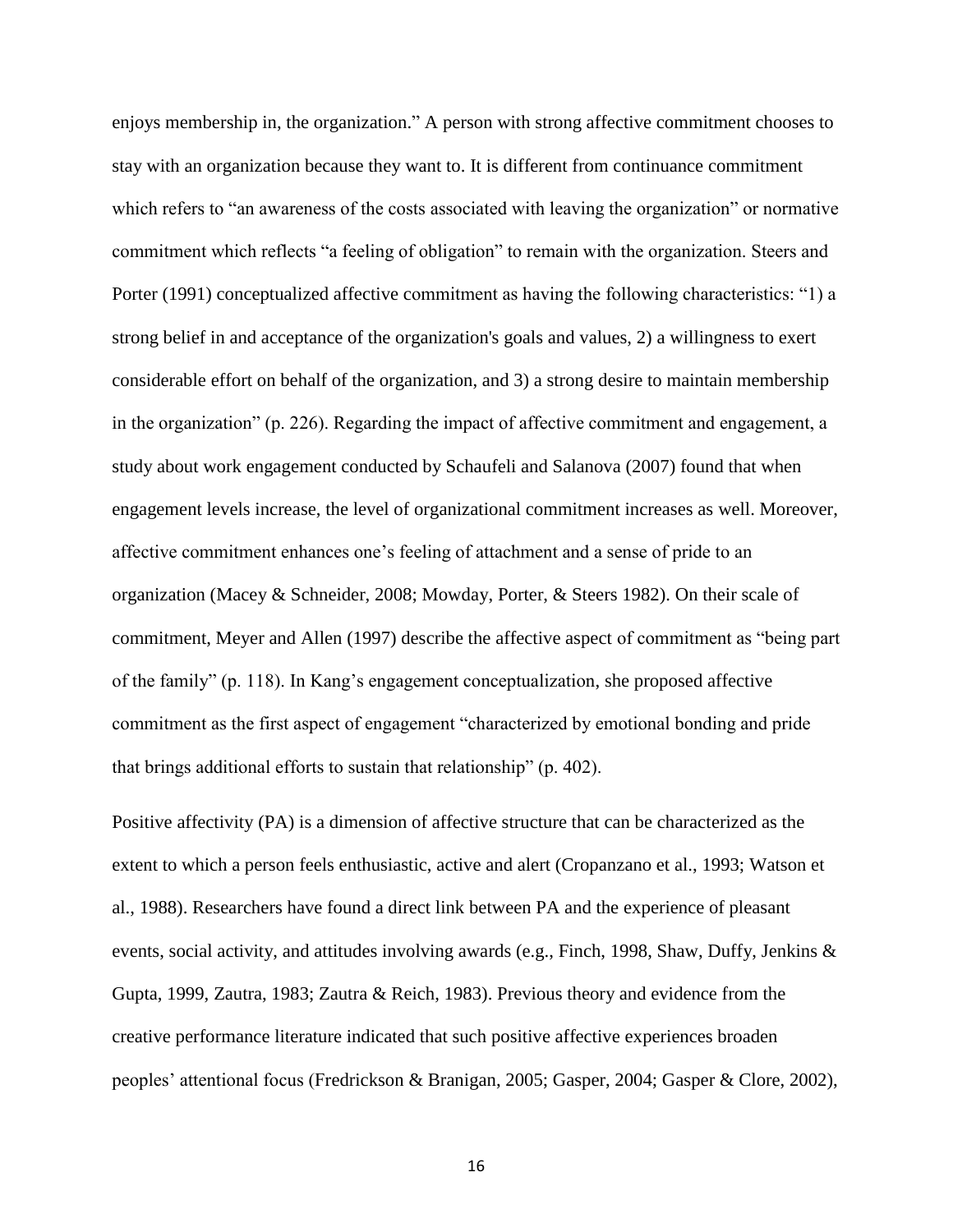allowing them to access more diverse pieces of information from memory and to be more creative or to generate more novel ideas (Fredrickson, 2001; Isen, 1999). In relation with engagement, research has shown that PA is a dimension reflecting the level of pleasurable engagement with the environment (Watson, Clark & Carey, 1988). They also find the relationship between high PA and positive emotions, including enthusiasm, energetic, mental alertness, interest, joy, and determination (p. 347). Trait PA reflects a generalized sense of wellbeing and competence, and of effective interpersonal engagement. Measures of engagement state without tapping into the affective energetic state are not properly measuring the concept of the state engagement in whole (Macey & Schneider, 2008). In the public engagement scale, Kang proposed positive affectivity is a facet of engagement characterized by attention and energy (p. 402)

Empowerment is the third component in conceptualizing public engagement. Conger and Kanungo (1988) viewed empowerment as "a motivational state that is internal to individuals." Empowerment has been linked to an extent body of research in management practice, organizational structures, leadership skills (eg., Lawler, Mohrman, & Benson, 2001, Kanter, 1979, 1983; McClelland, 1975). Research showed that more than 70% of organizations have implemented some form of empowerment for at least some part of their workforce (Lawler, Mohrman, & Benson, 2001). In an attempt to bridge science and practice issues when pursuing thinking and researching on employee engagement, Macey and Schneider (2008) has explicated the linkage between psychological empowerment and the engagement process. Base on Spreitzer's (1995) conceptualization, they stated that psychological empowerment may be an antecedent to work engagement (Macey & Schneider 2008, p. 78). Researchers have also proposed that job satisfaction, commitment, and retention are outcomes of empowerment (e.g.,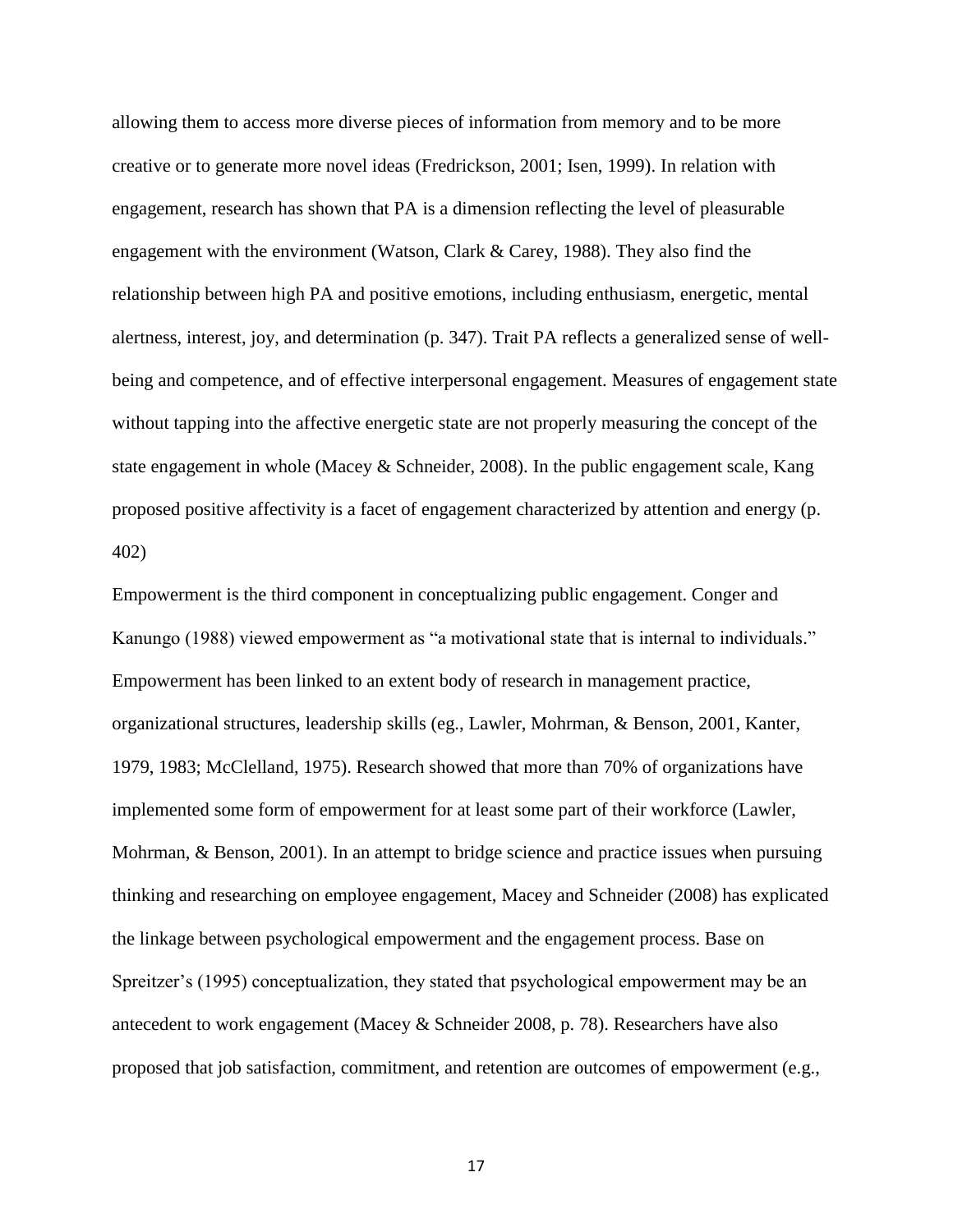Kraimer et al., 1999; Liden et al., 2000). In addition, studies also showed that psychological empowerment in particular leads to affective organizational commitment because "it assesses the fit between the demands of the work role and the individual's needs and values" (Kristof-Brown, Zimmerman, & Johnson, 2005; Spreitzer, 1995b). Finally, psychological empowerment is also associated with increased continuance commitment (Meyer & Allen, 1991), as the loss of an empowering work arrangement may be viewed as the sacrifice of something valuable that is difficult to replace with another employer. Kang proposed empower as representative of a motivated facet of engagement (2014, p. 403).

#### 2.5. The Measurement of Engagement

Besides definitional ambiguity, measurement method for engagement is also limited.

#### 2.5.1. Antecedents of engagement

Trust has been recognized as an important component of relationship management in various disciplines including relationship marketing, interpersonal relationship, and organizational communication management (e.g. Egan, 2001; Ford et al., 1998; Gummesson, 1999; Morgan & Hunt, 1994; Rankin, 1998; Selnes, 1998). In the field of public relations, Ledingham identifies 11 dimensions of organizational-public relationships (trust, openness, credibility, emotion, intimacy, similarity, immediacy, agreement, accuracy, common interests, and relational history). Of these, trust is consistently identified as a key element of relationships in the previous literature. For example, Grunig and Hon (1999) list six elements or components of relationships: control mutuality, trust, commitment, satisfaction, exchange relationships and communal relationships. Bruning and Ledingham (2002) identified trust as one of five relationship variables that influenced evaluations of satisfaction: investment, commitment, trust, involvement and openness. According to a research on trust, reputation and accountability, Swift (2001) cited that,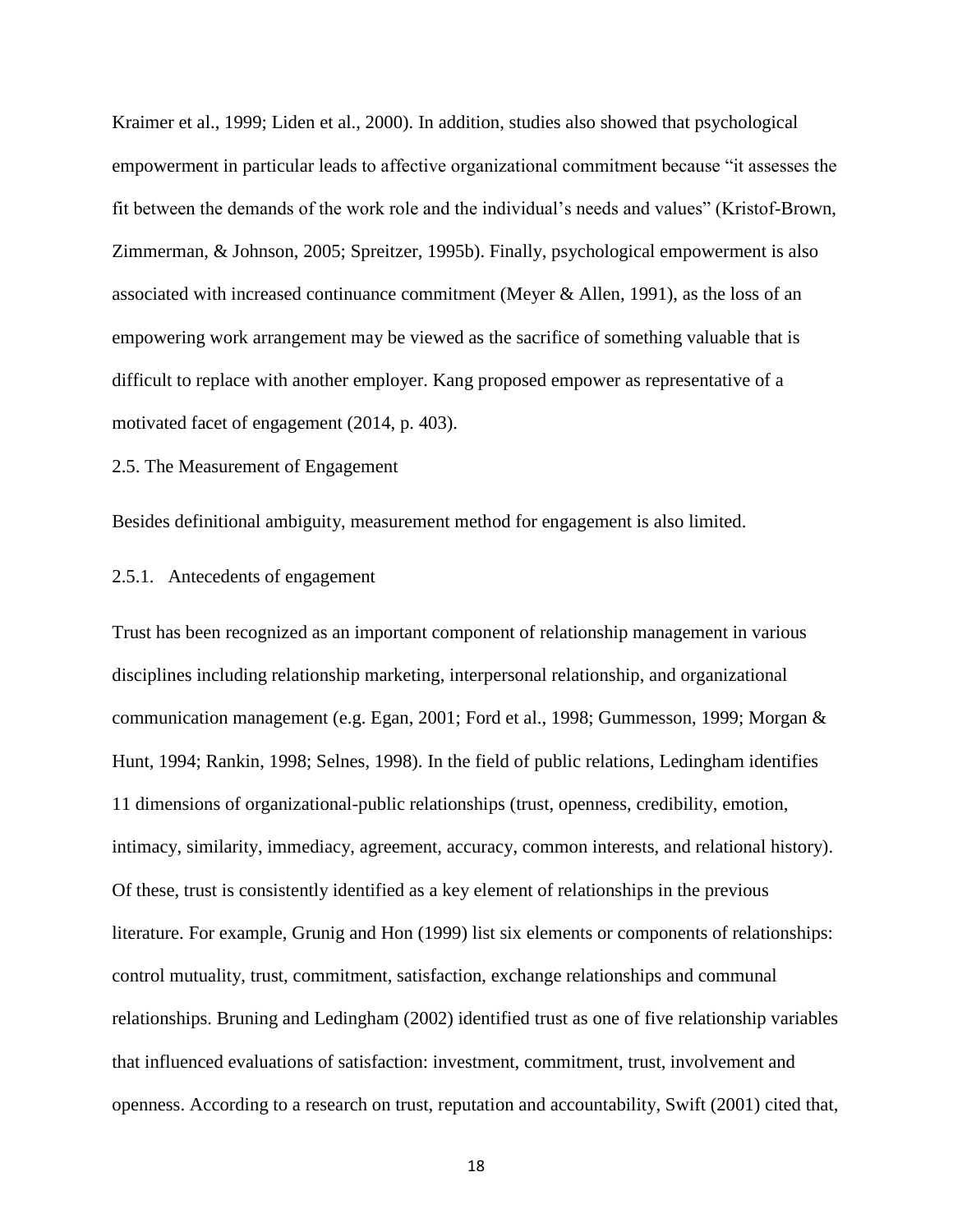"Engagement and dialogue are critical to this concept of trust" (p. 17). Research on customers also pointed that trust is positively associated with customer loyalty and positive word of mouth (Zeithaml, Berry, & Parasuraman, 1996). For the engagement model, Kang (2014) proved that trust has a direct link with enhanced engagement with the public.

Satisfaction addresses the degree to which one party feels favorably toward the other because positive expectations about the relationship are fulfilled and strengthened (Hon & Grunig, 1999). According to a study of public engagement, Bortree's (2011) indicated that greater involvement or engagement with an organization leads to more satisfactory relationships. For example, Hecht (1978) pointed out that relational satisfaction causes a favorable affective response to the reinforcement of positive expectations. The concept of satisfaction has been closely associated with engagement in the work place. Engagement in the workplace seeks to foster greater loyalty and job satisfaction (Men, 2012; Ruck & Welch, 2012; Tkalac Vercic, & Sriramesh, 2012; Welch, 2012). Base on the work of Saks and Rotman, Men (2012) viewed employee engagement as employees ''being psychologically present when occupying and performing an organizational role. In this sense, engagement deals with how individuals occupy themselves while performing their jobs, and involves the active use of cognitions, emotions, and behaviors'' (p. 171). Engaged workers are thought to be more motivated and satisfied with their work.

# **RQ1: Is there a significant relationship between trust and satisfaction and public engagement?**

Besides the direct link among trust and satisfactions as antecedents of public engagement, Kang has also proved that the impact of engagement also leads to supportive behavioral intention, including positive word of mouth (WOM) and loyalty.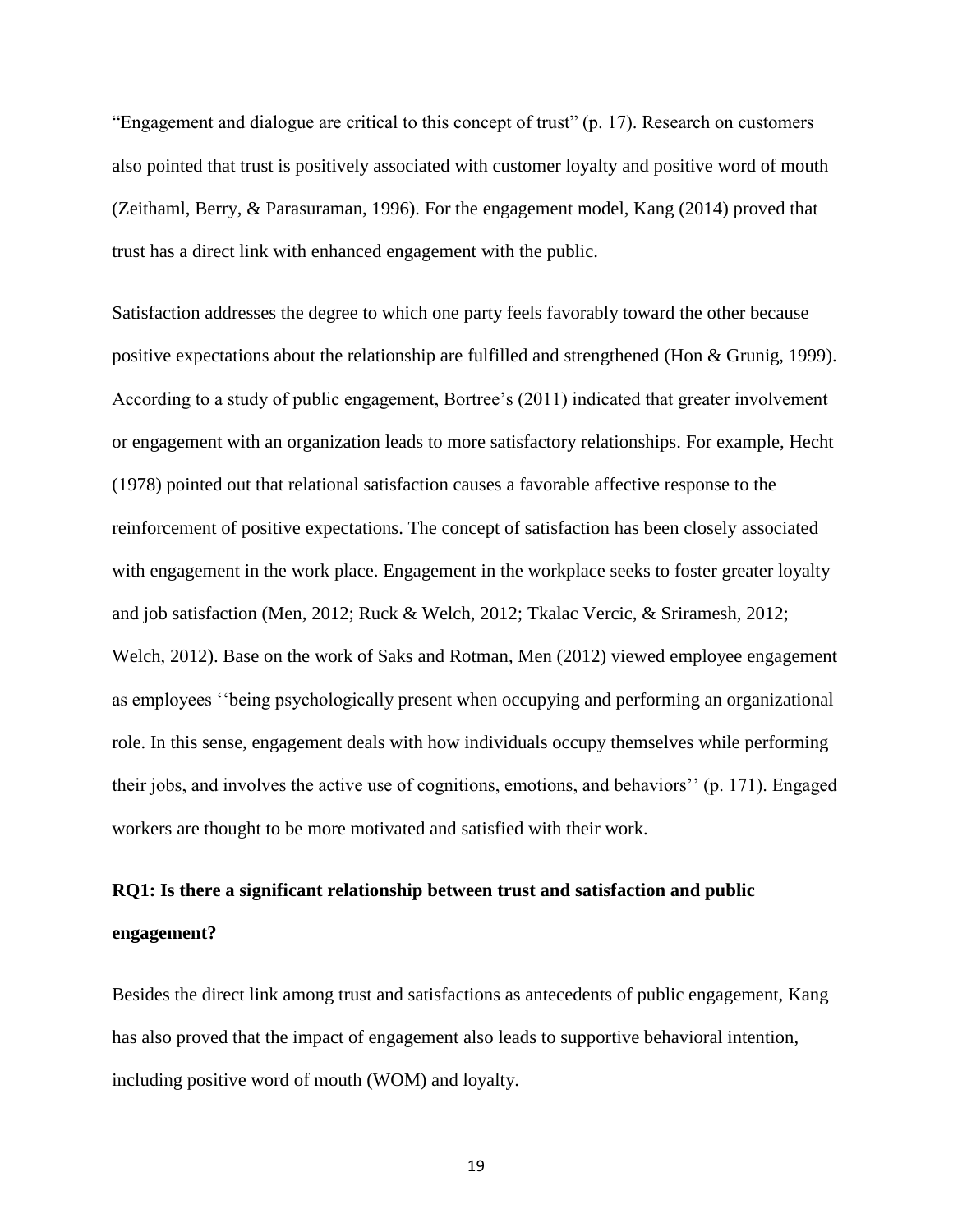#### 2.5.2. Outcomes of engagement

WOM is a concept that has gathered a lot of attentions from scholars in sales, marketing, consumer research (Chevalier & Mayzlin, 2006; Trusov, Bucklin & Pauwels, 2009; Anderson, 1998) and more recently on social networking sites (Brown, Broderick & Lee, 2007; Jansen, Sobel & Chowdury, 2009). Given the importance of this concept, however, few studies have been done on understanding the influence of WOM. Anderson (1998) stated that "the antecedents of WOM have seldom received direct attention." Since then, studies have found that positive customer satisfaction and commitment are directly correlated (e.g., Blodgett, Granbois, & Waiters 1993; Heckman & Guskey 1998; Brown, Barry, Dacin & Gunst, 2005). Gremler, Gwinner, and Brown (2001) examined the effects of customer-employee relationships on positive WOM and found that the interpersonal relationship between customers and a service provider that are marked by trust resulted in greater positive WOM behavior by customers.

#### Loyalty

Similar to WOM, the concept of loyalty has been vastly researched across different disciplines, prominently in marketing and customer service. Loyalty has a direct connection with trust in service provided to customers. Customer trust is a means to buy a product or service and that customer trust has a positive relationship with customer loyalty (Ribbink, Liljander & Streukens, 2004). Another concept that has a great influence over loyalty is satisfaction. Empirical evidences shows that when organizations give more importance to the expectations of its customers then it derives customer loyalty (Flint, Blocker & Boutin, 2011). The potential predictive power of engagement to loyalty outcomes has emerged, especially in marketing literature (Bowden, 2009; Patterson, Yu, & De Ruyter, 2006, Sprott, Czellar & Spangenberg, 2009). The relationship between loyalty and engagement is evident in organizational research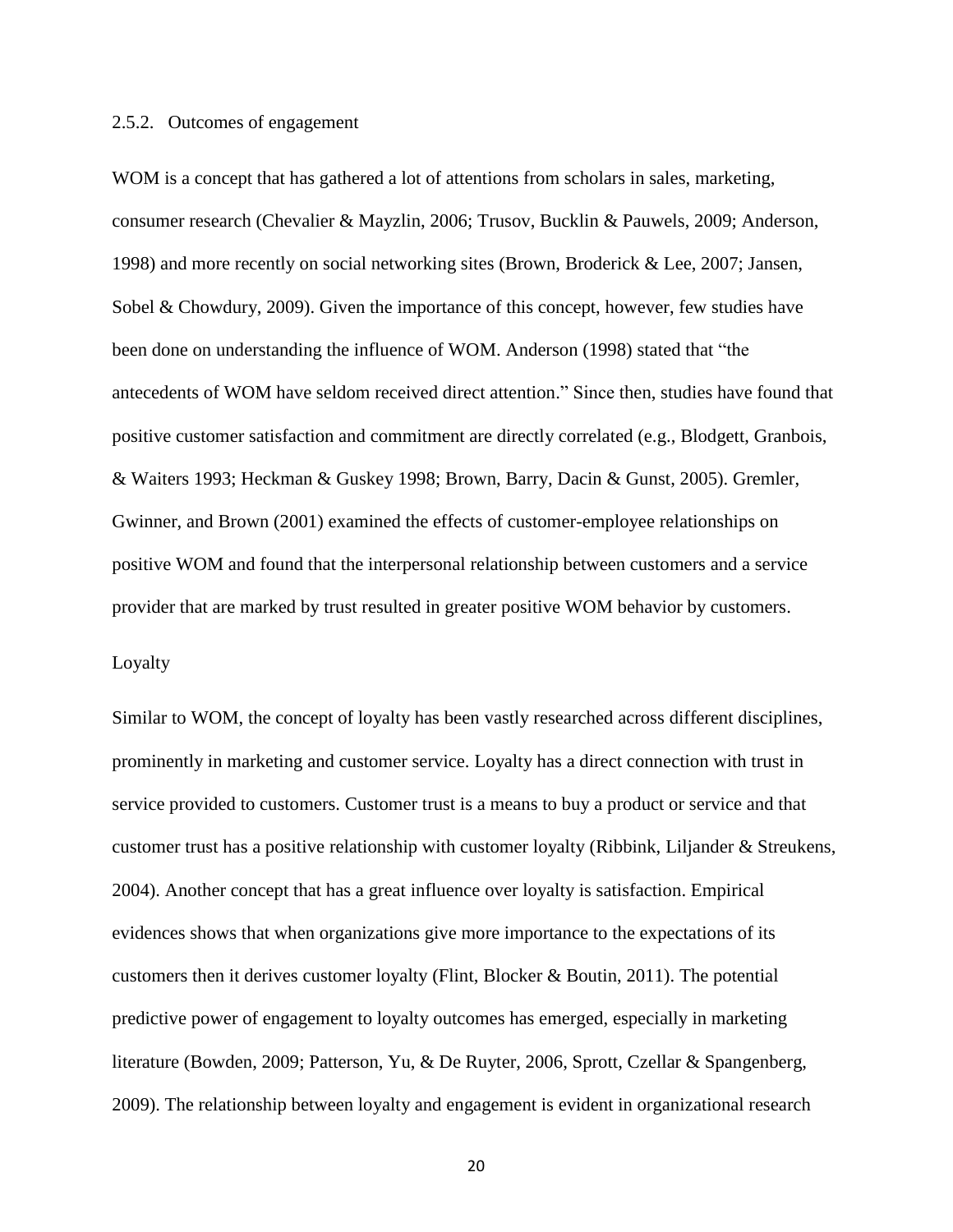(Kang, 2014, p. 405). This study attempts to explore the essentiality of an affective notion of engagement on the formation of loyalty and positive WOM from members of an organization.

# **RQ2: Does public engagement significantly predict positive behavioral intention (Positive WOM and loyalty)?**

Lastly, this research also seeks to understand the relationship among trust, satisfaction and positive behavioral intentions with public engagement serving as the mediator.

# **RQ3: To what extent does public engagement meditate trust and satisfaction and positive behavioral intentions?**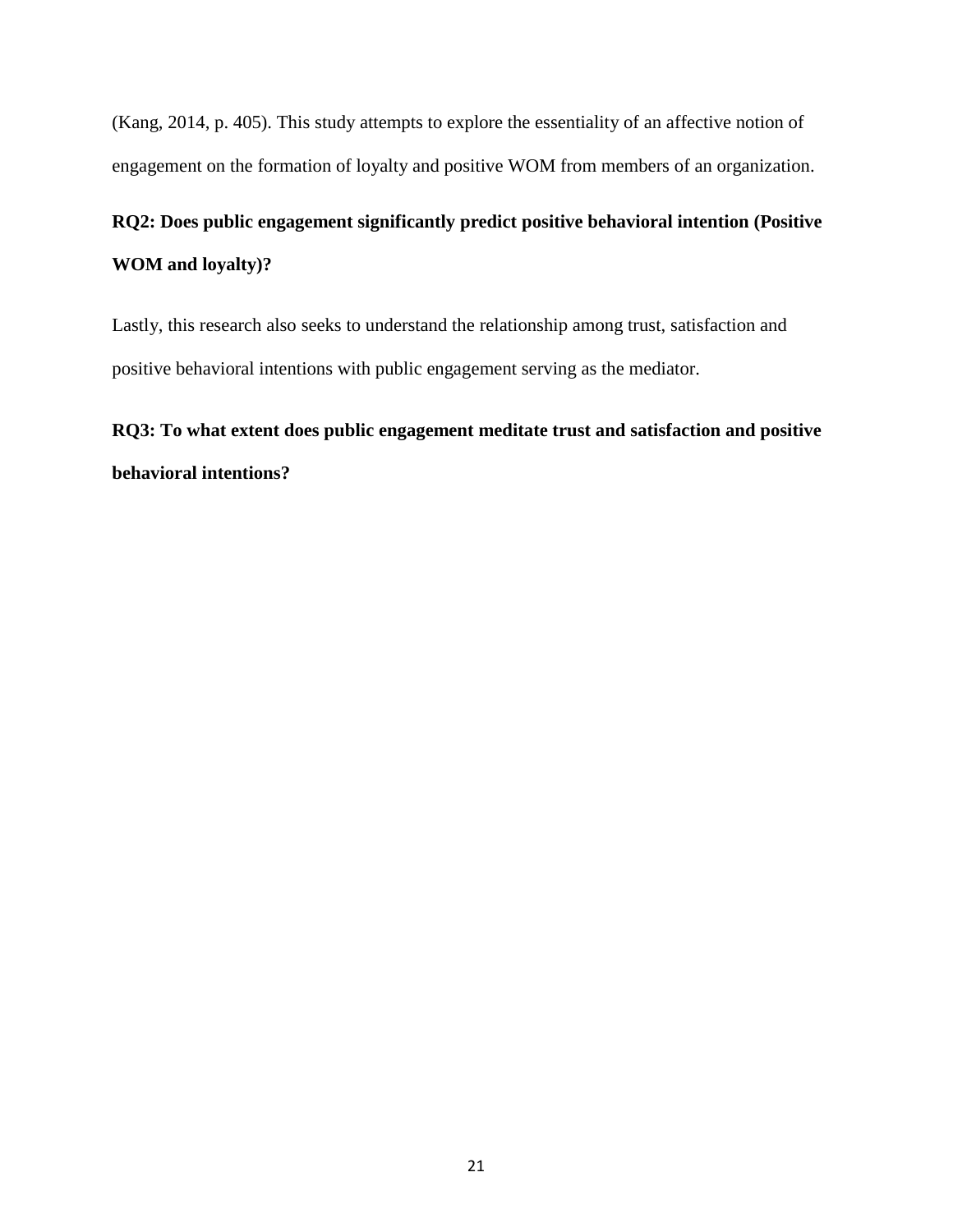#### **CHAPTER 3: METHOD**

The best practice for conducting a survey suggests, first and foremost, having clear goals and objectives. A survey method should be thoroughly planned and executed according to the overall communication strategies (Stacks, 2010). The purpose of this study is to apply the concept of public engagement on the enhancement of the organization-public relationship. According to Fowler (1993), a survey is administered to a specific population. The researcher has the option to conduct a census or to collect "information about every individual in a population" (p. 4).

The second component of a survey is question design. It can be classified as one of two types: closed or open. Closed questions include a list of acceptable answers from which the respondent must choose, while with open-ended questions the researcher does not provide a list of acceptable answers (Fowler, 1993). In her study of public engagement, Kang used short, closedended questions. This study replicates the same questions as Kang, modified only to refer to the study's specific organization, the Muncie Symphony Orchestra.

The population for this study is the Muncie Symphony Orchestra publics, including employees, staff, musicians, donors, sponsors, seasonal ticket patrons and general patrons. The survey was sent out to the database of the Muncie Symphony Orchestra e-newsletter list, which comprised of more than 300 subscribers. This population was chosen to identify their relationship toward the organization.

Public engagement/relationship questions are represented as 13 Likert scale items

- I feel emotionally attached to this organization.
- I do feel like a part of the family with this organization.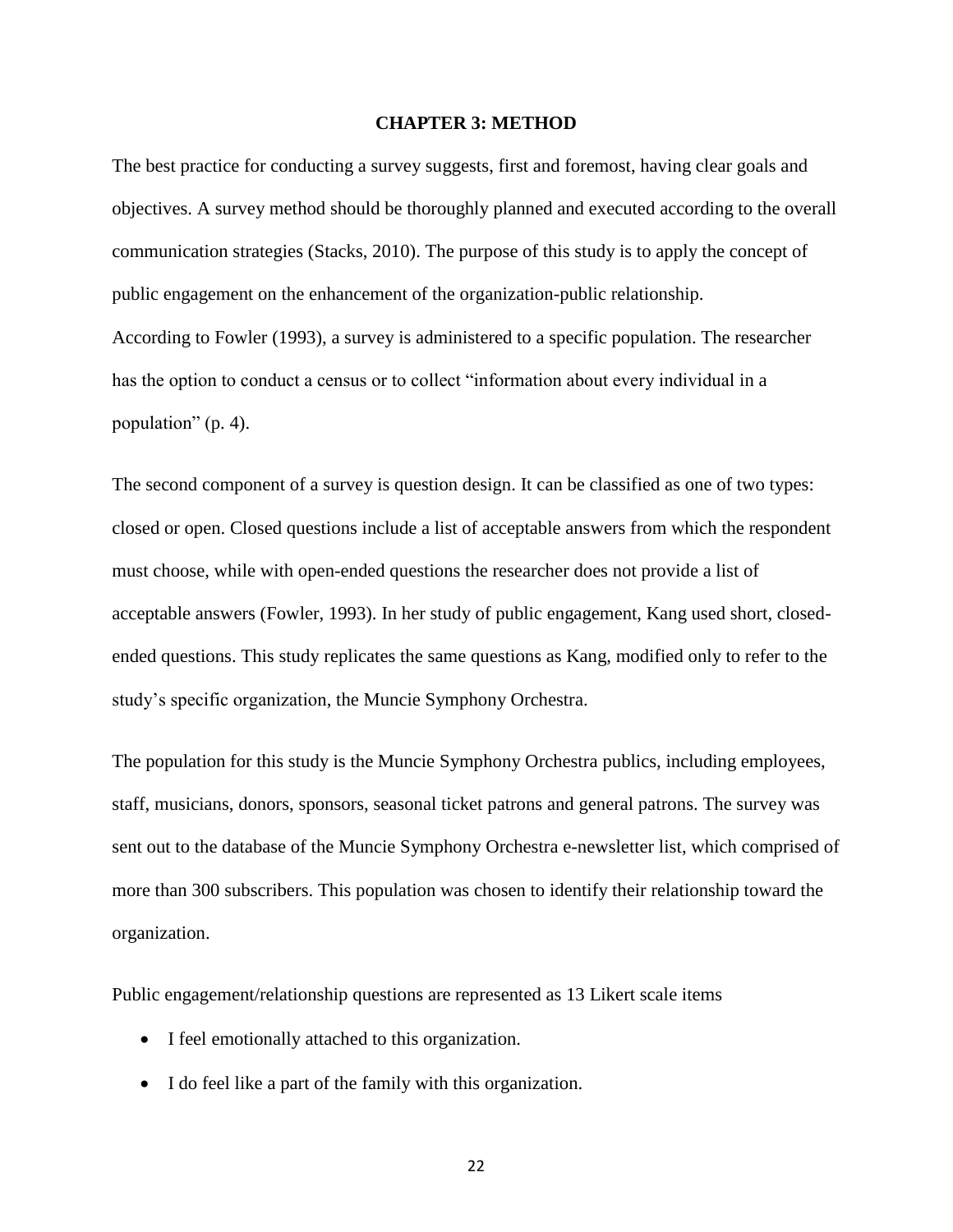- I do feel a strong sense of belonging to this organization.
- I am interested in this organization's activities.
- I am attentive to this organization's activities.
- I am excited about this organization.
- I am enthusiastic about this organization.
- I am proud of this organization.
- I believe I can make differences in what happens in this organization.
- I am determined to be involved for the development of this organization.
- I believe I have a great deal of control over the decision-making process of this organization.
- I am confident about my abilities to improve the organization.
- I believe I can collaborate with this organization as a valuable partner.
- Supportive behavior questions are represented as 8 Likert scale items.
- I would encourage friends to attend performances from this organization.
- I would encourage family members or relatives to attend performances from this organization.
- I would recommend this organization to someone who asked my advice.
- I would say positive things about this organization and its services to other people.
- I consider this organization is my first choice to attend performances.
- I will attend more performances from this organization in the next few years.
- I will continue to attend performances at this organization if its prices increase somewhat.
- I will continue to attend performances at this organization even if I experience a few problems with this organization's service.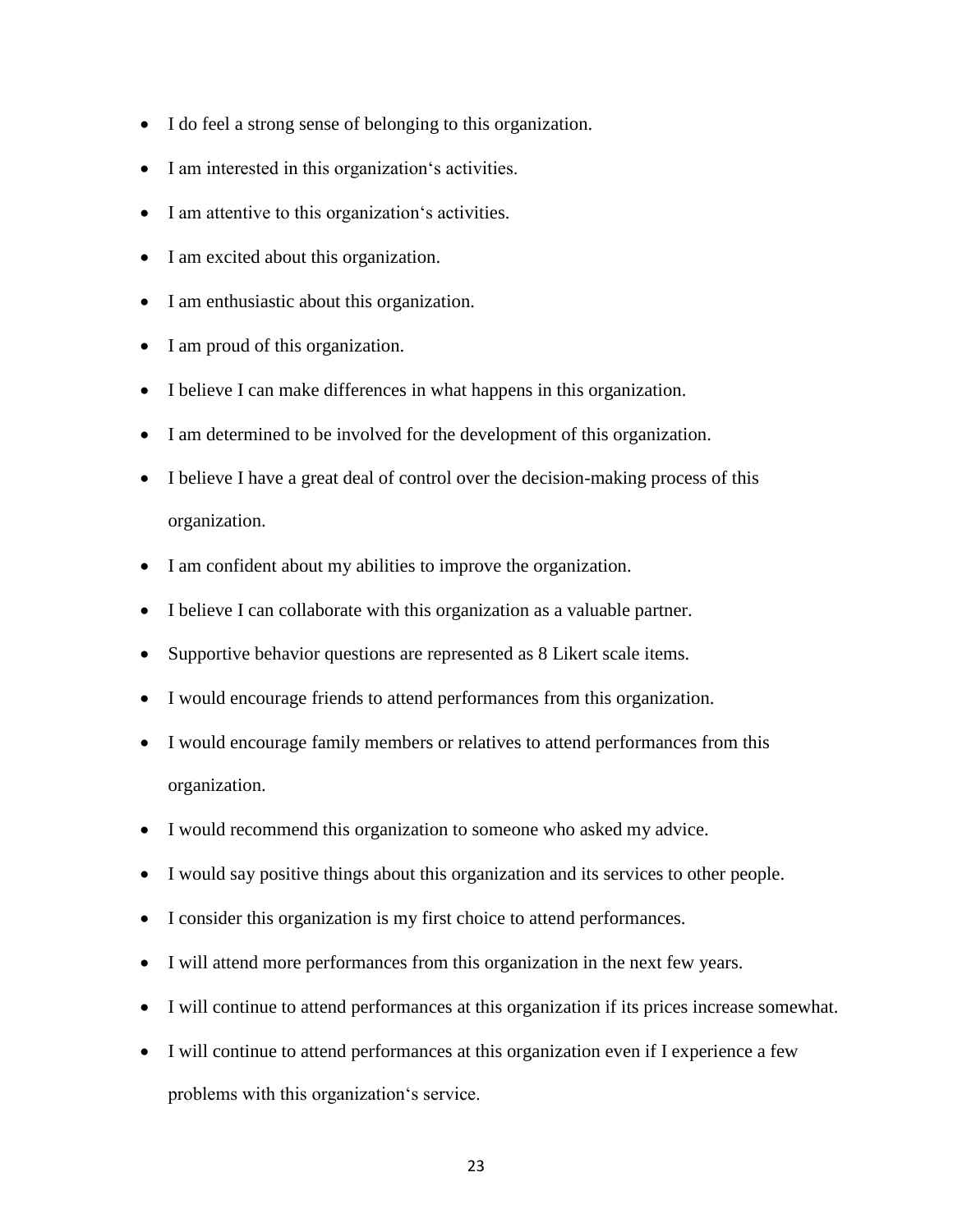- Trust and satisfaction questions are represented as 11 Likert scale items.
- This organization treats me as a patron fairly.
- Whenever this organization makes an important decision, I know it will be concerned about me as a patron.
- Sound principles seem to guide this organization's behavior.
- This organization does not mislead me as a patron.
- I feel very confident about this organization's service quality.
- This organization has the ability to accomplish what it says it will do.
- This organization is known to be successful at the things it tries to do.
- This organization is competent in fulfilling patrons' expectations.
- Generally speaking, I am very pleased with the relationship this organization has established with me as a patron.
- I am very satisfied with this organization.
- I am delighted with this organization.

Fowler (2002) explained the three basic principles of ethical issues in informing respondents, protecting respondents, and explaining the benefits to respondents. For data collection, I obtained approval from the Ball State University Institutional Review Board (IRB). The results of my research were collected through an online survey via Qualtrics. To protect participant' identification, all responses were kept completely anonymous. The questionnaire did not ask for any specific personal identifying information about the participants, except for basic demographic information. All data will be deleted upon the completion of this study.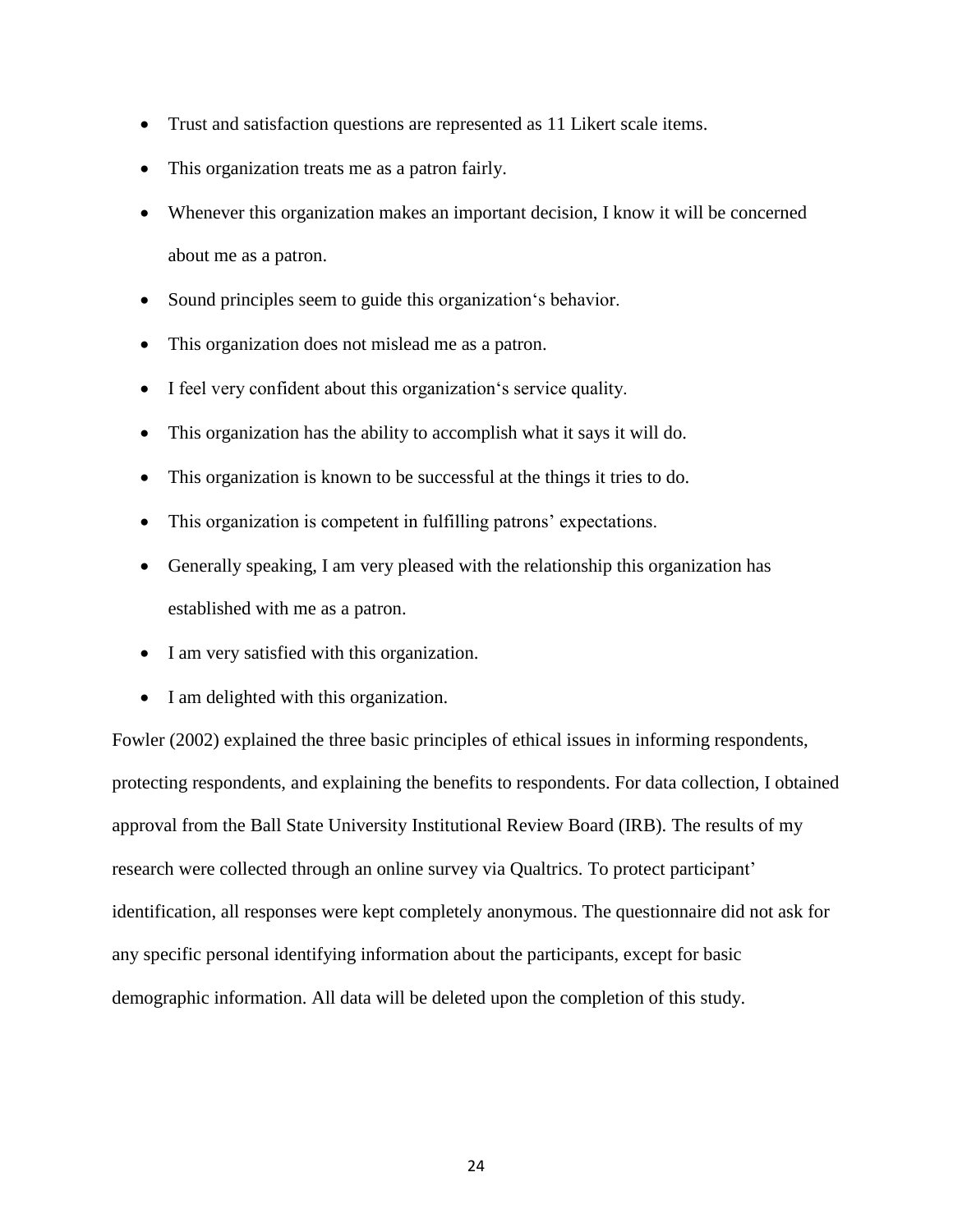#### **CHAPTER 4: RESULTS**

Among the 104 participants who completed the survey, 64 participants (62% were female).

#### **Table 1: Research participants' gender (n=104)**

|        | n  | %  |  |
|--------|----|----|--|
|        |    |    |  |
| Male   | 40 | 38 |  |
|        |    |    |  |
| Female | 64 | 62 |  |
|        |    |    |  |

Regarding research participants age, the mode was the age range from 46 to 55 (n=13; 12.5%). Frequency for other age ranges includes (Table 2): 25 and under (n=17; 16.3%); 26 to 35 (n=9; 8.6%); 36 to 45 (n=10; 9.6%); 56 and 64 (n=19; 18.3%); and 65 and Over (n=36; 34.7%).

## **Table 2: Research participants' age range (n=104)**

|              | $\mathbf n$ | $\%$ |
|--------------|-------------|------|
| 25 and Under | 17          | 16.3 |
| 26-35        | 9           | 8.6  |
| 36-45        | 10          | 9.6  |
| 46-55        | 13          | 12.5 |
| 56-64        | 19          | 18.3 |
| 65 and Over  | 36          | 34.7 |

The majority of research participants were white  $(n=96)$ , which account for 92.3% of the participants. Frequency for other race/ethnicity categories includes (Table 3): African American  $(n=2; 2\%)$ ; Asian  $(n=2; 2\%)$ ; Hispanic/Latino  $(n=1; .1.04\%)$ ; and Other  $(n=18; 2.6\%)$ . This result relatively reflects the current race/ethnicity of Muncie. According to the survey result conducted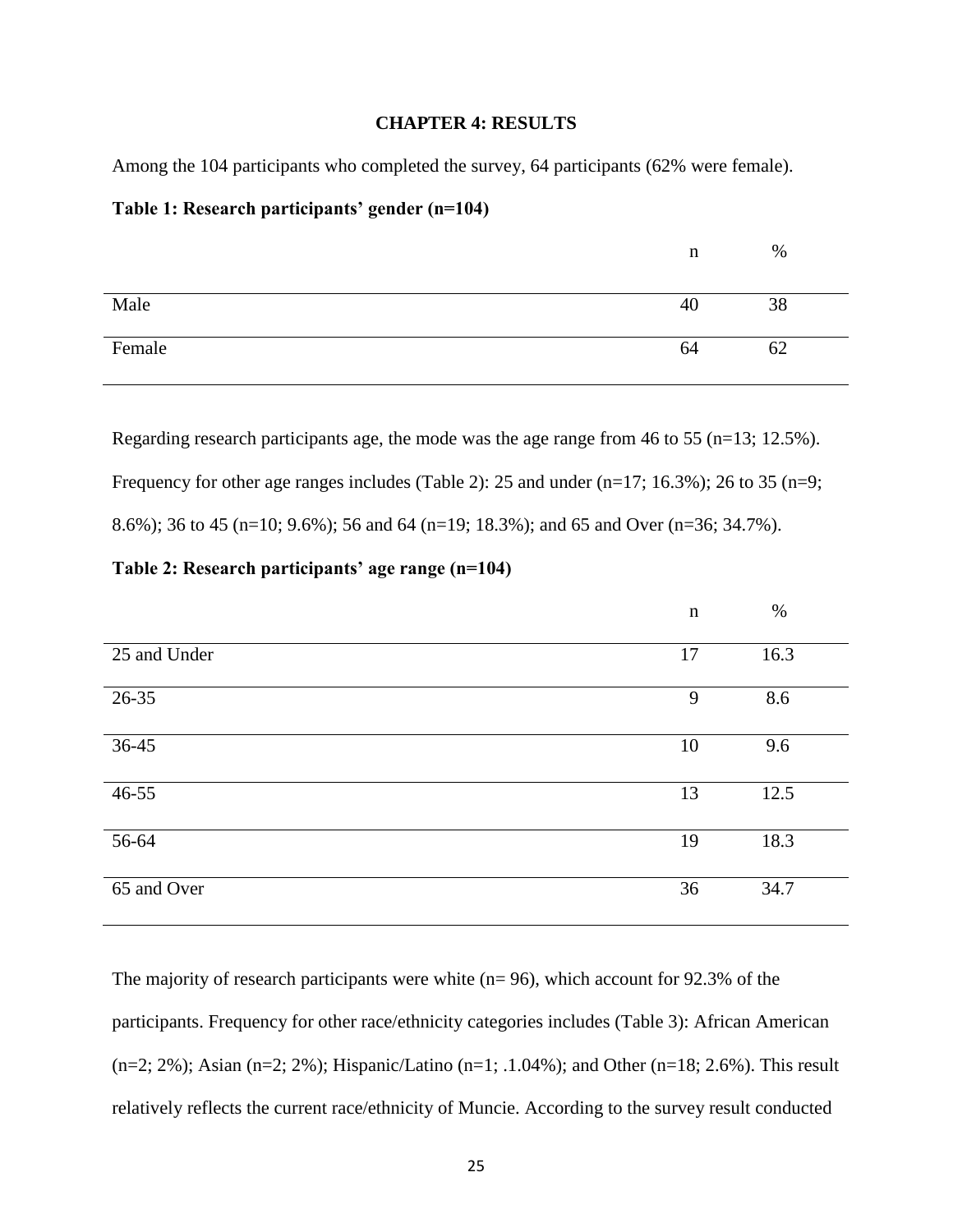by city-data.com, white people accounts for 82.7% of the population (n=57,940). Other races including African American (n=5,092;7.3%); Asian (n=2; 2%); Hispanic/Latino (n=1,613; 2.3%); and Other (n=416; 0.61%).

## **Table 3: Race/Ethnicity (n=104)**

|                        | $\mathbf n$    | $\%$           |
|------------------------|----------------|----------------|
| African American       | $\overline{2}$ | $\overline{2}$ |
| White                  | 96             | 92.3           |
| Asian                  | $\overline{2}$ | $\overline{2}$ |
| Hispanic/Latino        | $\mathbf{1}$   | 1.04           |
| Native American        | $\overline{0}$ | $\overline{0}$ |
| Bi-racial/Multi-racial | $\mathbf{0}$   | $\theta$       |
| Other                  | 3              | 2.6            |

In terms of educational level, research participants reported the mode of their education level as a Master's degree (n=42; 40%). Frequency for other educational level categories includes (Table 4-4): High School or G.E.D. (n=22; 2.20%); Some College (n=98; 10%); 2-Year College Degree (n=116; 11.80%); 4-Year College Degree (n=274; 27.90%); Professional Degree (n=48; 4.90%); and Doctoral Degree (n=63; 6.4%).

### **Table 4: Education Level (n=105)**

|                      | % |
|----------------------|---|
| Incomplete           |   |
| High school or G.E.D |   |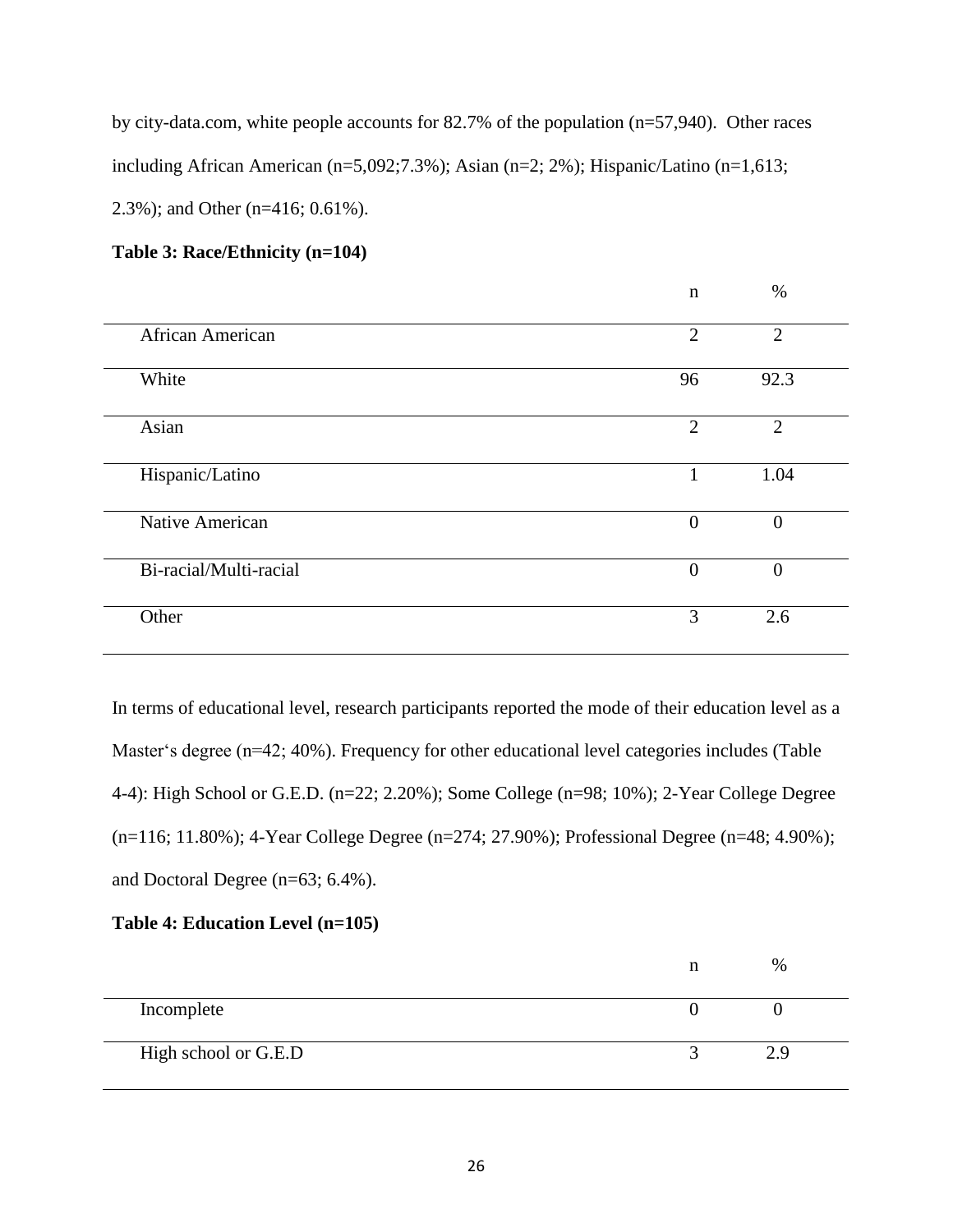| Some College            | 15             | 14.2 |
|-------------------------|----------------|------|
| <b>Associate Degree</b> | 3              | 2.9  |
| <b>BA/BS</b>            | 15             | 14.2 |
| MA/MS                   | 42             | 40   |
| $\rm JD$                | 19             | 18.1 |
| Ph.D.                   | $\overline{3}$ | 2.9  |
| Ed.D.                   | 2              | 1.9  |
| Other                   | 3              | 2.9  |

Base on the household income level, the mode is the range from \$50,000 to \$74,999 (n=15; 15.2%). Frequency for other income level categories includes (Table 5): 0 to \$24,999 (n=14; 14.1%); \$25,000 to \$49,999 (n=16; 16.2%); \$75,000 to \$99,999 (n=20; 20.2%); \$100,000 to \$149,000 (n=17; 17.1%); \$150,000 to \$199,999 (n=7; 7.1%); and \$200,000 to Above (n=10; 10.1%).

**Table 5: Annual household income level (n= 99)**

|                     | $\mathbf n$ | $\%$ |
|---------------------|-------------|------|
| 0-\$24,999          | 14          | 14.1 |
| \$25,000-\$49,999   | 16          | 16.2 |
| \$50,000-\$74,999   | 15          | 15.2 |
| \$75,000-\$99,999   | 20          | 20.2 |
| \$100,000-\$149,999 | 17          | 17.1 |
| \$150,000-\$199,999 | $\tau$      | 7.1  |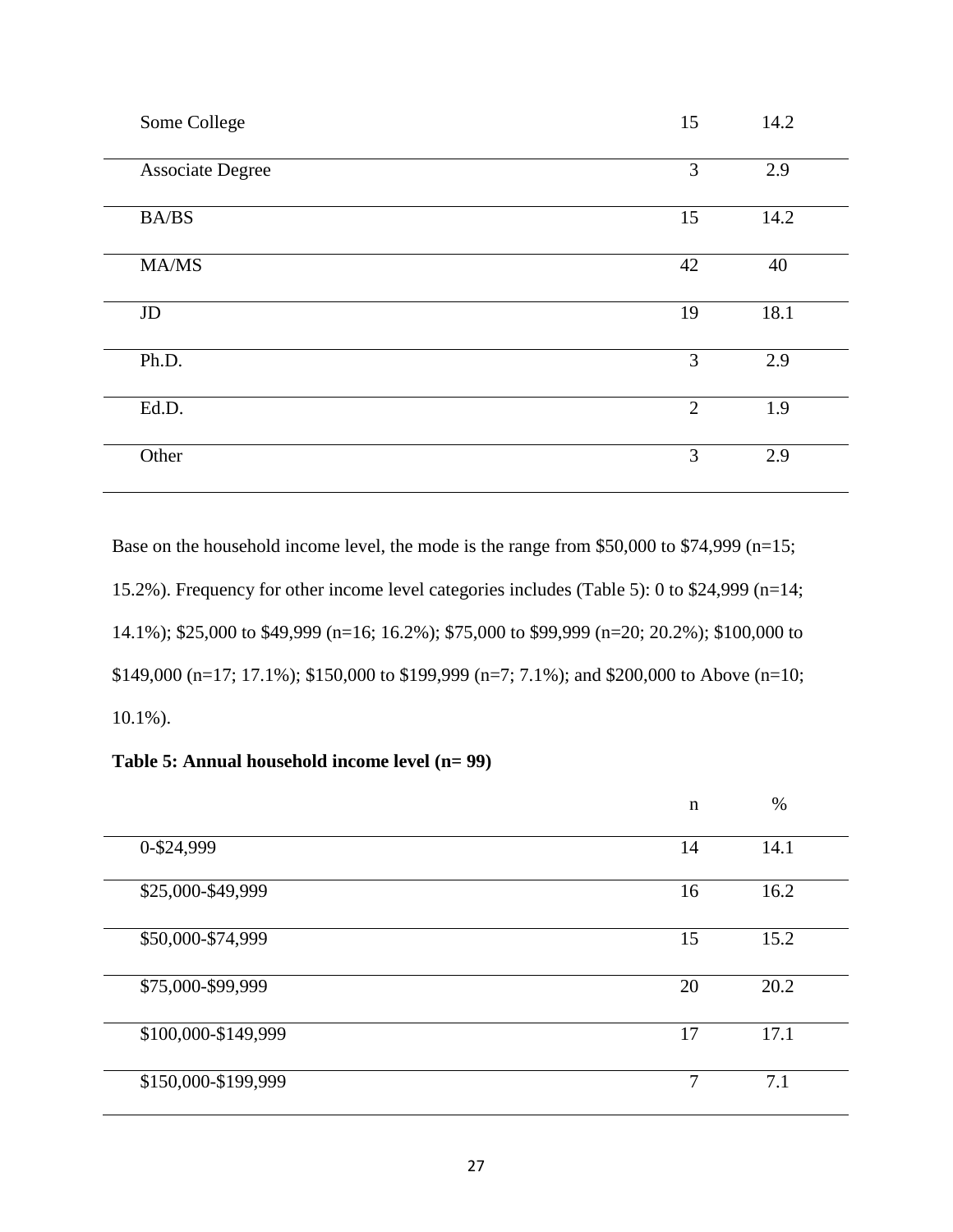Regarding the period of time donors or patrons have been involved with the MSO, the mode was Five Years or longer (n=16; 16.7%). Frequency for other duration categories includes (Table 6): Four Years (n=41; 42.6%); Three Years (n=11; 11.5%); Two Years (n=9; 11.5%); One Year (n=7; 7.3%); and Other (n=3; 3.1%).

|                    | $\mathbf n$    | $\%$ |  |
|--------------------|----------------|------|--|
| More than 10 years | 41             | 42.6 |  |
| 5 years            | 16             | 16.7 |  |
| 4 years            | 11             | 11.5 |  |
| 3 years            | 9              | 9.4  |  |
| 2 years            | 9              | 9.4  |  |
| 1 year             | $\overline{7}$ | 7.3  |  |
| Other              | 3              | 3.1  |  |

#### **Table 6: Duration as patron or donor (n=96)**

Lastly, about the relationship of participants with MSO, the mode was Single time patron (n=8; 6.0%). Frequency for other related categories include (Table 7): Current donor (n=42; 34.0%); Current long-term patron  $(n=27; 22.0\%)$ ; Past donor  $(n=6; 5.0\%)$ ; and Past patron (other than donor) (n=259; 23.90%).

## **Table 7: Type of relationship (n=104)**

|                                | % |
|--------------------------------|---|
| As a current/continuing patron |   |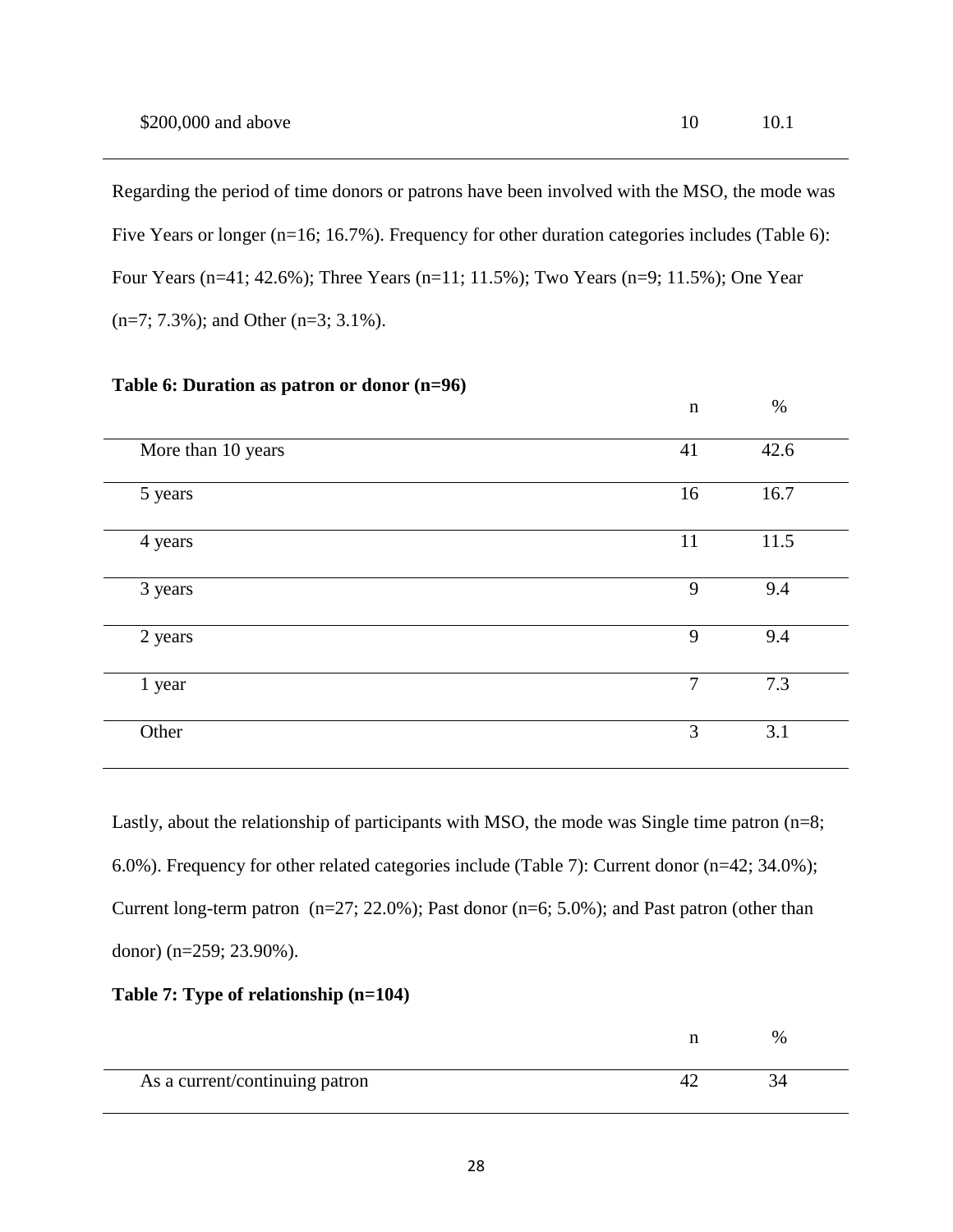| As a current/continuing donor                                   | 27 | 22             |  |
|-----------------------------------------------------------------|----|----------------|--|
| As a single-time patron                                         | 8  | 6              |  |
| As a past patron                                                | 14 | 11             |  |
| As a past donor                                                 | 6  | 5              |  |
| <b>MSO</b> Musician                                             | 27 | 22             |  |
| <b>MSO</b> staff                                                | 20 | 16             |  |
| None of the above                                               | 3  | $\overline{2}$ |  |
| Other: Please describe your relationship with the<br><b>MSO</b> | 2  | $\overline{2}$ |  |

## **RQ1: Is there a significant relationship between trust and satisfaction and public**

#### **engagement?**

To address whether levels of public engagement could be predicted from levels of trust and satisfaction, a correlation was performed. The result was statistically significant, *r* (84) = .545, p<.001 which shows that there was a strong, positive correlation between trust and satisfaction and the concept of public engagement.

| Measure                   |       |
|---------------------------|-------|
| 1. Trust and Satisfaction | $- -$ |
| 2. Public Engagement      | .545  |

Note: All coefficients are significant at p<.001

**RQ2: Does public engagement significantly predict positive behavioral intentions (POM and loyalty)?**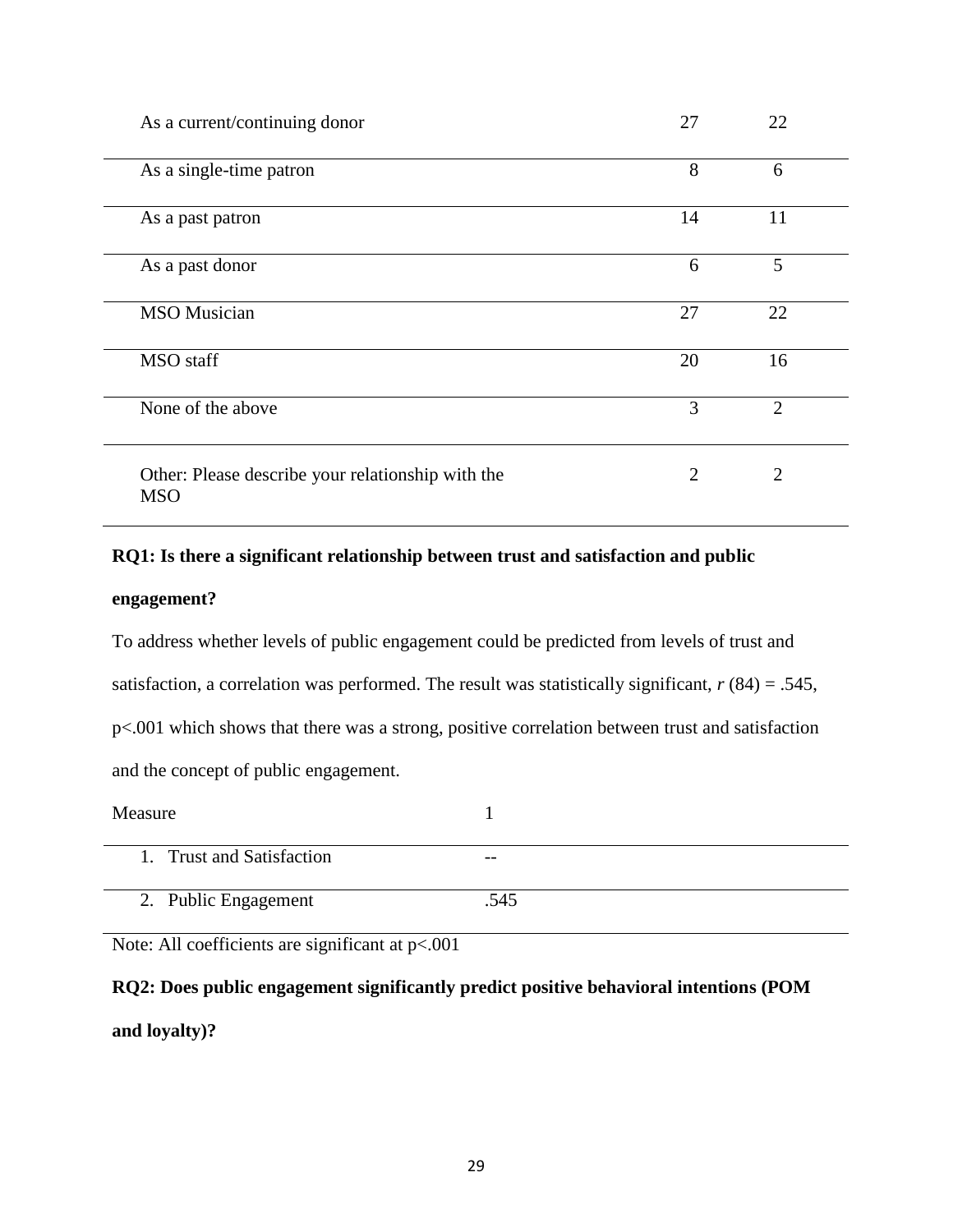The other aspect of public engagement as outcome of positive behavioral intentions holds that the continuation of the organization-public relationship depends on the degree to which expectations are met. A correlation analysis was performed to assess this relationship and the result was also statistically significant, with  $r(84) = .588$ , p<.001, which shows that there was a strong, positive correlation between the concept of public engagement and positive behavioral intentions.

| Measure              |       |
|----------------------|-------|
| 1. Support Behaviors | $- -$ |
| 2. Public Engagement | .588  |

Note: All coefficients are significant at  $p<.001$ 

# **RQ3: To what extent does public engagement meditate trust and satisfaction and positive behavioral intentions?**

A one-way ANOVA analysis was conducted to access the relationship between public engagement and the two concepts of trust and satisfaction and positive behavioral intentions. The analysis is statistically significant,  $F(3,76) = 58.167$ , p<.001, indicating that public engagement plays a mediator role for trust and satisfaction as antecedents and positive behavioral intentions as outcome of this relationship. The ANOVA results for age range, race, education level, income level and gender showed no significant differences by relationship type.

| Source                        |                | df | SS    | MS   | $\sqrt{F}$       |
|-------------------------------|----------------|----|-------|------|------------------|
| <b>Trust and Satisfaction</b> | Between groups | 3  | 81.4  |      | 27.142 58.167*** |
|                               | Within group   | 76 | 35.5  | .467 |                  |
|                               | Total          | 79 | 116.9 |      |                  |

\*\*\*p<.001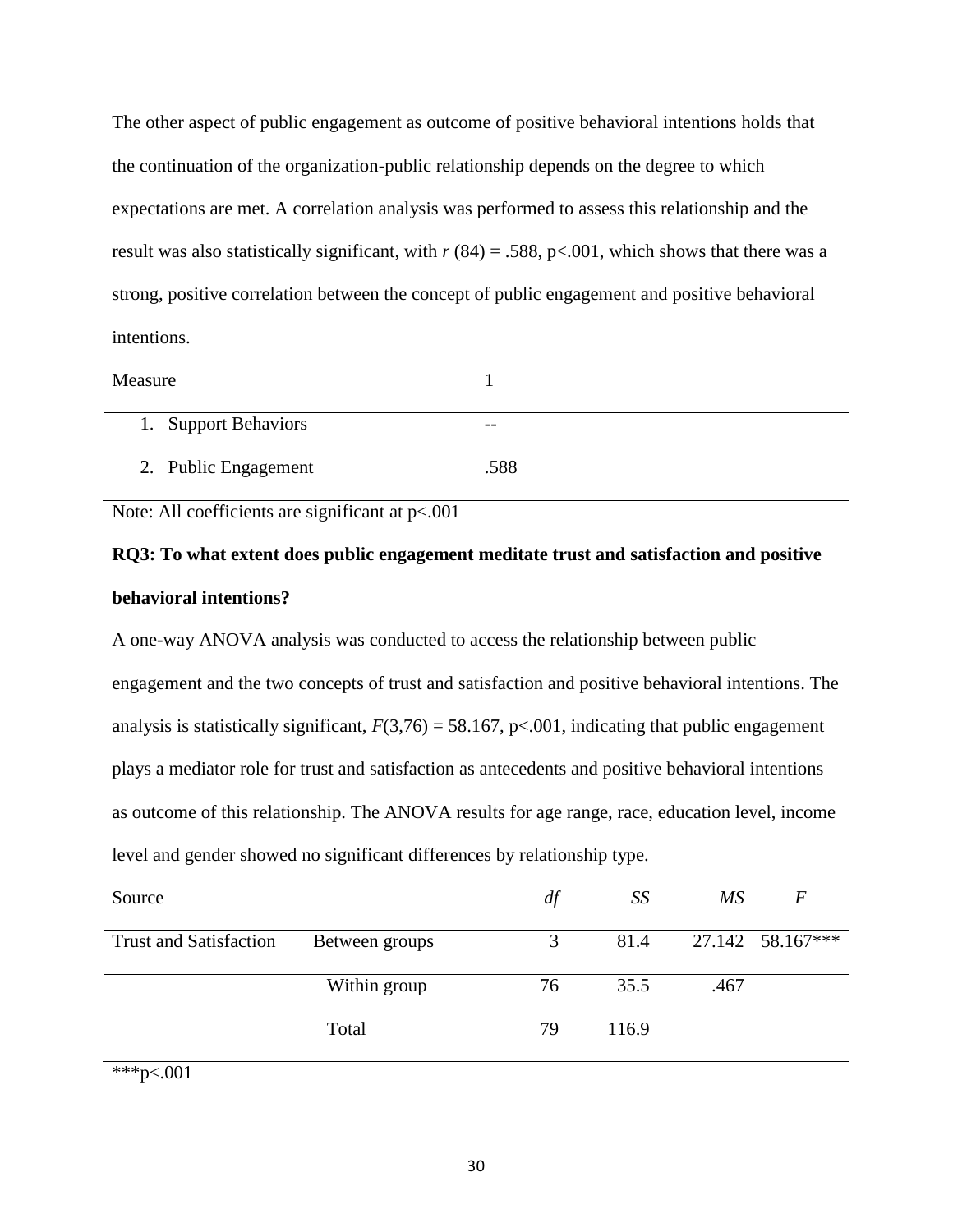#### **CHAPTER 5: DISCUSSION AND IMPLICATIONS**

#### 5.1. Discussion

Public relations practitioners and researchers are increasingly focused on the impact of engagement to facilitate active two-way communication and collaborations with their publics. The purpose of this study was to apply the public engagement scale to the audience of a local symphony orchestra to understand the effect of public engagement to public-organization relationship. The results of this study reveal that the scale proposed by Kang (2010, 2014) do apply to help understand the relationship between the Muncie Symphony Orchestra and its publics. This study found a statistically significant relationship between trust, satisfaction and the concept of public engagement. This concept is also a predictor of supportive behavioral intentions (i.e., loyalty and WOM). Most importantly, this research confirms Kang's findings of the significant mediator effects of public engagement between trust, satisfaction and supportive behavior intentions.

These findings indicate that supportive behavioral intentions are more likely to occur when there is a higher level of trust and satisfaction. In the context of the MSO, patrons with a sense of pride and excitement are more likely to attend more performances and tell their friends and family members about this organization than less satisfied patrons. They were also more willing to be involved in fundraising and other activities to support the organization.

#### 5.2. Limitations

This research examines the relationship of public engagement toward trust and satisfaction and positive behavioral intentions. Due to the exploratory nature, this study does not come without limitations. The researcher measured only the subscribers of the MSO email list which may account for the positive effect of these relationships. Also, relationship research tends to change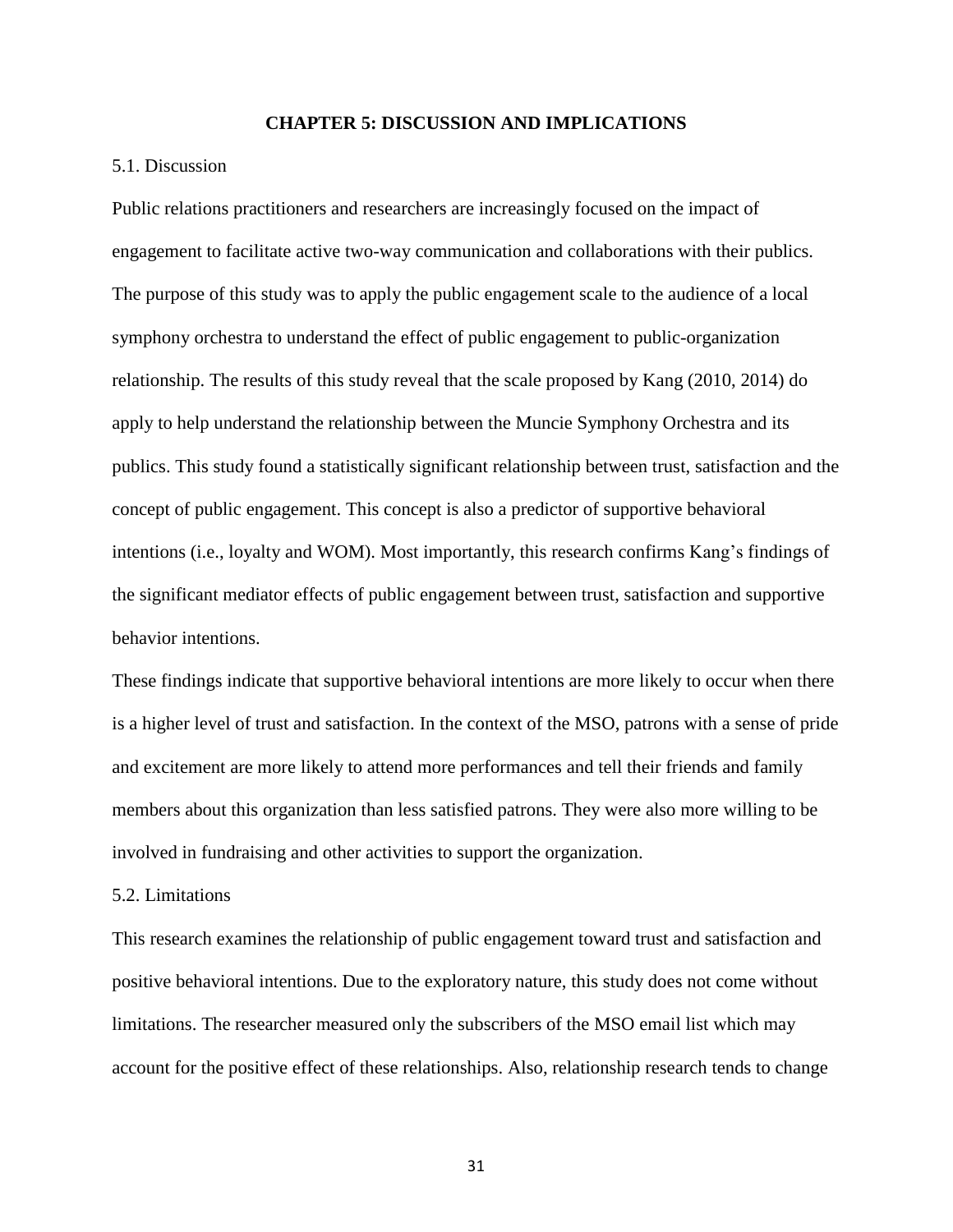over time. Therefore, a longitudinal study with a larger population would increase insights to these relationship dimensions and highlight the factors that predicts these relationships. When interpreting the results for this study, the researcher acknowledges that MSO is a small organization that is affiliated with Ball State University, which will decrease its generalizability. Finally, this study uses a quantitative approach which will limit the in-depth understanding the public engagement concepts. Future studies should incorporate a qualitative approach to have a more thorough explanation of this phenomenon.

#### 5.3. Implications

The result from this study shows that MSO can plan their public relations campaign to bring out affective elements from the interactions with their publics such as pride or shared values. The implication from this research will be categorized in online and off-line engagement.

#### **Online engagement**

Before social media, email was the form of online engagement that was heavily utilized by nonprofits to foster the relationship with their publics and keep them updated with the organization's events. According to my survey result, nearly 50% of all the participants mentioned that they receive announcements about MSO events via email. In fact, an email newsletter is a cost-effective tool to directly deliver messages to targeted individuals (Theaker, 2008). The MSO should consider having a customized email list for different audience categories to send emails on specific subjects. This method can easily be done by allowing subscribers to sign up to receive certain update categories such as classical music, education programs, and volunteer recruitment. In addition, the orchestra can develop their own email template and keep it consistent throughout a variety of platforms. By doing this, employees will have a guideline to follow and allow the organization to have a unique online image.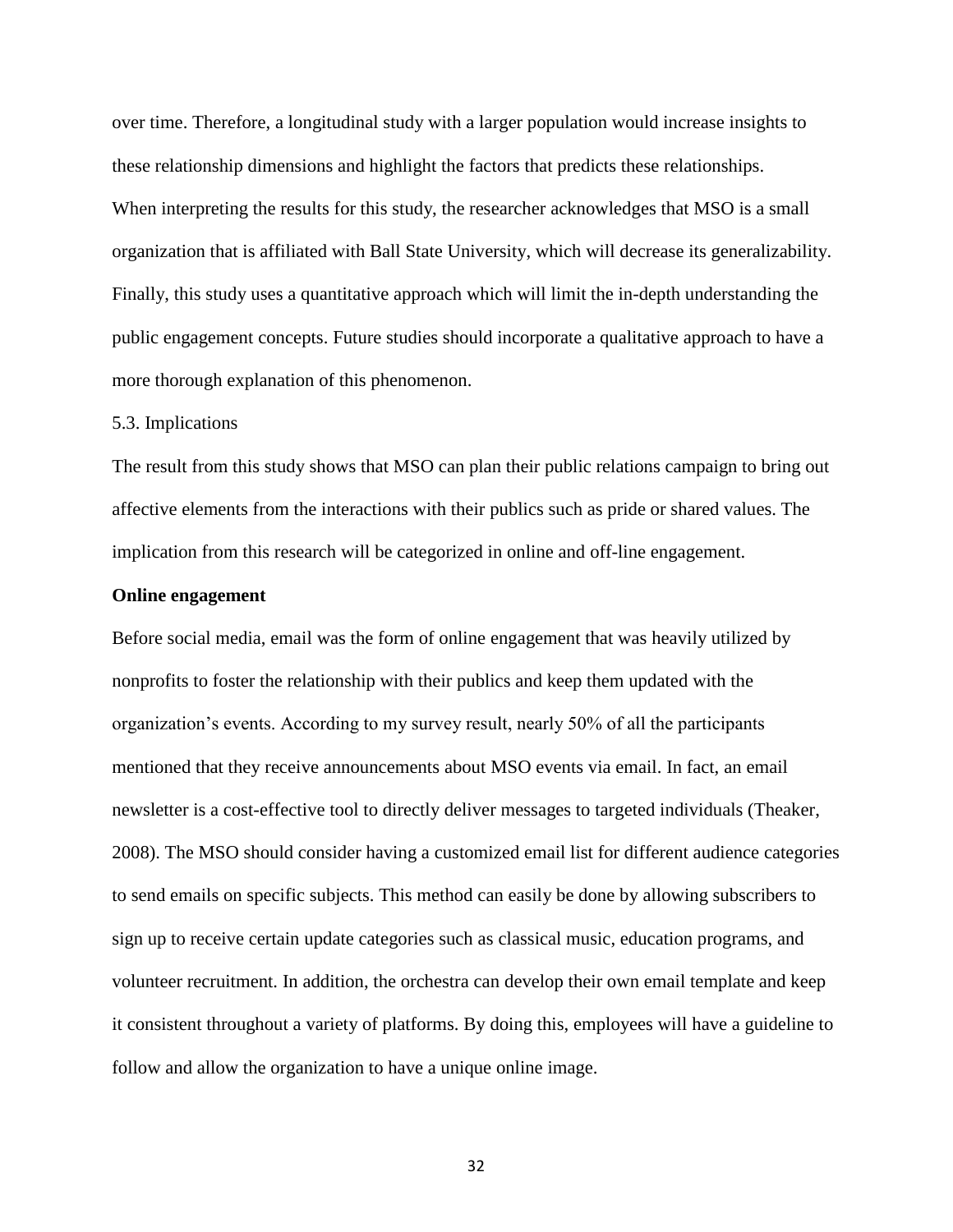The emergence of social networking sites has granted nonprofit organizations an unprecedented opportunity to engage with their audience directly and in virtual real time. To utilize social media more effectively to engage with patrons and donors, the organization should consider integrating it as part of their strategic plan. It is important to make sure that these strategies are consistent through every platform, whether it is Facebook, Twitter or Instagram, to use it to the fullest advantage. In order to do so, the MSO staff is required to work within the brand identity across all platforms. Such an approach might include the use of colors, logos, and style of writing consistently across various forms of media. Adopting a brand message will not only allow employees to work under a general guideline but also to define the voice of the organization. In addition, consistency will help the organization to operate within the strategic framework. As a result, personal and inappropriate posts could be prevented and at the same time create more room for creativity.

During off-season when the orchestra does not have sufficient content to keep their social media platforms updated on a regular basis, networking with nonprofit partners is potentially beneficial. However, this strategy needs to be adopted with privacy and management concerns in mind. Besides, statistical and data analysis are also crucial to understand the audience in order to facilitate interactions. There are some built-in analytic functions provided by these social media sites that are worth examining regularly. In addition, the MSO also has the ability to effectively gather its own Facebook, Twitter, and overall Web 2.0 analytics that inform their future decision making through platforms like Simply Measured. All targeted approaches to social media use, such as donor cultivation, event announcements, and volunteer recruitment to new programs can be measured quickly and easily, including who and what type of posts result in the intended audience response. Understanding where different types of posts appear and which differing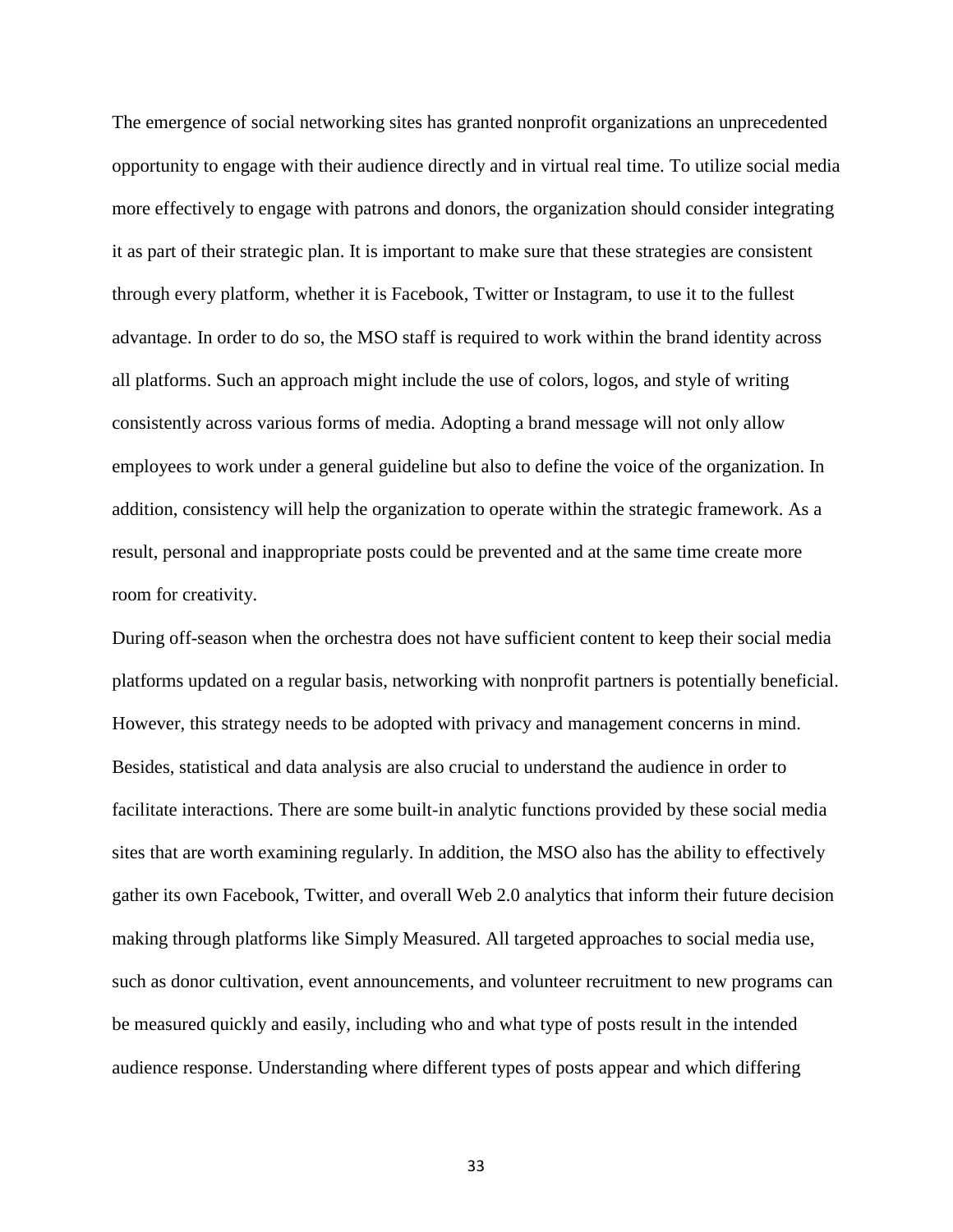media platforms (e.g., Facebook, blogging, Wikis, or Twitter) are most beneficial for an organization are both keys to improving two-way communication and facilitate engagement.

#### **Off line engagement**

As mention previously, the MSO has an advantage of being located on campus. This will allow them to have better access to engage with Ball State students and faculty members. Besides having posters and flyers of events and concerts sent out throughout campus, the orchestra can also facilitate more activities in order to facilitate interactions with their stakeholders. This research has pointed out the relationship between trust and satisfaction, with public engagement as a mediator that results in positive WOM and loyalty. One of the techniques to improve interaction with the public on a face-to-face basis or offline is via guerrilla marketing. It is defined as "unconventional advertisement campaigns which aim at drawing the attention of a large number of recipients to the advertising message at comparatively little costs by evoking a surprise effect and diffusion effect" (Hutter & Hoffmann, 2011). Even though this method is mainly used in marketing and advertising, public relations practitioners can adapt this technique to reduce cost and raise awareness for their campaigns. For instance, the orchestra can start a Flash Mob at Ball State dining halls to engage students to participate in this activity. Besides, the main idea of engagement is to facilitate two-way communications. At their concert, the orchestra staff can organize pre- or post-event activities to connect musicians and audiences. These are some of the tactics that will allow MSO to increase engagement with their stakeholders.

5.4. Proposed Public Relations Goals and Objectives

In order to understand the internal and external factors that affect the organization, prior to formulating the communication plan, a SWOT analysis and executive analysis were conducted.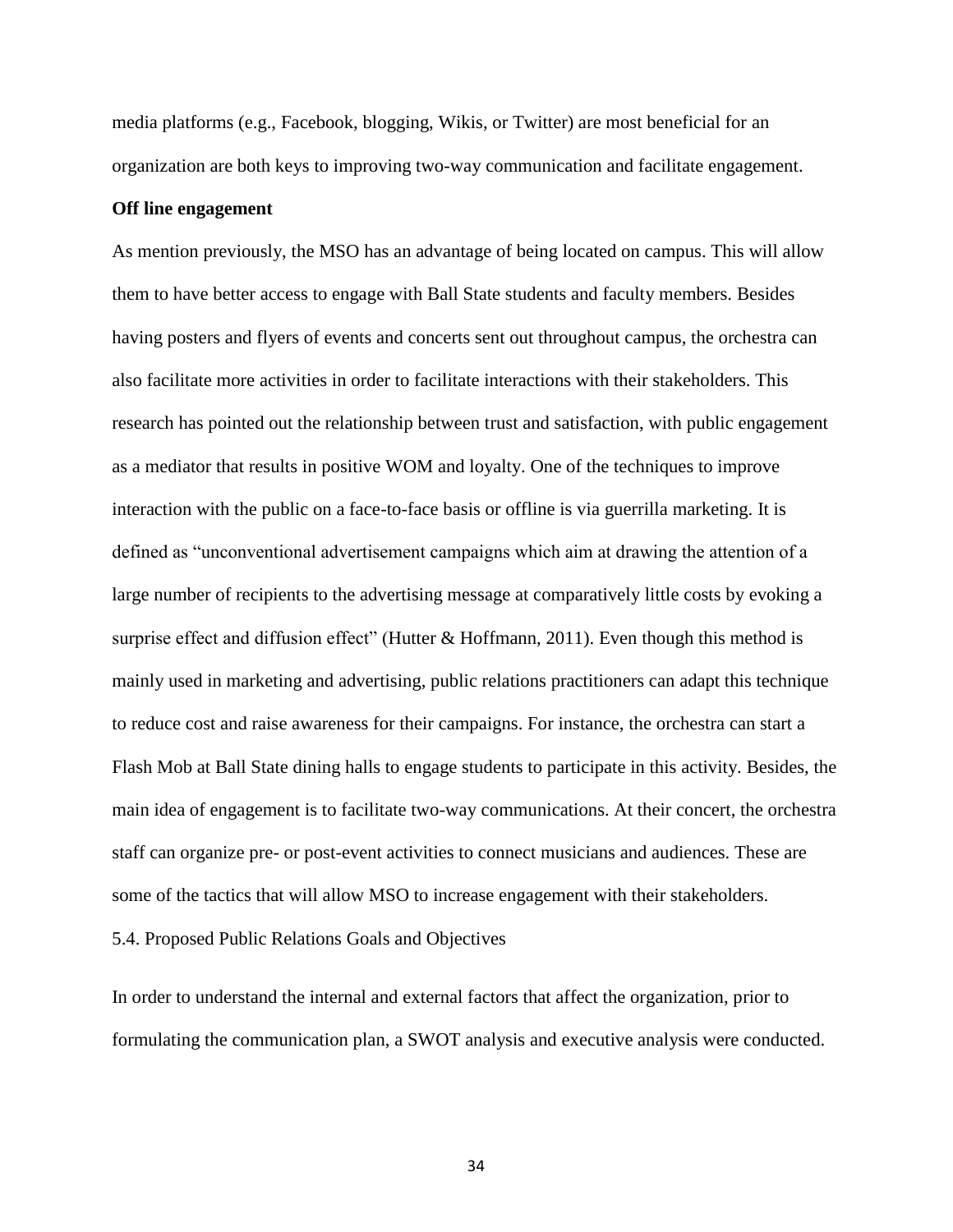#### **Executive summary**

Muncie Symphony Orchestra is a 501(c) (3) nonprofit organization in Muncie, Ind., that is dedicated to entertaining, educating, and enriching the East Central Indiana community through meaningful, professional musical experiences.

Founded in 1948, the orchestra was originally formed to build community connections through music while giving Ball State University faculty and students an outlet to pursue musical excellence in performance. Over the years, the orchestra has grown and evolved and now consists of approximately 70 musicians, including resident music faculty, professional freelance musicians from the tri-state area, and BSU students. MSO performs traditional classical programs as well as pop concerts, children's concerts, and community engagement events.

#### **Vision**

To be the leading fine arts organization presenting symphonic and other musical events within East Central Indiana, and engage in mutually beneficial partnerships leading to a more vibrant community.

#### **Issues**

After an initial meeting with MSO staff, the immediate concerns were lack of manpower, no existing niche and confusion of marketing to younger audiences. After this meeting, further quantitative and qualitative research was performed in order to establish other issues. The organization was examined internally and externally through MSO archives, interviews, and surveys. These procedures led to discovering MSO also needed help with internal communication and with changing the public's opinion and conversation about the definition of an orchestra.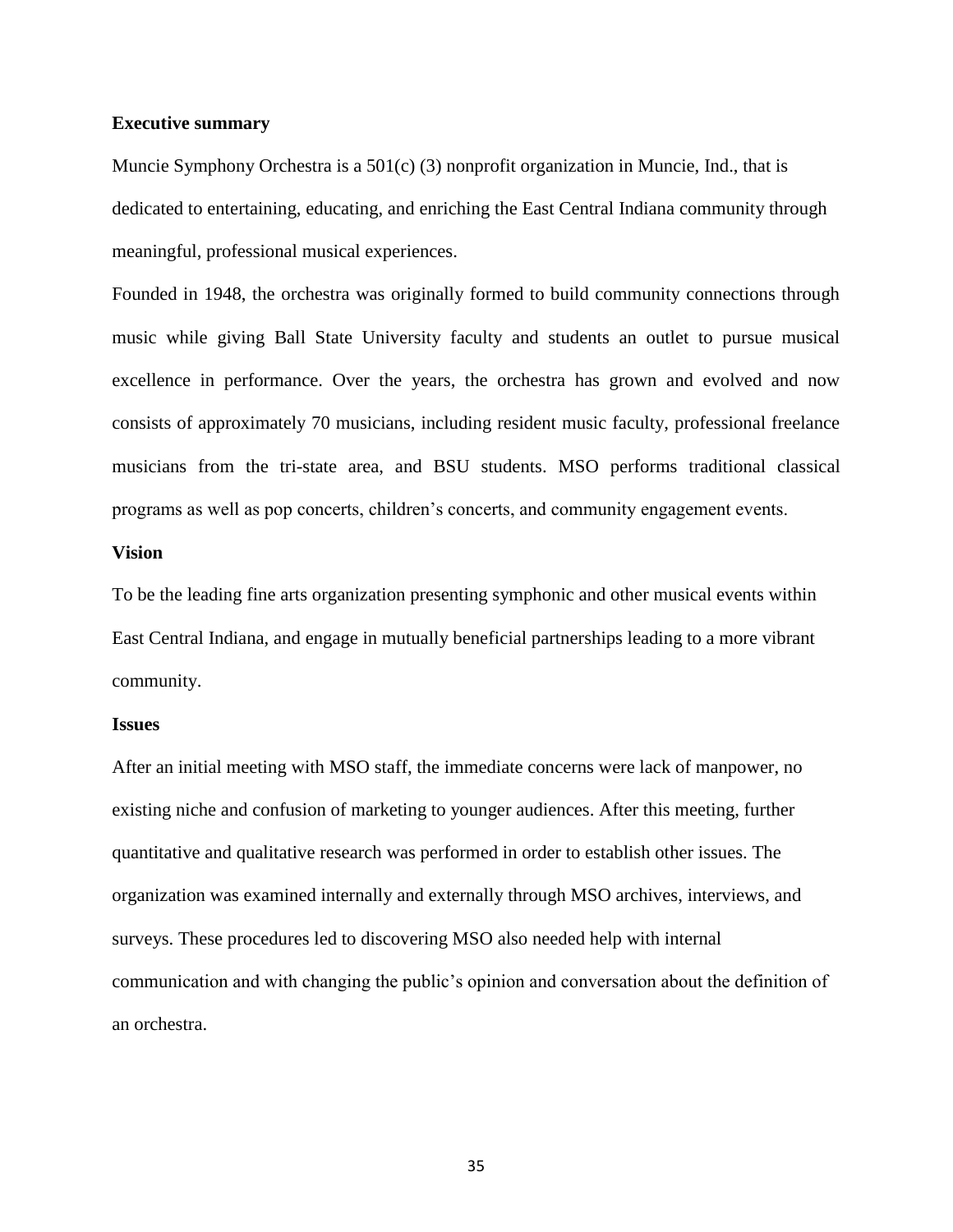Based on research and the needs expressed by MSO representatives, the following goals were created:

- 1. Enhance the engagement between MSO and potential customers and volunteers online.
- 2. Enhance the engagement between MSO and potential customers and volunteer's offline.

## **SWOT analysis**

## **Strengths**

- Long history with the Muncie community
- Credible
- Deep connection with community members
- Perform on Ball State University campus
- Talented musicians
- Dedicated staff
- Have their own volunteer league
- Variety of shows offered

### **Weaknesses**

- Full orchestra is expensive, have to pay for professionals
- Stereotype of what an orchestra is: outdated, old, stuffy, etc.
- Don't have a niche
- Borderline between education and entertainment
- Poor social media activity, disorganized website, and inconsistent blog
- Inconsistent media relations
- Lack of organization for events
- Lack of organization in the office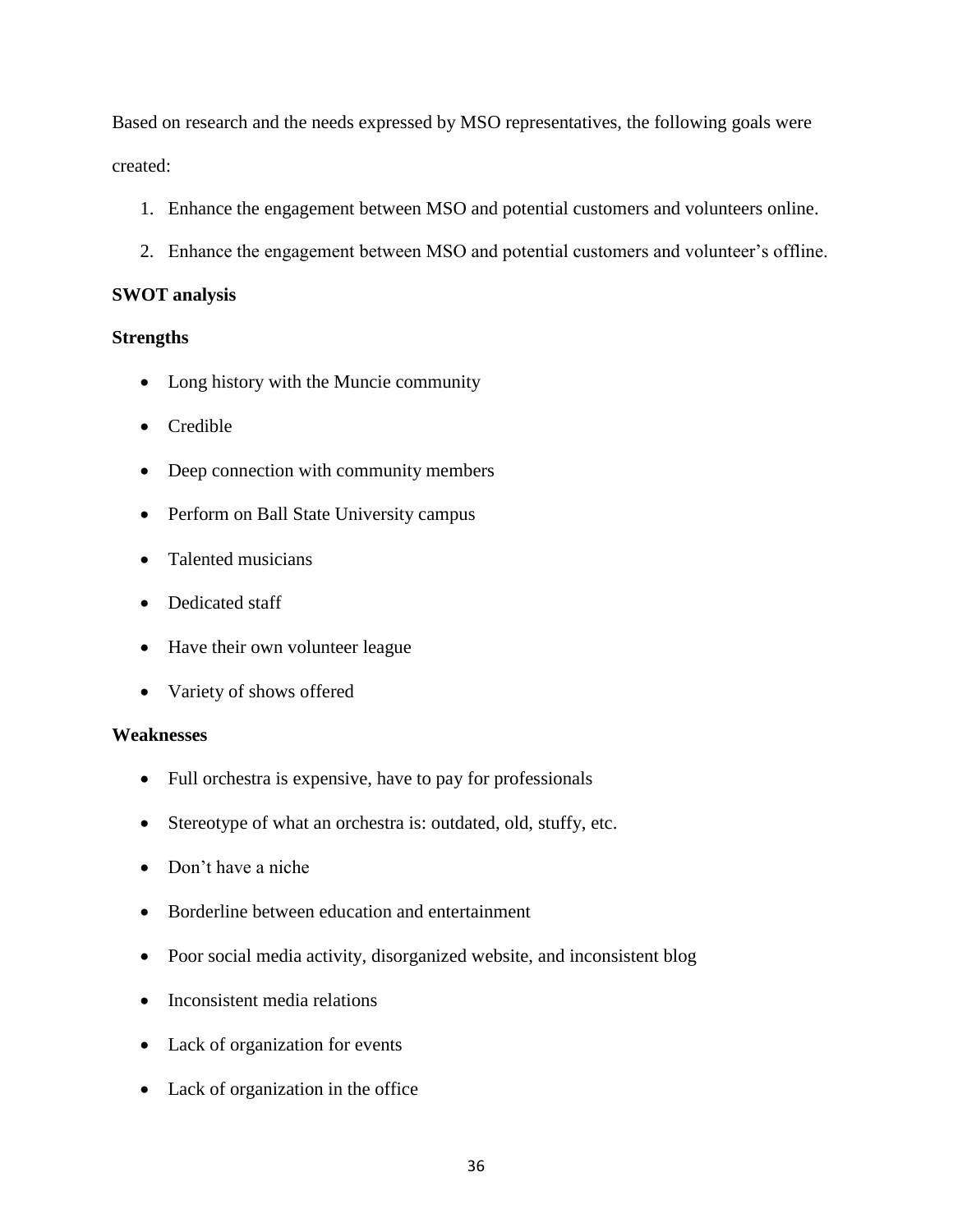• Main public is "dying" (older)

## **Opportunities**

- Increase and improve internal communication, specifically organization and collaboration
- Improve communication between Muncie Symphony Orchestra and Muncie Symphony League
- Utilize social media more to gain new/younger audiences and more awareness
- Form relationships with local media
- Personalize MSO events
- Develop and foster relationship with Ball State University students
- Educate the community on what an orchestra is and what it offers.
- More visibility of musicians in the community
- Form alliance with young professionals group in Muncie
- Reach out to local businesses to help communicate volunteer opportunities
- Develop opinion leaders to advocate and define a positive image for MSO

## **Threats**

- Lack of awareness of Ball State University students
- Get confused with bands, most common "America's Hometown Band"
- Must compete with orchestras in the surrounding area
	- o American Hometown Band, Anderson Symphony Orchestra, Marion Philharmonic
	- o Symphony, Indianapolis Symphony Orchestra, Lafayette Symphony Orchestra, Richmond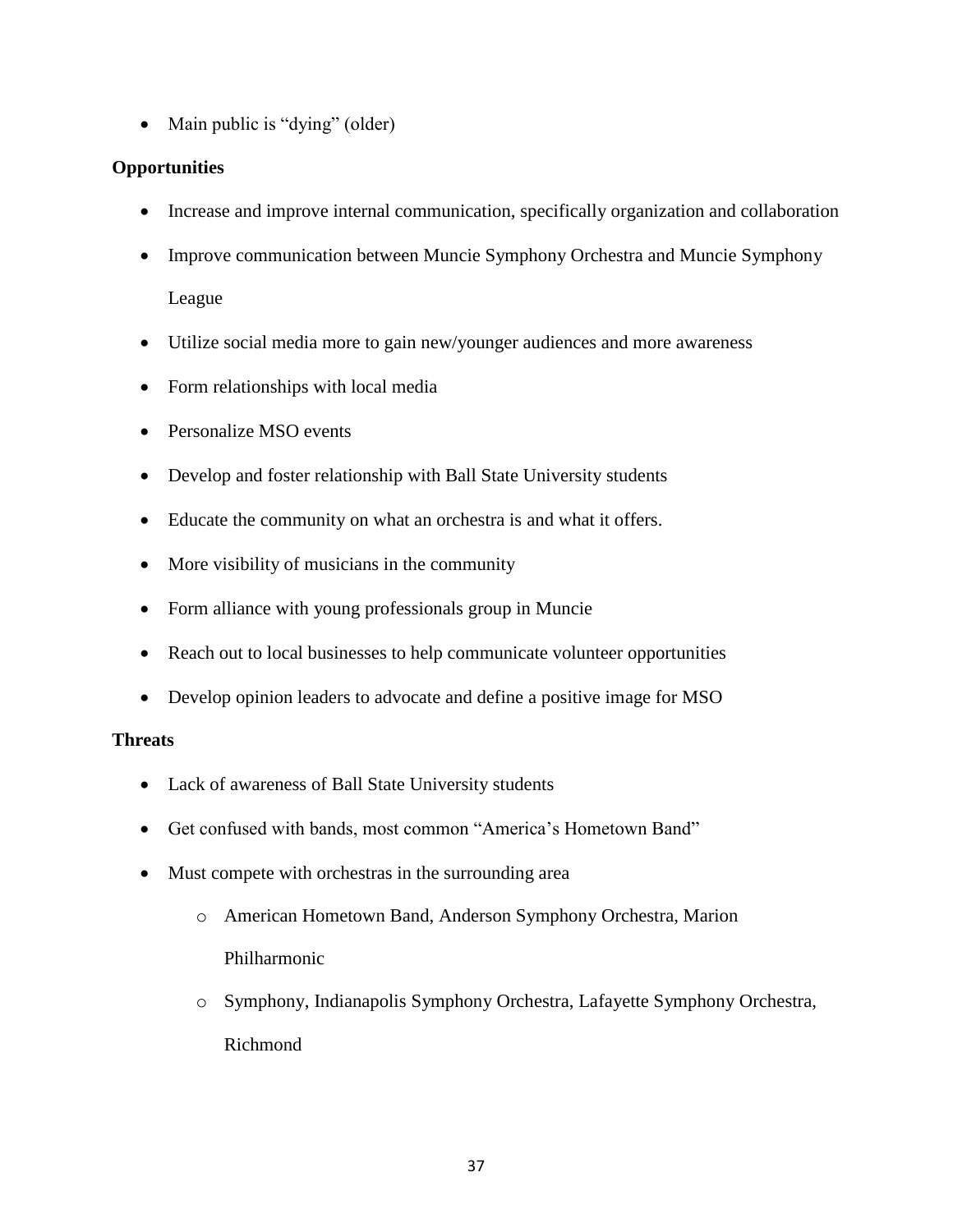- o Symphony Orchestra, Fort Wayne Symphony Orchestra, Carmel Symphony Orchestra.
- o Ball State Student Orchestra
- Must compete with numerous Ball State concerts (mostly more popular artists and music)
- Today's pop culture shifts attention to more current types of music
- Other entertainment options are/perceived as cheaper and more convenient
- Old fashion/out dated reputation causes younger publics to shy away from attending
- Culture of today more casual. Audiences seek formal experiences less often
- Limited funding
- Budget cuts continue to impact schools and programs
	- o Students are growing up with less or without music education. Therefore, there are less people interested in music and the arts. Could be seen as the root of the issue

These analyses help identify MSO key publics and create achievable goals and relevant objectives and tactics.

## **Key Publics:**

- Traditional Ball State on-campus students 18-24, Millennials
- Residents of the Muncie community, employed, 25-30, interested in music
- Current MSO supports and donors, primarily 65+, retired, and loyal supporters for decades (based on survey results)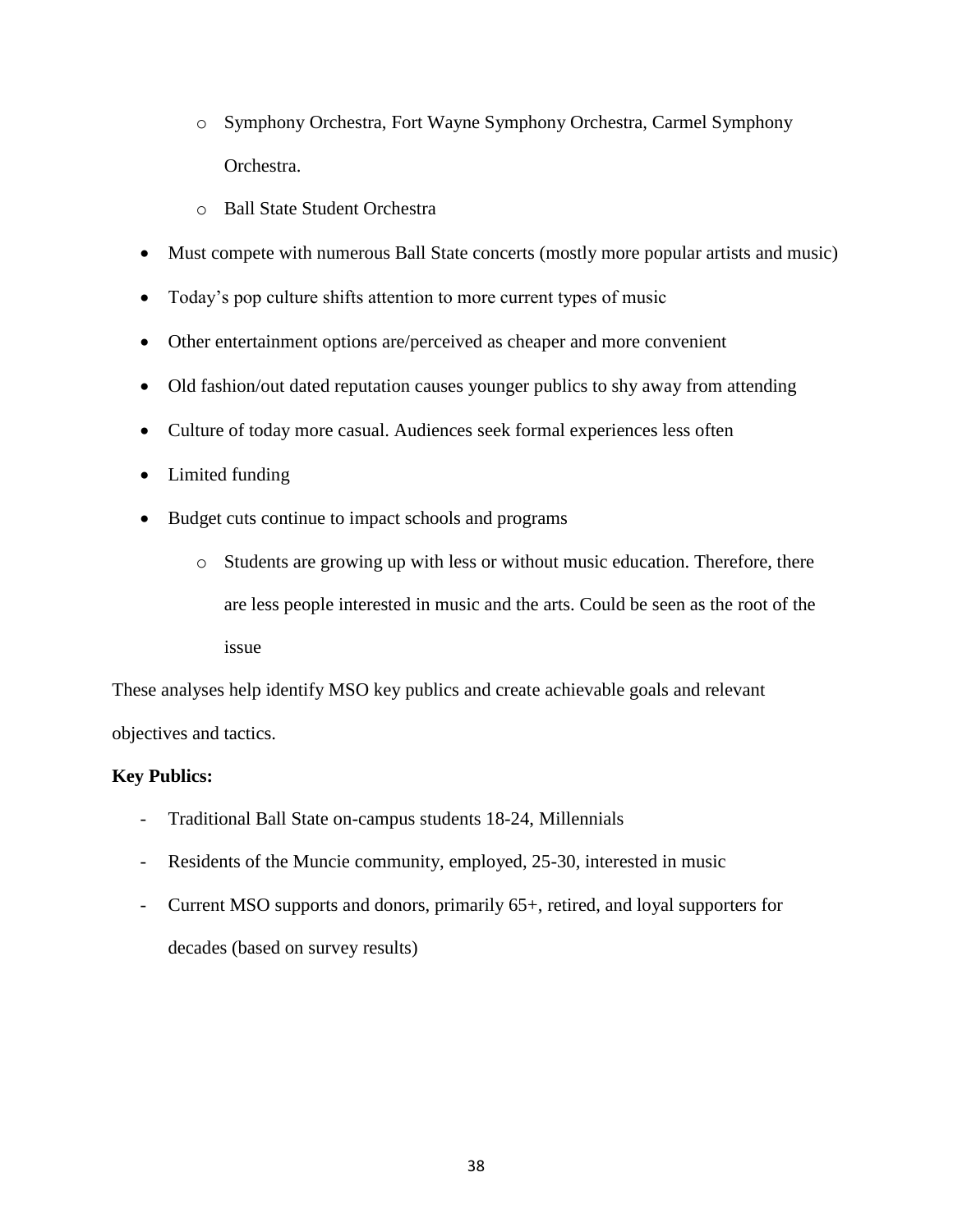**Goal 1: Enhance the engagement between MSO and potential customers and volunteers online.**

Objective 1: To increase engagement of MSO events and opportunities specifically for young adults ages 18-30 via social media.

Strategy 1: Collaborate with other local Facebook page to cross-sharing contents and events

> Tactic 1: Like page and initiate relationship with admin of local non-profit organizations such as Downtown Muncie, Muncie Civic Theatre and so on.

Tactic 2: Share their content and events on MSO Facebook page that is relevant to the goal and objective of entertainment and education.

Tactic 3: Contact other pages and encourage them to share MSO contents and events that are relevant to their organization's goals and objectives.

Objective 2: To increase subscribers of MSO email newsletter by 20% over the next year Strategy 1: To create customized email newsletters that suits different audience categories: Volunteer, BSU Student, Donor, and Current season ticket holders

Tactic 1: Create an online survey using Qualtrics or Surveymonkey host to send out to the email list the MSO have complied over the years with a request for online newsletter subscription and options.

Tactic 2: Send out another survey through the Ball State communication center email blast to reach a larger pool of students and faculty members.

Tactic 3: Create a questionnaire to send out to audience at concerts to direct to collect their email address and specific category of information they wish to receive.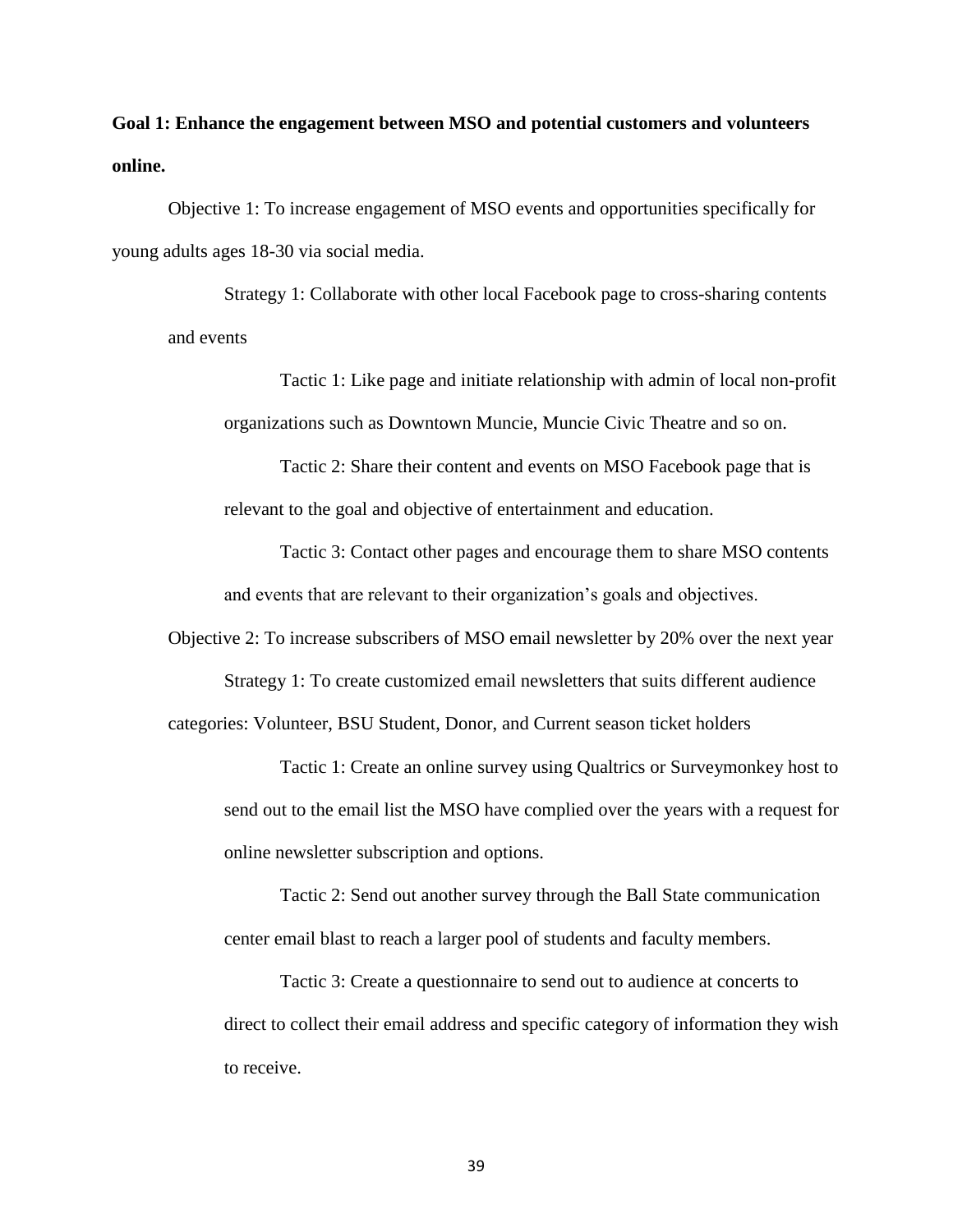Tactic 4: Create a customized email template that fits different category.

# **Goal 2: Enhance the engagement between MSO and potential customers and volunteer's offline.**

Objective 1: To create acceptance among customers, donors, volunteers and community members specifically maximizing the desire to continually support and interact with MSO.

Strategy 1: Make MSO experience more personal.

Tactic 1: Have each musician speak to an attendee following the event.

Tactic 2: Have a group of musicians write personalized letters to

customers once a month showing appreciation for attending events.

Tactic 3: Introduce classical music to audience including interesting facts about the composer, the story behind the piece, or historic context.

Tactic 4: Create personal audience member pieces on blog, highlighting why they choose to attend MSO events.

Objective 2: To generate action of Ball State students, specifically to attend 20% of free MSO events over the next year.

Strategy 1: Use Guerilla Marketing to gain Ball State students' attention.

Tactic 1: Organize and conduct a musician-led flash mob in the Atrium.

Tactic 2: Contact musicians to discuss possible dates and times.

Tactic 3: Choose a date based on availability.

Tactic 4: Seek University approval from Facilities Assignment

Coordinator.

Tactic 5: Organize call to action at end of flash mob.

Tactic 6: Schedule practices before date of flash mob.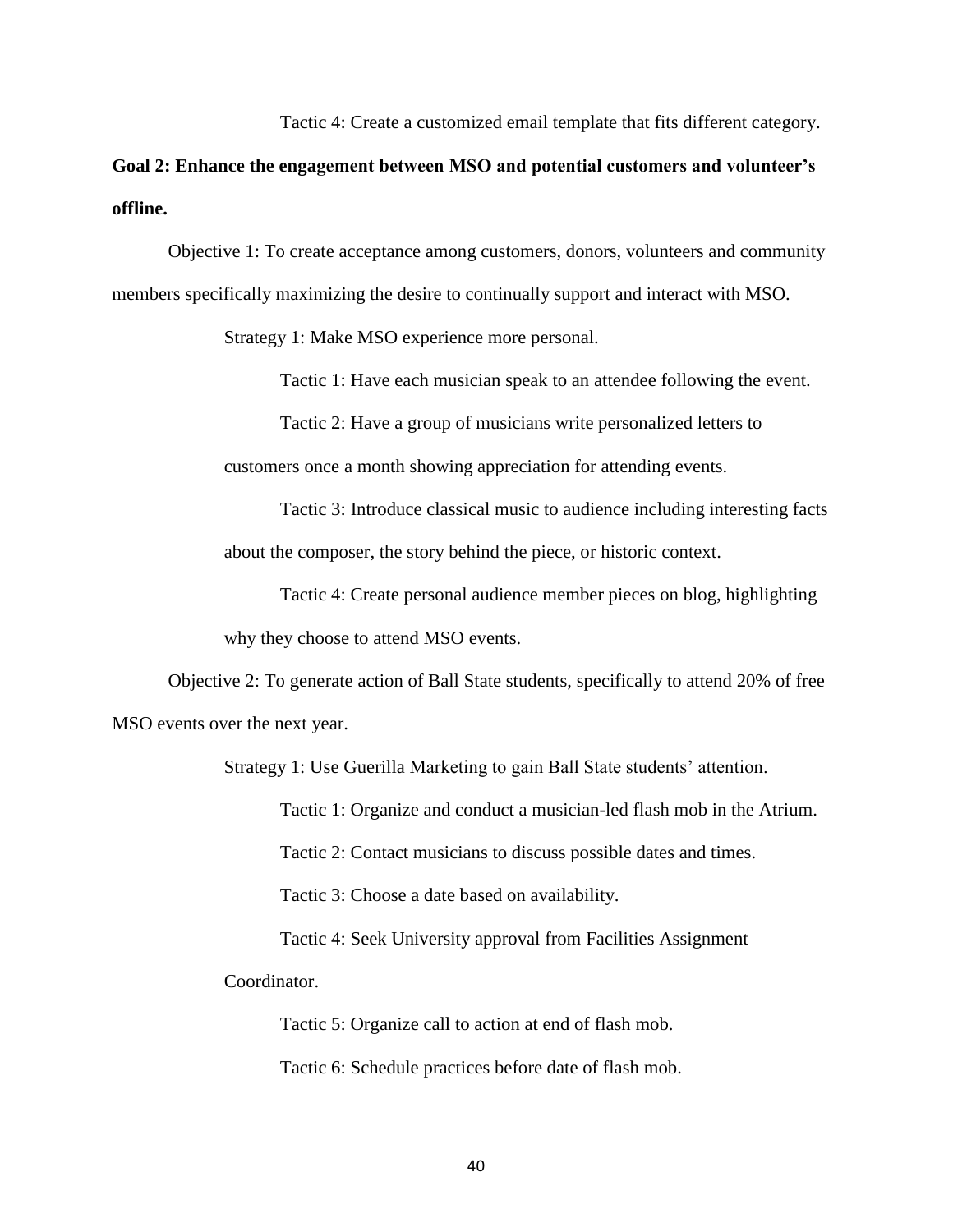Tactic 7: Execute.

Strategy 2: Dedicate concert to Ball State students' choice of music.

Tactic 1: Survey students at Scramble Light.

Tactic 2: Create survey.

Tactic 3: Seek university approval from Facilities Assignment Coordinator

Tactic 4: Have two student assistants survey students at the Scramble

Light from 11a.m.-2p.m., Monday through Friday.

Tactic 5: Have one young musician play modern music while student assistants distribute surveys.

Objective 3: To gain 20% more volunteers for MSO events over the next year

Strategy 1: Contact Ball State student organizations to provide opportunities for volunteer hours.

Tactic 1: Utilize Greek Life partnership to fulfil necessary volunteer hour requirements for students.

Tactic 2: Meet with executives of student organizations to discuss possible volunteer opportunities for members.

Tactic 3: Form an agreement with Greek Life/student organizations to have at least 10 students volunteer per semester.

Strategy 2: Reach out to local businesses and get them to help in spreading the word of volunteering.

Tactic 1: Utilize social media to contact businesses and alert them of upcoming volunteer opportunities 1 month before the event.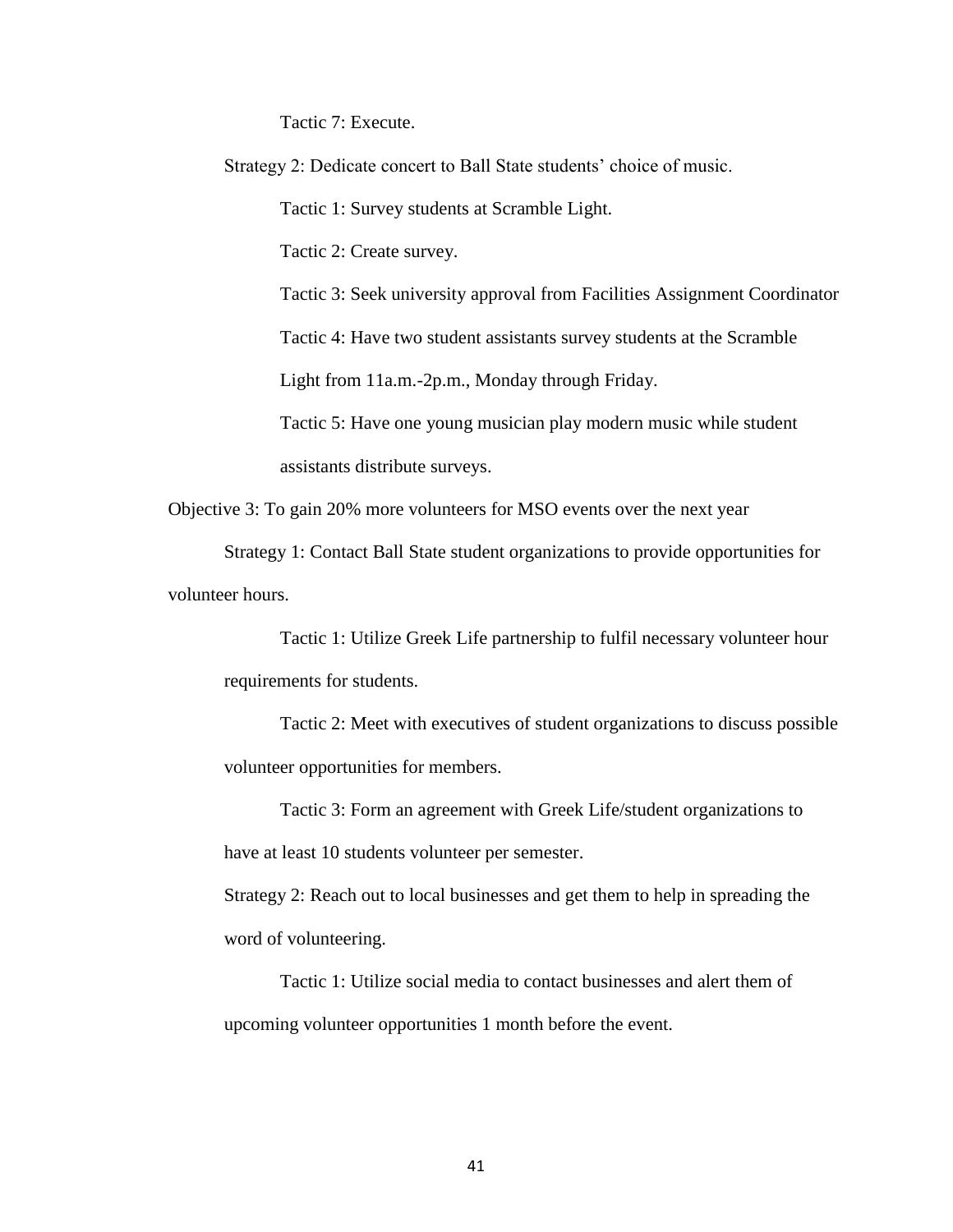Tactic 2: Print flyers for upcoming volunteer opportunities and distribute at local businesses.

Tactic 3: Publicize more about incentives for volunteers via social media and flyers.

Tactic 4: Create survey via online for employees of local businesses. Have call to action for interested volunteers at end of survey, providing them with further information if interested.

Tactic 5: Have business owners distribute survey to employees via online.

**Plan Evaluation**

# **Goal 1: Enhance the engagement between MSO and potential customers and volunteers online.**

Objective 1: To increase engagement of MSO events and opportunities specifically for young adults ages 18-30 via social media.

- Monitor blog traffic through Google Analytics. Record number of Facebook fans, Twitter followers, Instagram followers, and YouTube views as well as interactions. .
- Assign sentiment to any comments or conversations via social media, i.e. positive or negative.
- Keep track of conversations via social media regarding interest in attending events, donating to the organization, or volunteering.
- Monitor media coverage; keep track of media pitched. Record requests for post-event reports, monitor social media for mentions or references of the event and track as needed. Track PR placements in radio and online using Google Alerts.
- Compare 2016 social media presence to past.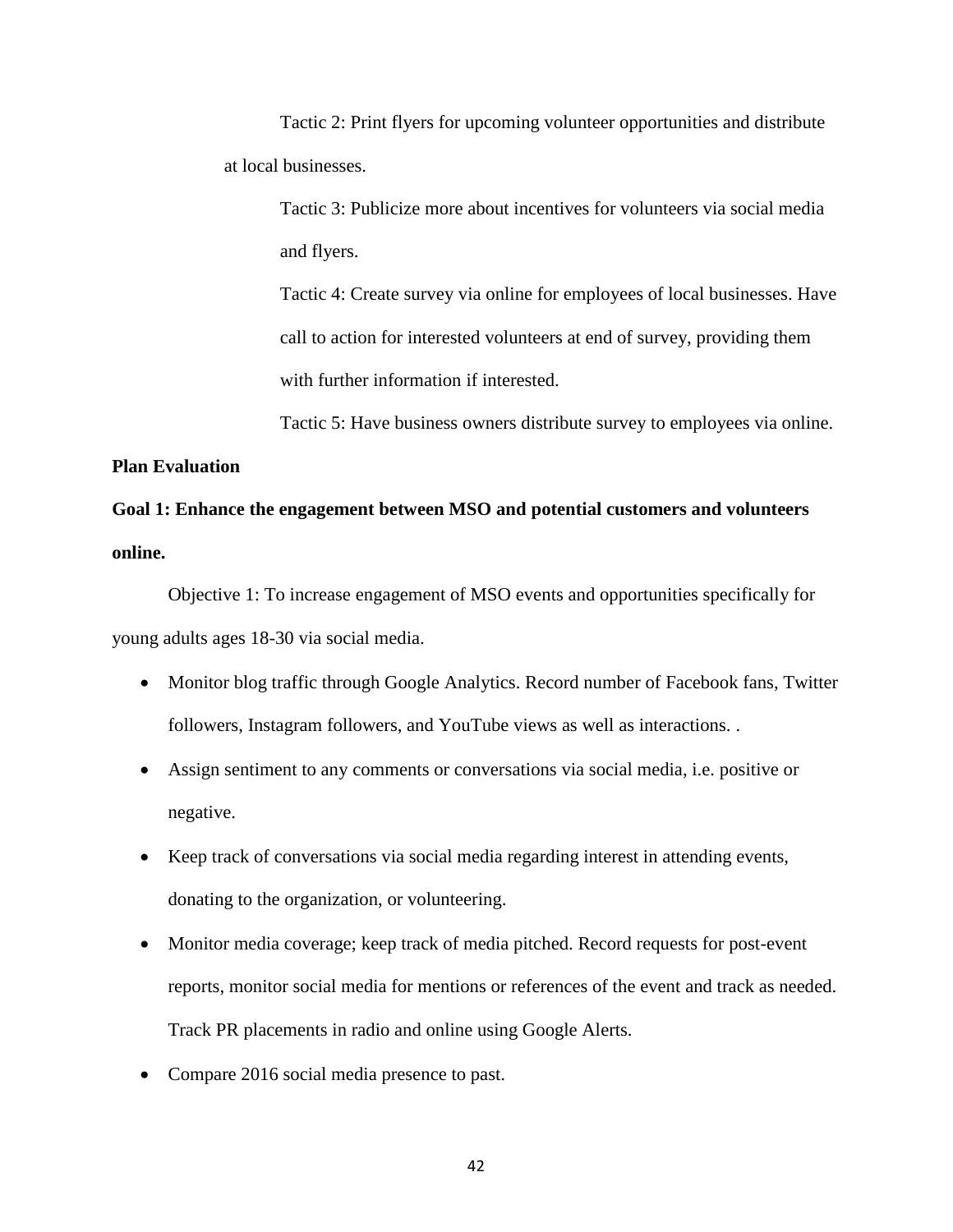Objective 2: To increase subscribers of MSO email newsletter by 20% over the next year

- Record the number of subscribers at a starting point to compare with the number of subscribers a year from now.
- Conduct a readership survey (see appendix A) to evaluate the effectiveness of these newsletter and to make improvements where needed.

# **Goal 2: Enhance the engagement between MSO and potential customers and volunteer's offline.**

Objective 1: To create acceptance among customers, donors, volunteers and community members specifically maximizing the desire to continually support and interact with MSO.

- Record list of customers whose letters were sent to along with the date sent and their responses.
- Monitor online and print discussions about classical music introductions, personal interactions following shows, personal letters, and blog pieces.
- Assign sentiments to what people are saying, i.e. do they have positive or negative feelings about the personal outreach.
- Track blog traffic through Google Analytics.
- Track online conversations through Google Alerts.
- Compare 2016 event attendance, number of donors and volunteers and compare to past. Objective 2: To generate action of Ball State students, specifically to attend 20% of free

MSO events over the next year.

- Record number of call to action flyers given to students following flash mob.
- Keep track of online and print conversations regarding flash mob, paying special attention to sentiment.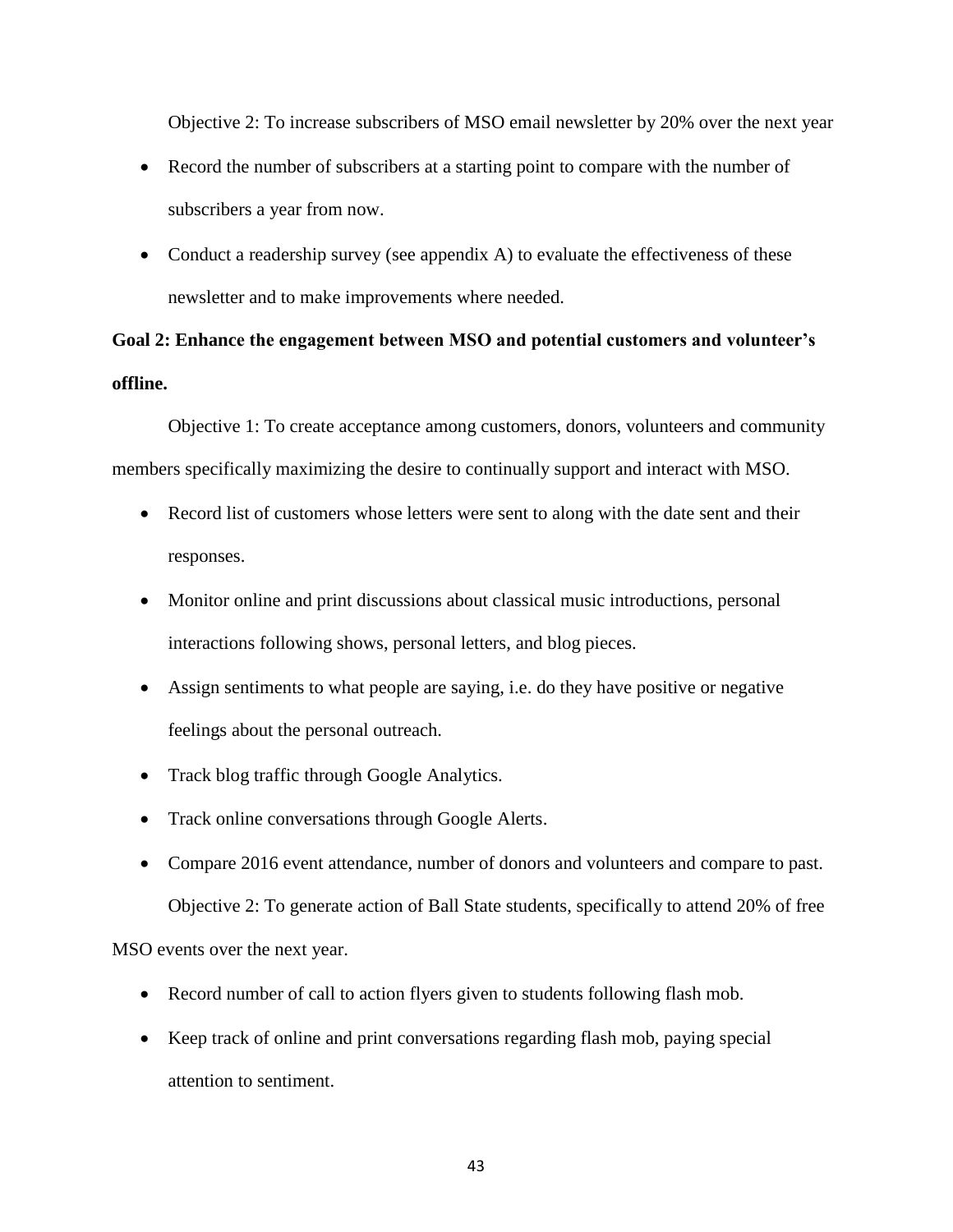- Utilize Google Analytics to track online conversations.
- Record number of surveys filled out by students.
- Compare 2015 free concert events' attendance and compare to past. Objective 3: To gain 20% more volunteers for MSO events over the next year.
- Record the number of volunteers after each event to keep track.
- Survey volunteers about how they know about MSO and why they decided to volunteer at MSO.
- Compare number of new volunteers to number of previous year.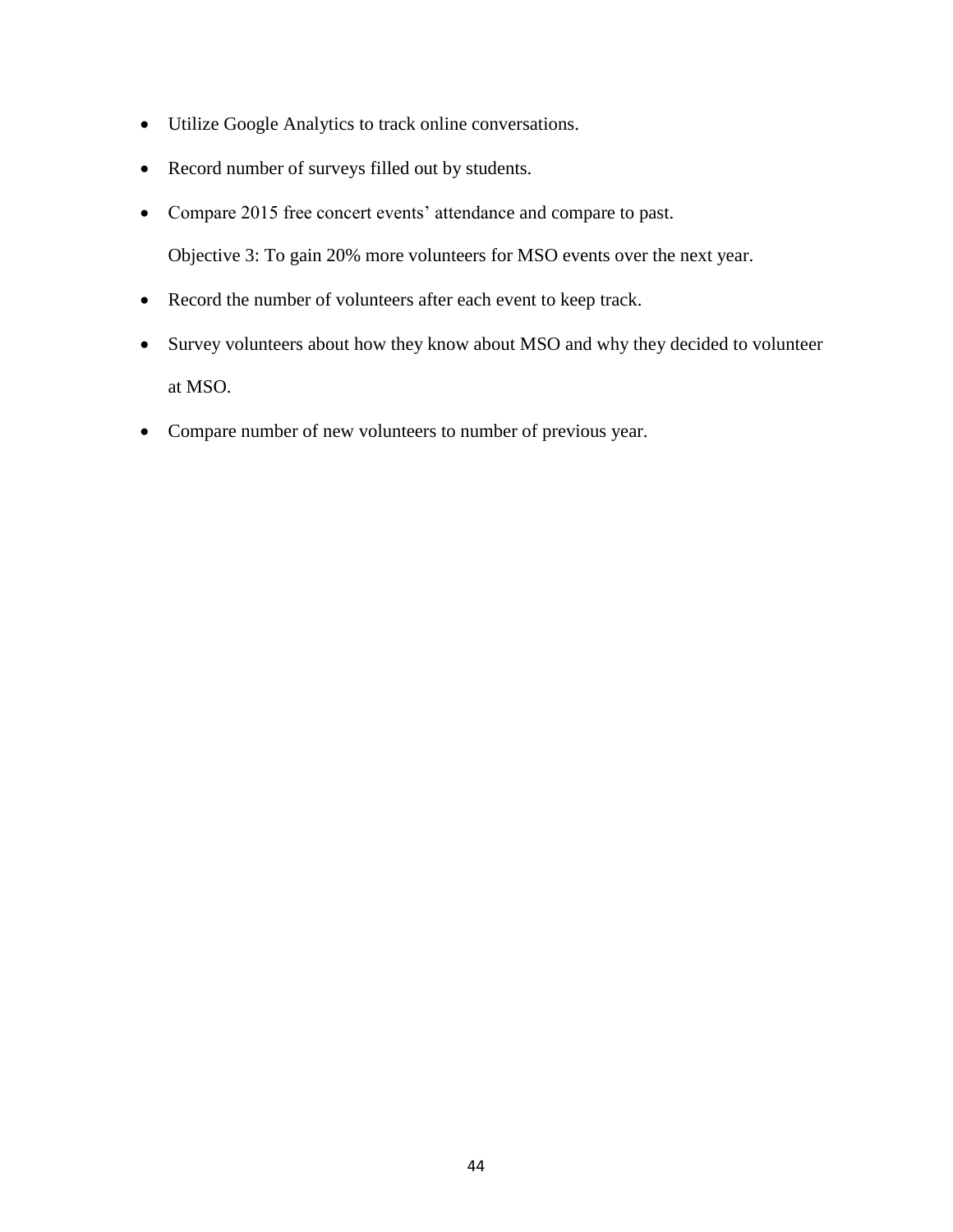#### **CHAPTER 6: REVIEWS OF THE PROJECT**

6.1. Margaret Cude **-** Graduate Recruitment Coordinator at the Thomas J. Watson School of Engineering and Applied Science at Binghamton University

 $\bullet$  Brief discussion of evaluator's credentials (e.g., knowledge and experience of the subject area)

I, Margaret Cude, am a Graduate Recruitment Coordinator at the Thomas J. Watson School of Engineering and Applied Science at Binghamton University (NY). Prior to working, I was a graduate student at Ball State University with a major in Public Relations. My thesis and coursework have given me ample opportunity to study public relations from a theoretical and practical standpoint.

• Relationship to the student and subject matter

Having known Anh Kieu in my time at Ball State, I was more than happy to assist her with a review of her manuscript. Anh and I worked together to plan events for the Department of Journalism Graduate Community. I informed her of an assistantship in the Rinker Center when I vacated the position for another opportunity. She and I worked together professionally and in courses. Anh also met with me on several occasions to discuss her creative project, so I've been appraised of its development at various points along the way. I offered advice where possible in these conversations, and am very pleased to see those conversations contributed to this final product.

Evaluation of the topic as appropriate for the creative endeavor

I am not aware of other similar projects that have been carried out. I thought Anh's project was unique and insightful. She identified a problem and she created a solution. The flow of Anh's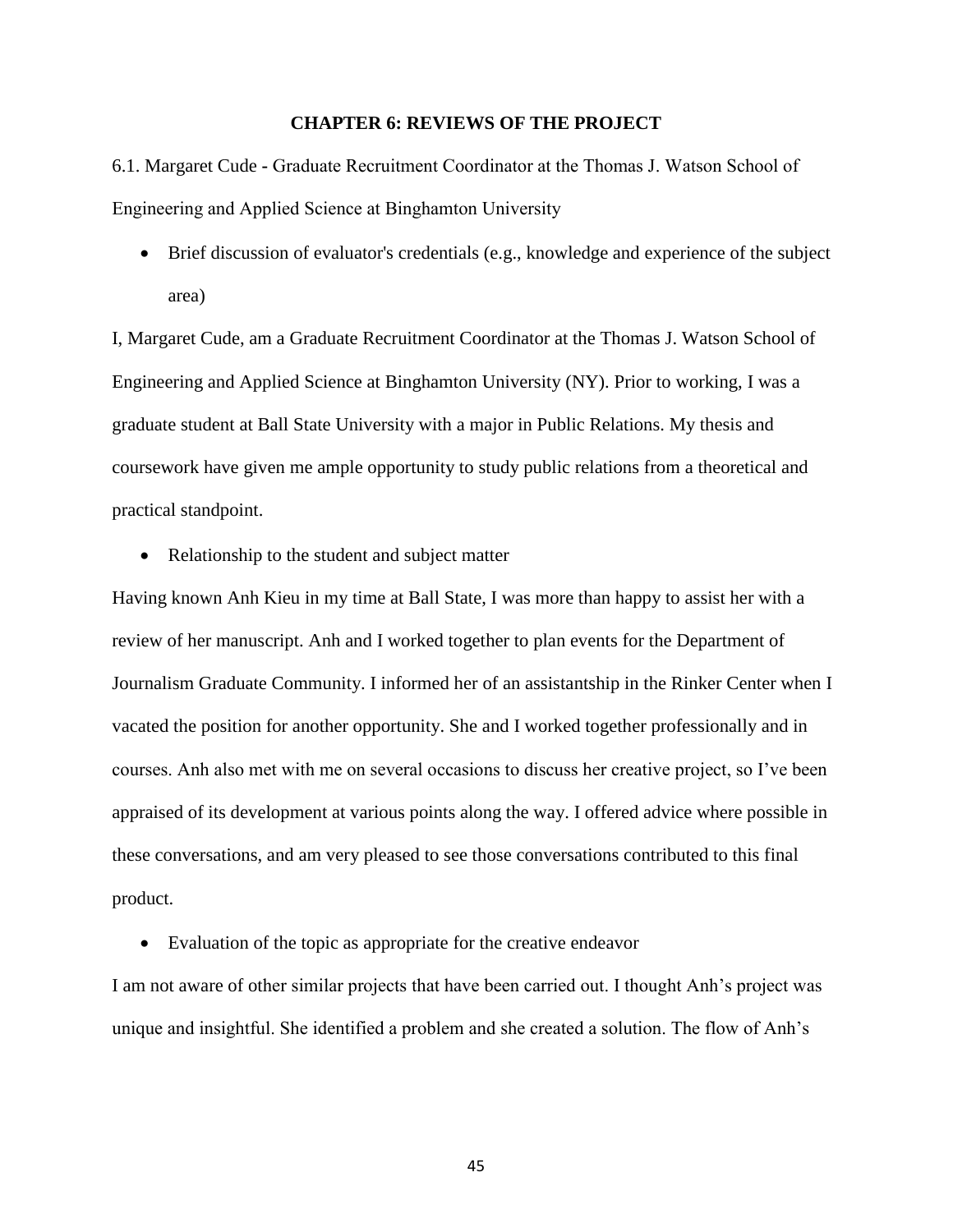literature review set up the necessity for the project very well. It led into the conversation of her executed project and its results.

• Evaluation of the student's approach

I believe Anh should have included more justification for why a survey method was chosen over, say, focus groups. I have included this critique in my review of her manuscript. However, I do agree that a survey approach was the best approach for this type of study and on this scale. I think Anh did a great job of presenting the distribution information and of concisely presenting her findings in a meaningful way.

- Evaluation of the body of the project
	- a. Quality

The paper is well written. The content is solid and the research is well incorporated into the narrative of the text. There are some issues of citation and formatting, but these were noted in my review of the document, which I returned to Anh.

b. Depth of treatment

There were a few points where I asked Anh to elaborate in my review, but overall, I think that she provided a good depth of information. Not so nitty-gritty that it lost sight of the overarching goal, but also not so broad as to be without direction.

c. Coverage

There were no areas I thought Anh left obviously untouched. To the best of my knowledge, she has produced a comprehensive study and report.

Evaluation of the student's work as contributing to the field (e.g., body of knowledge)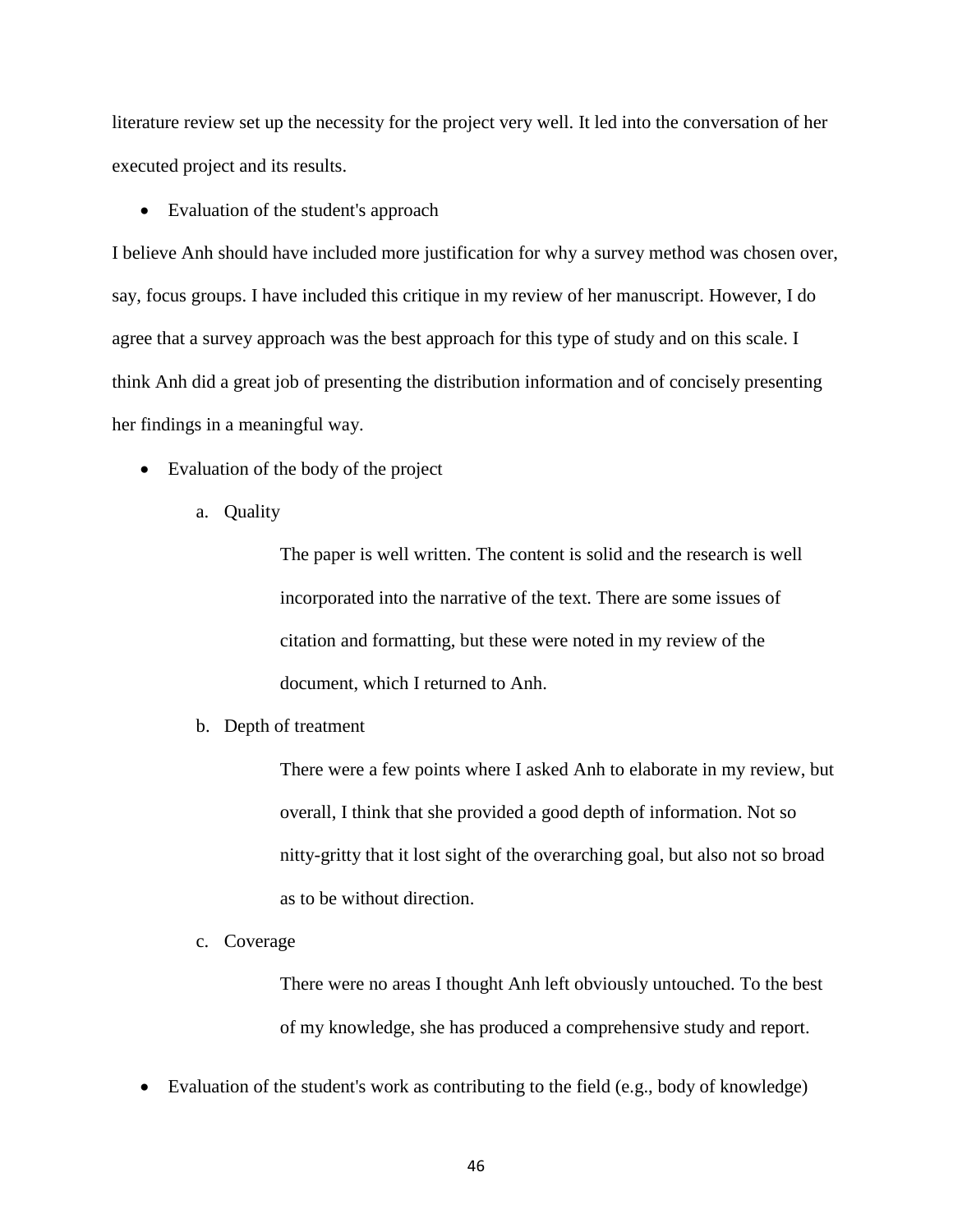She obviously has an intimate knowledge of the MSO, and I liked that you could see she wanted to provide overarching information about symphony orchestras while addressing this concern at the MSO. She acknowledges that the results are not broadly applicable, but they are a starting point, I think – a case study of sorts.

6.1. Kelly Kenny **-** Communication Coordinator at Balllotpedia

 Brief discussion of evaluator's credentials (e.g., knowledge and experience of the subject area)

My name is Kelly Kenny. Currently, I am working as a communication coordinator at Ballotpedia, an online political news encyclopedia. My main responsibilities are, but not limited to, creating and editing press releases, social media, newsletter and media outreach. Prior to this position, I was working as a media and event coordinator at Eyedart studio in Goshen, Indiana. Aside from my working experience, the course work from my Master of Public Relations program at Ball State has helped me to view the field from both the academic and practical perspectives.

• Relationship to the student and subject matter

Three years ago, I met Anh when we were both working as graduate assistants in the journalism department. Although we did not work together for long, I was able to become acquainted with Anh on both professional and personal levels.

Evaluation of the topic as appropriate for the creative endeavor

As a communication coordinator, the topic of Anh's project is similar to what I do on a daily basis. I find ways to connect with people via different platforms including traditional media, social media, websites, and other medium. I found Anh's topic for her creative project is narrow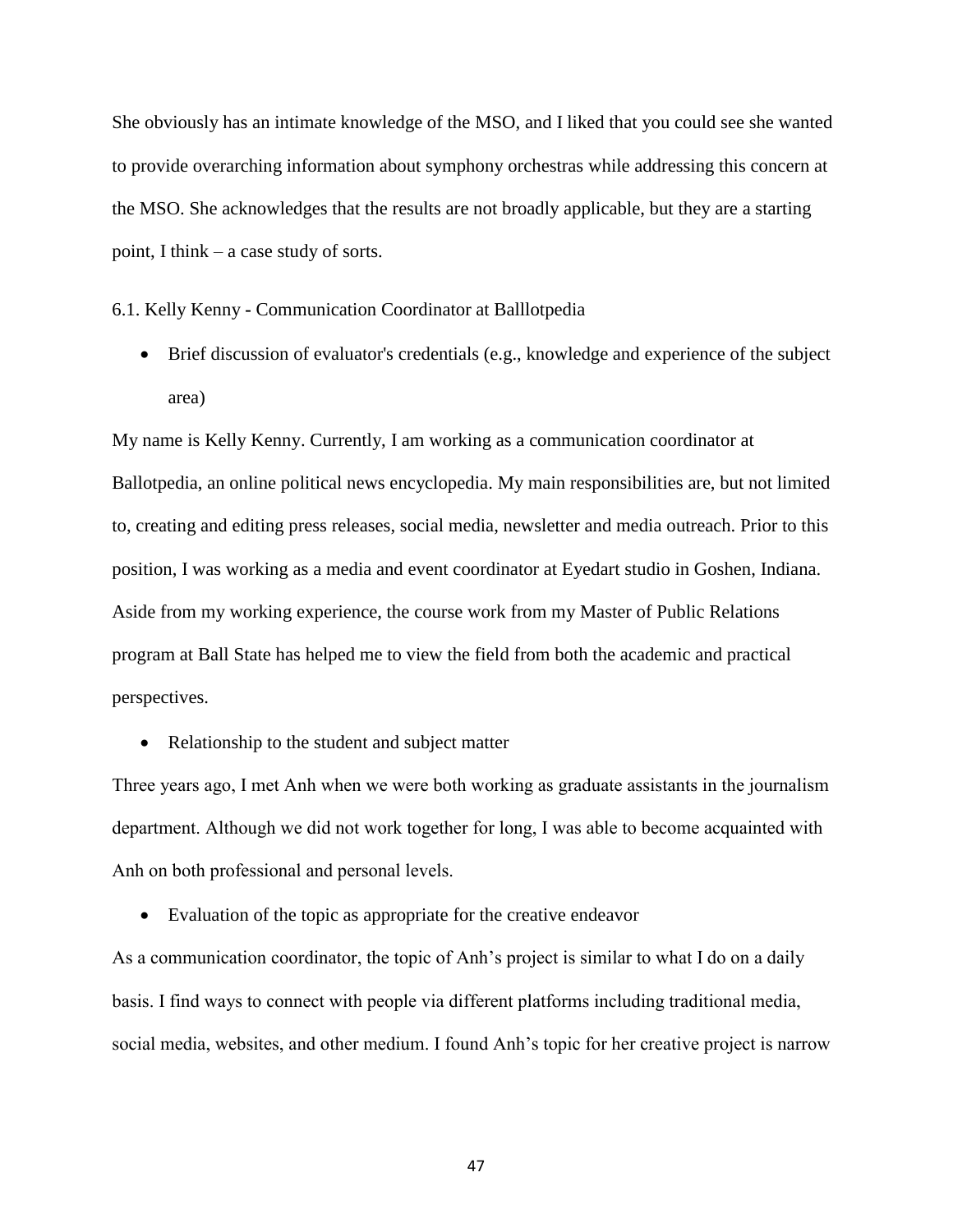but at the same time, it is very applicable to other nonprofit organizations. I believe her topic is appropriate for the creative endeavor.

• Evaluation of the student's approach

I agree with Anh's approach to this subject matter. She understood the importance of trust, satisfaction, word of mouth and loyalty to an organization. Her proposal of the engagement scale to assess and improve those relationships is relevant and applicable.

- Evaluation of the body of the project
	- a. Quality

Overall, this research paper was conducted with proper knowledge and skills. While her hypothetical solution is thorough and well explained, I noticed and informed her of some tense issues, pluralization and forgotten prepositions. As a person working in the profession, I can see how she will be able to use execute and expand the project to a higher degree.

b. Depth of treatment

Anh has successfully incorporated both theory and practice that she has gained by applying it to a specific organization with its own problems. Not only did she managed to explain the theory framework but also proposed an execution plan and post plan evaluation. However, I would suggest Anh consider combining survey with other methods. She could follow up with focus groups or interviews to better understand the types of relationships that she mentioned in her paper.

c. Coverage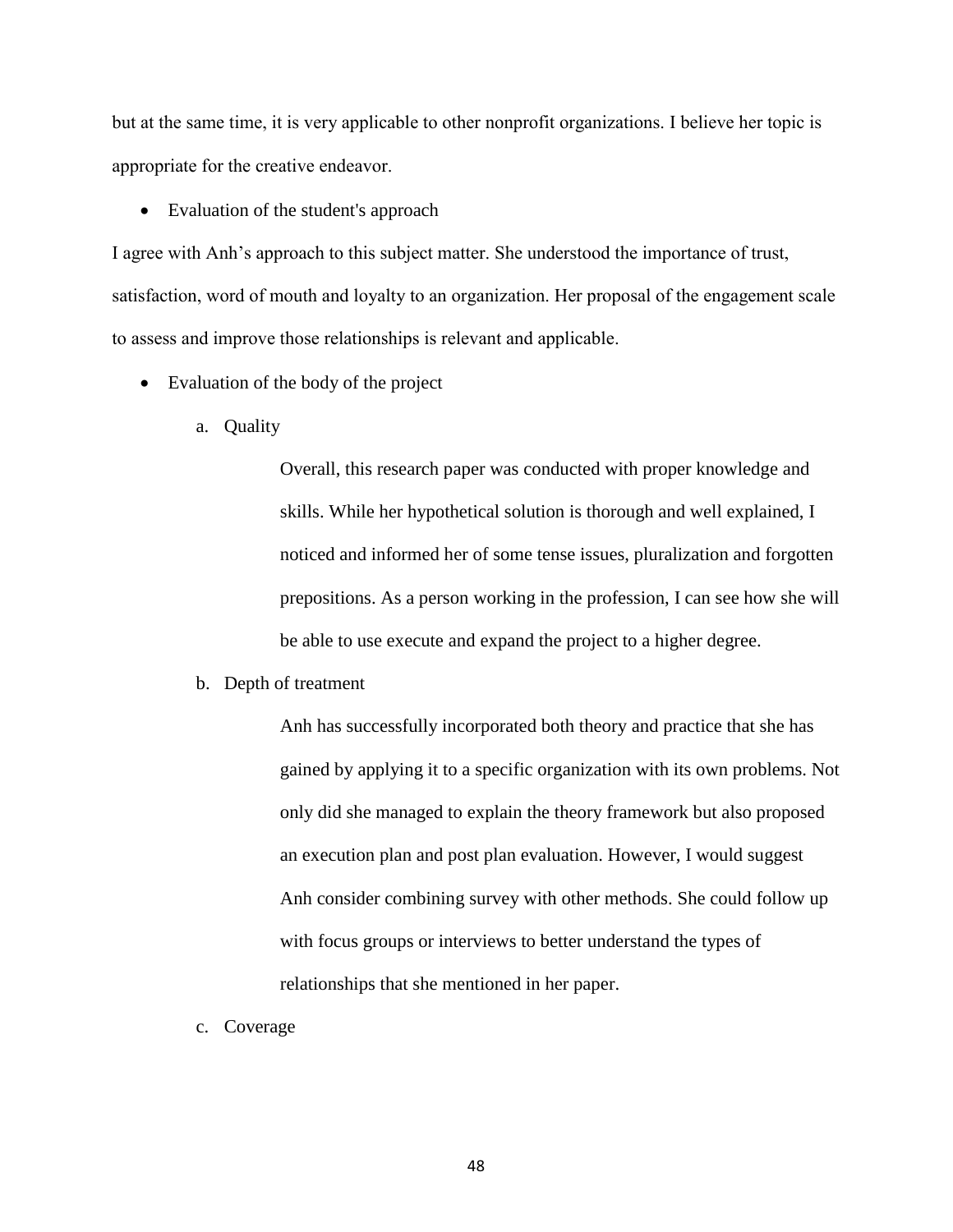From my standpoint, Anh's topic was sufficiently focused that she elaborated on all possible aspects of the project.

 Evaluation of the student's work as contributing to the field (e.g., body of knowledge) Her project was tailored around the Muncie Symphony Orchestra; nevertheless, her utilization of the engagement scale could be applied to other organizations, especially to nonprofit organizations. From the perspective of a person working in the field, I think Anh managed her project well and left room for improvement.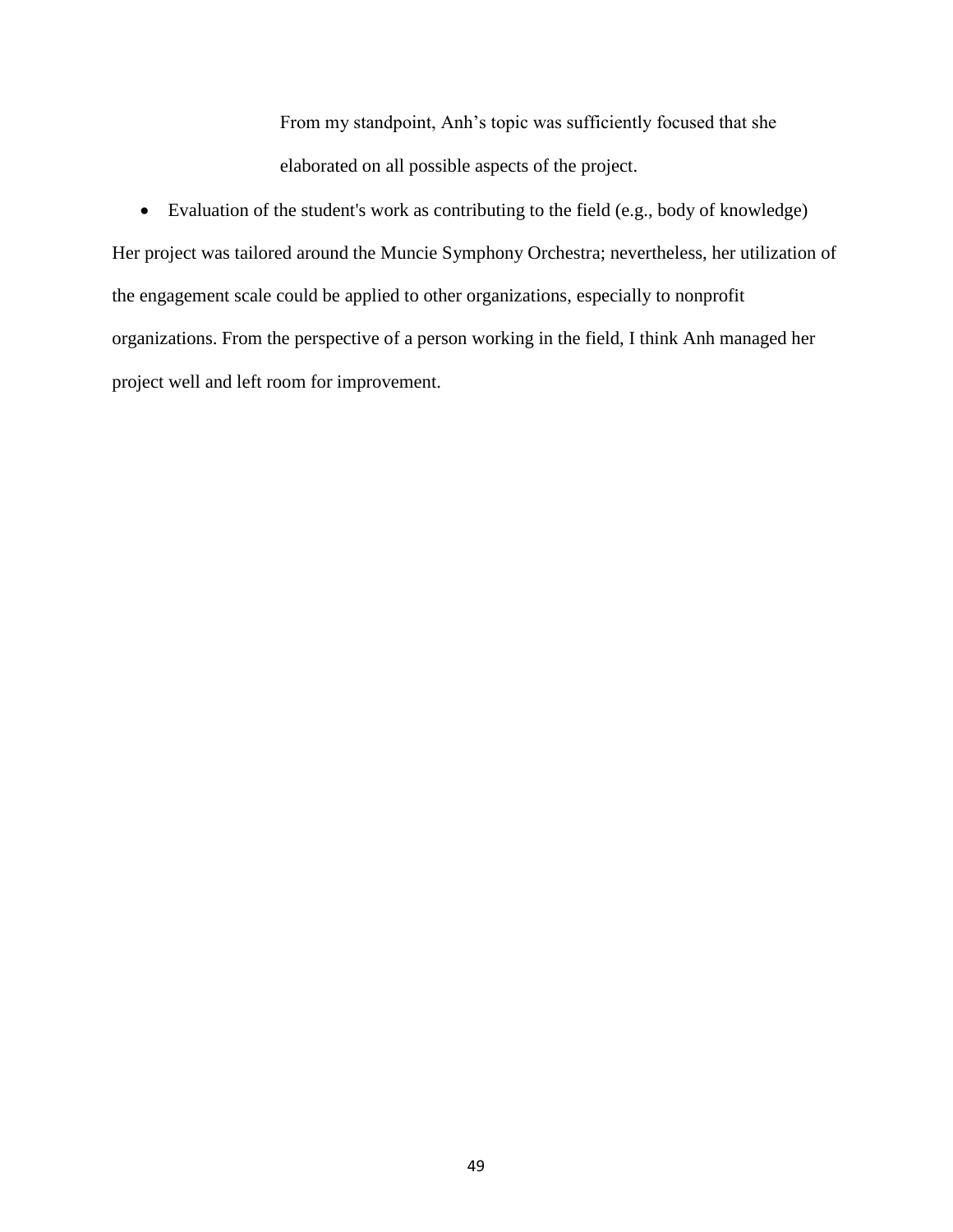#### **REFERENCES**

Adams, G. D. (1983). *Museum public relations* (Vol. 2). Altamira Press.

- Allen, N. J., & Meyer, J. P. (1996). Affective, continuance, and normative commitment to the organization: An examination of construct validity. *Journal of vocational behavior*, *49*(3), 252-276.
- *Americanizing the American orchestra: Report of the National Task Force for the American Orchestra, an initiative for change*. (1993). Washington, D.C.: American Symphony Orchestra League.
- Anderson, Eugene W. "Customer satisfaction and word of mouth." *Journal of service research* 1.1 (1998): 5-17.
- Bortree, D. S., & Seltzer, T. (2009). Dialogic strategies and outcomes: An analysis of environmental advocacy groups' Facebook profiles. *Public Relations Review*, *35*(3), 317- 319.
- Botan, C. H., & Hazleton, V. (Eds.). (2010). *Public relations theory II*. Routledge.
- Bowden, J. L. H. (2009). The process of customer engagement: A conceptual framework. *Journal of Marketing Theory and Practice*, *17*(1), 63-74.
- Broom, G. M., Casey, S., & Ritchey, J. (1997). Toward a concept and theory of organizationpublic relationships*. Journal of Public Relations Research, 9*(2), 83-98
- Brown, J., Broderick, A. J., & Lee, N. (2007). Word of mouth communication within online communities: Conceptualizing the online social network. *Journal of interactive marketing*, *21*(3), 2-20.
- Brown, T. J., Barry, T. E., Dacin, P. A., & Gunst, R. F. (2005). Spreading the word: Investigating antecedents of consumers' positive word-of-mouth intentions and behaviors in a retailing context. *Journal of the Academy of Marketing Science*, *33*(2), 123-138.
- Carboni, J. L., & Maxwell, S. P. (2015). Effective Social Media Engagement for Nonprofits: What Matters?. *Journal of Public and Nonprofit Affairs*, *1*(1), 18-28.
- Chevalier, J. A., & Mayzlin, D. (2006). The effect of word of mouth on sales: Online book reviews. *Journal of marketing research*, *43*(3), 345-354.
- Cunningham, H., & Greene, B. (2002). The business style handbook: An A-to-Z guide for writing on the job with tips from communications experts at the fortune 500. Chicago: McGraw-Hill.
- Cutlip, S. M. (2013). *Public relations history: From the 17th to the 20th century: The antecedents*. Routledge.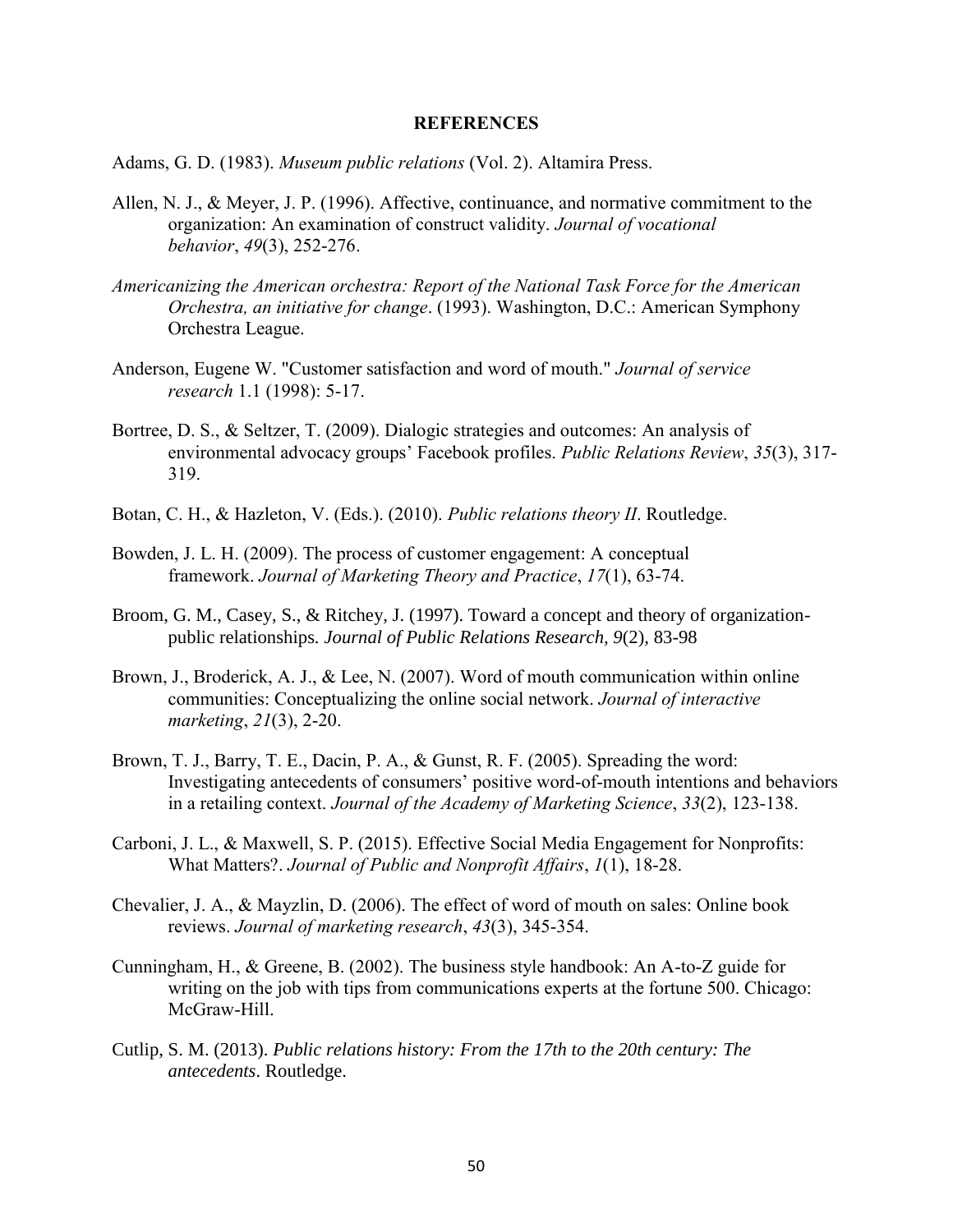- Edelman, R. (2008, October). Public engagement: The evolution of public relations. Paper presented at the First Annual Grunig Lecture, University of Maryland.
- Ehling, W. P. (1992). Establishing the value of public relations and communication to an organization. In J. E. Grunig, D. M. Dozier, W. P. Ehling, L. A. Grunig, F. C. Repper, & J. White (Eds.), *Excellence in public relations and communication management (pp. 616- 638)*. Hillsdale, NJ: Lawrence Erlbaum.
- Feinglass, A. (2005). *The public relations handbook for nonprofits: a comprehensive and practical guide*. Jossey-Bass.
- Flanagan, R. J. (2008). *The economic environment of American symphony orchestras*. Andrew W. Mellon Foundation.
- Flanagan, R. J. (2012). *The Perilous Life of Symphony Orchestras*. Yale University Press.
- Flint, D. J., Blocker, C. P., & Boutin, P. J. (2011). Customer value anticipation, customer satisfaction and loyalty: An empirical examination. *Industrial Marketing Management*, *40*(2), 219-230.
- Glynn, M. A. (2000). When cymbals become symbols: Conflict over organizational identity within a symphony orchestra. *Organization science*,*11*(3), 285-298.
- Golob, U., & Bartlett, J. L. (2007). Communicating about corporate social responsibility: A comparative study of CSR reporting in Australia and Slovenia.*Public Relations Review*, *33*(1), 1-9
- Gremler, D. D., Gwinner, K. P., & Brown, S. W. (2001). Generating positive word-of-mouth communication through customer-employee relationships. *International Journal of Service Industry Management, 12,* 44–59.
- Grunig, J. E., & Grunig, L. A. (1992). Models of public relations and communication. *Excellence in public relations and communication management*, 285-325.
- Grunig, J. E., & Grunig, L. A. (2000). Public relations in strategic management and strategic management of public relations: Theory and evidence from the IABC Excellence project. *Journalism Studies*, *1*(2), 303-321.
- Grunig, J. E., & Hunt, T. (1984). *Managing public relations* (Vol. 343). New York: Holt, Rinehart and Winston.
- Grunig, L. A., Grunig, J. E., & Dozier, D. M. (2002). *Excellent public relations and effective organizations: A study of communication management in three countries.* Mahwah, N.J: Lawrence Erlbaum.
- Guenzi, P., Johnson, M. D., & Castaldo, S. (2009). A comprehensive model of customer trust in two retail stores. *Journal of Service Management*, *20*(3), 290-316.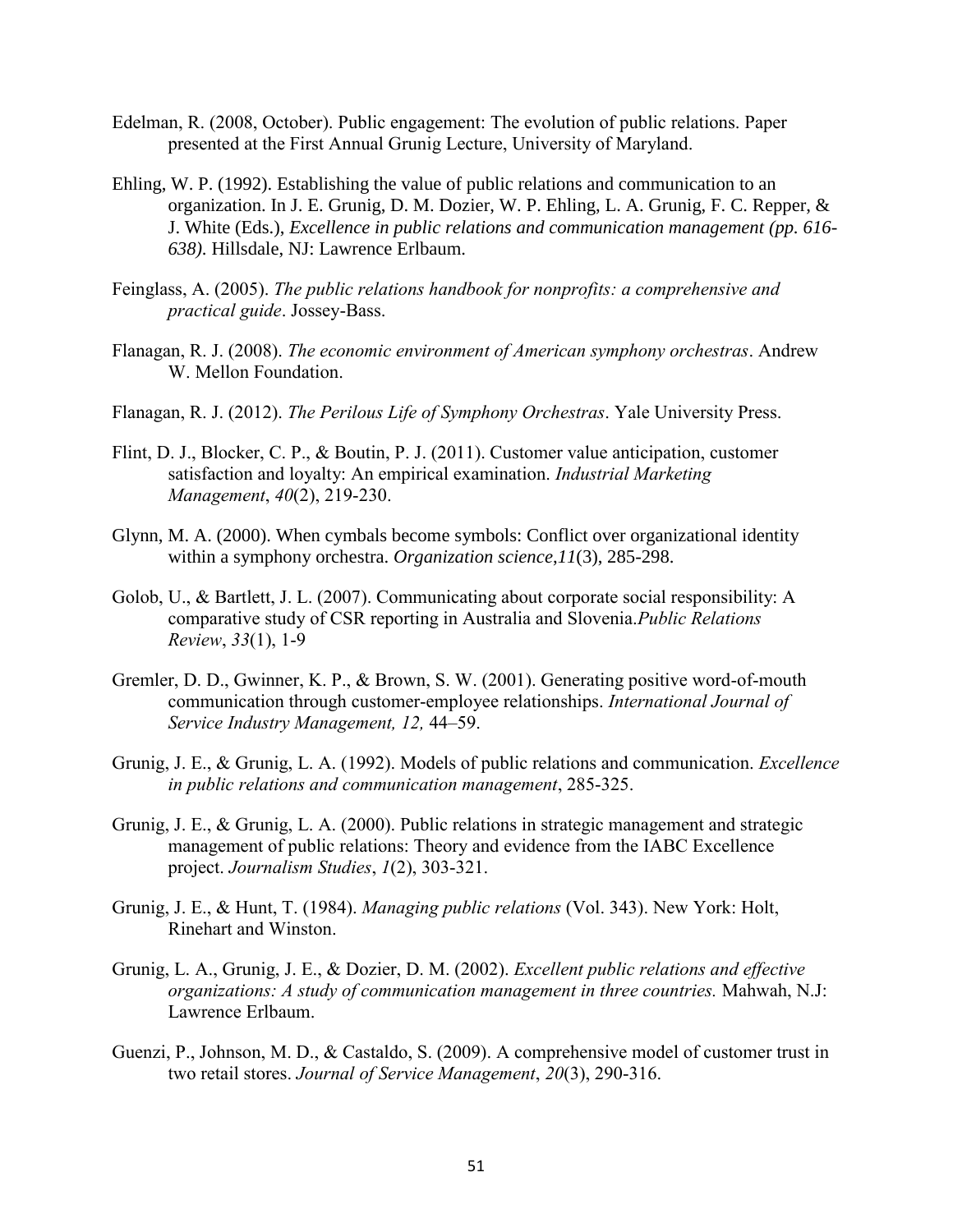- Hutter, K., & Hoffmann, S. (2011). Guerrilla marketing: The nature of the concept and propositions for further research. *Asian Journal of Marketing*, *5*(2), 39-54.
- Jansen, B. J., Zhang, M., Sobel, K., & Chowdury, A. (2009). Twitter power: Tweets as electronic word of mouth. *Journal of the American society for information science and technology*, *60*(11), 2169-2188.
- Johnston, K. A. (2014). Public Relations and Engagement: Theoretical Imperatives of a Multidimensional Concept. *Journal of Public Relations Research*, *26*(5), 381-383
- Kang, M. (2010). Toward a Model of Engaged Publics: Trust, Satisfaction, and Identification and the Mediating Role of Public Engagement Between Organization-Public Relationships and Supportive Behaviors. Unpublished Doctoral Dissertation. Syracuse University.
- Kang, M. (2014). Understanding Public Engagement: Conceptualizing and Measuring its Influence on Supportive Behavioral Intentions. *Journal of Public Relations Research*, *26*(5), 399-416.
- Kinzey, R. (1999). *Using public relations strategies to promote your nonprofit organization*. New York: Haworth Press.
- Ledingham, J. A. (2003 a). Explicating relationship management as a general theory of public relations. *Journal of Public Relations Research*, *15*(2), 181-198.
- Ledingham, J. A. (2003b). SMARTS PR: A management process model of public relations. *Business Research Yearbook: Global Business Perspectives*, (Vol. 10), 969-973.
- Ledingham, J. A., & Bruning, S. D. (1998). Relationship management and public relations: Dimensions of an organization-public relationship. *Public Relations Review, 24*, 55-65.
- Ledingham, J. A., & Bruning, S. D. (Eds.). (2001). *Public relations as relationship management: A relational approach to public relations*. Mahwah, NJ: Lawrence Erlbaum.
- Lovejoy, K., Waters, R. D., & Saxton, G. D. (2012). Engaging stakeholders through Twitter: How nonprofit organizations are getting more out of 140 characters or less. *Public Relations Review*, *38*(2), 313-318.
- Macey, W. H., & Schneider, B. (2008). Engaged in engagement: We are delighted we did it. *Industrial and Organizational Psychology*, *1*(1), 76-83.
- Maxwell, S.P. & Carboni, J.L. (2104). Stakeholder communication in service implementation networks: expanding relationship management theory to the nonprofit sector through organizational network analysis. *International Journal of Nonprofit and Voluntary Sector Marketing*. DOI: 10.1002/nvsm.1506
- Men, L. R. (2012). CEO credibility, perceived organizational reputation, and employee engagement*. Public Relations Review*, *38*, 171–173.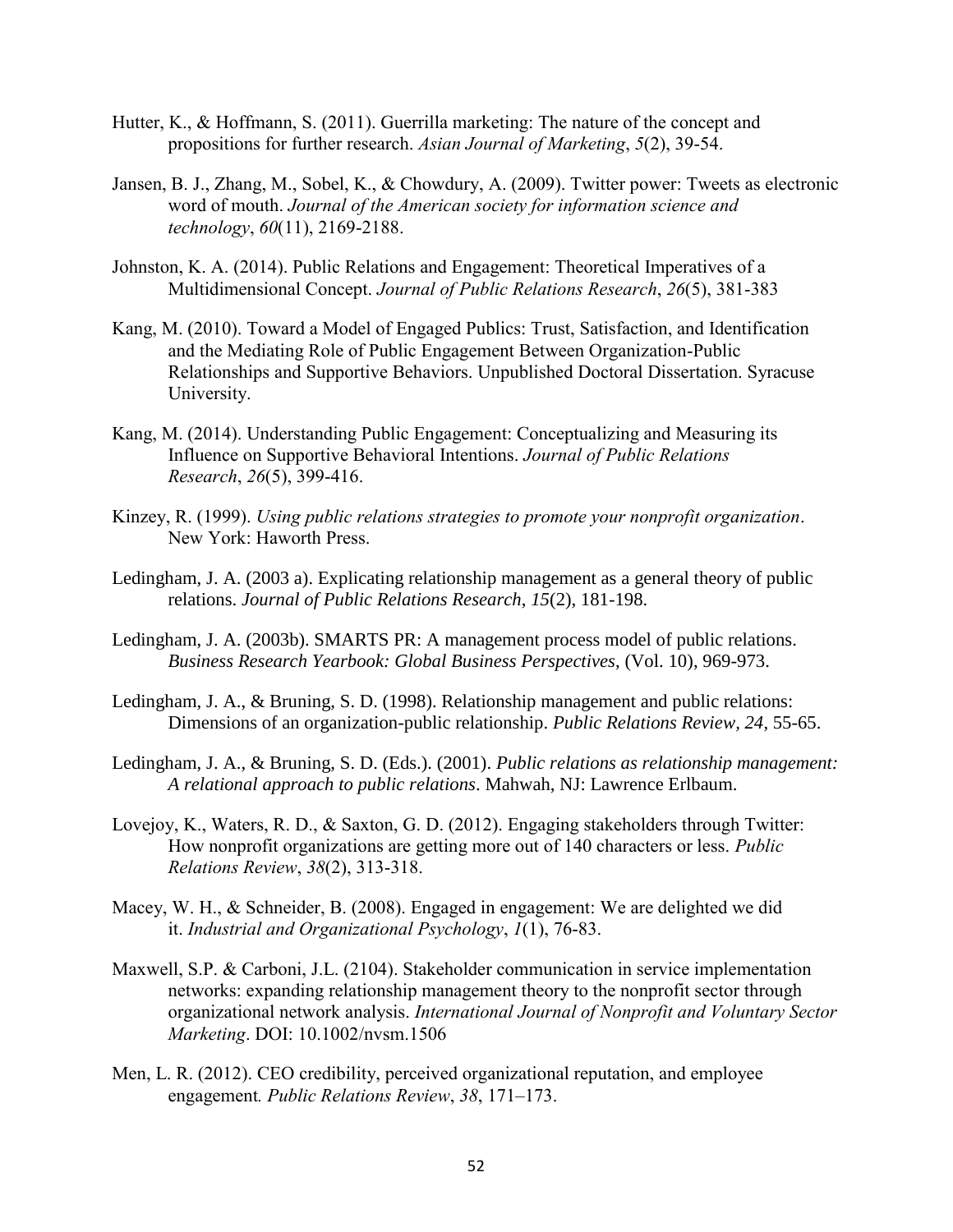- Men, L. R., & Tsai, W. H. S. (2013). Beyond liking or following: Understanding public engagement on social networking sites in China. *Public Relations Review*, *39*(1), 13-22.
- Mergel, I. & Greeves, B (2013). Social media in the public sector field guide: *Designing and implementing strategies and policies*. San Francisco, CA: Jossey-Bass.
- Meyer, J. P., & Allen, N. J. (1991). A three-component conceptualization of organizational commitment. *Human resource management review*, *1*(1), 61-89.
- National Center for Charitable Statistics. (2012). Quick Facts About Nonprofits. (n.d.). Retrieved May 14, 2015, from<http://nccs.urban.org/statistics/quickfacts.cfm>
- Ranaweera, C., & Prabhu, J. (2003). On the relative importance of customer satisfaction and trust as determinants of customer retention and positive word of mouth. *Journal of Targeting, Measurement and Analysis for marketing*, *12*(1), 82-90.
- Ribbink, D., Van Riel, A. C., Liljander, V., & Streukens, S. (2004). Comfort your online customer: quality, trust and loyalty on the internet. *Managing Service Quality: An International Journal*, *14*(6), 446-456.
- Ruck, K., & Welch, M. (2012). Valuing internal communication; management and employee perspectives. *Public Relations Review*, *38*(2), 294-302.
- Scholz, L. B. (2001). Case Study B Across the Private Policymaking Process: The Case of the American Symphony Orchestra League and Americanizing the American Orchestra. *The Journal of Arts Management, Law, and Society*,*31*(2), 137-148.
- Simply Measured (2014). The complete guide to Facebook analytics: How to analyze the metrics that matter.
- Slater, M. D., Chipman, H., Auld, G., Keefe, T., & Kendall, P. (1992). Information processing and situational theory: A cognitive response analysis. *Journal of Public Relations Research*, *4*, 189–203.
- Sprott, D., Czellar, S., & Spangenberg, E. (2009). The importance of a general measure of brand engagement on market behavior: Development and validation of a scale. *Journal of Marketing Research*, *46*(1), 92-104.
- Stacks, D. W. (2010). *Primer of public relations research*. Guilford Press.
- Taylor, M., & Kent, M. L. (2014). Dialogic engagement: Clarifying foundational concepts. *Journal of Public Relations Research*, *26*(5), 384-398.
- Taylor, M., Vasquez, G. M., & Doorley, J. (2003). Merck and AIDS activists: Engagement as a framework for extending issues management. *Public Relations Review*, *29*(3), 257-270.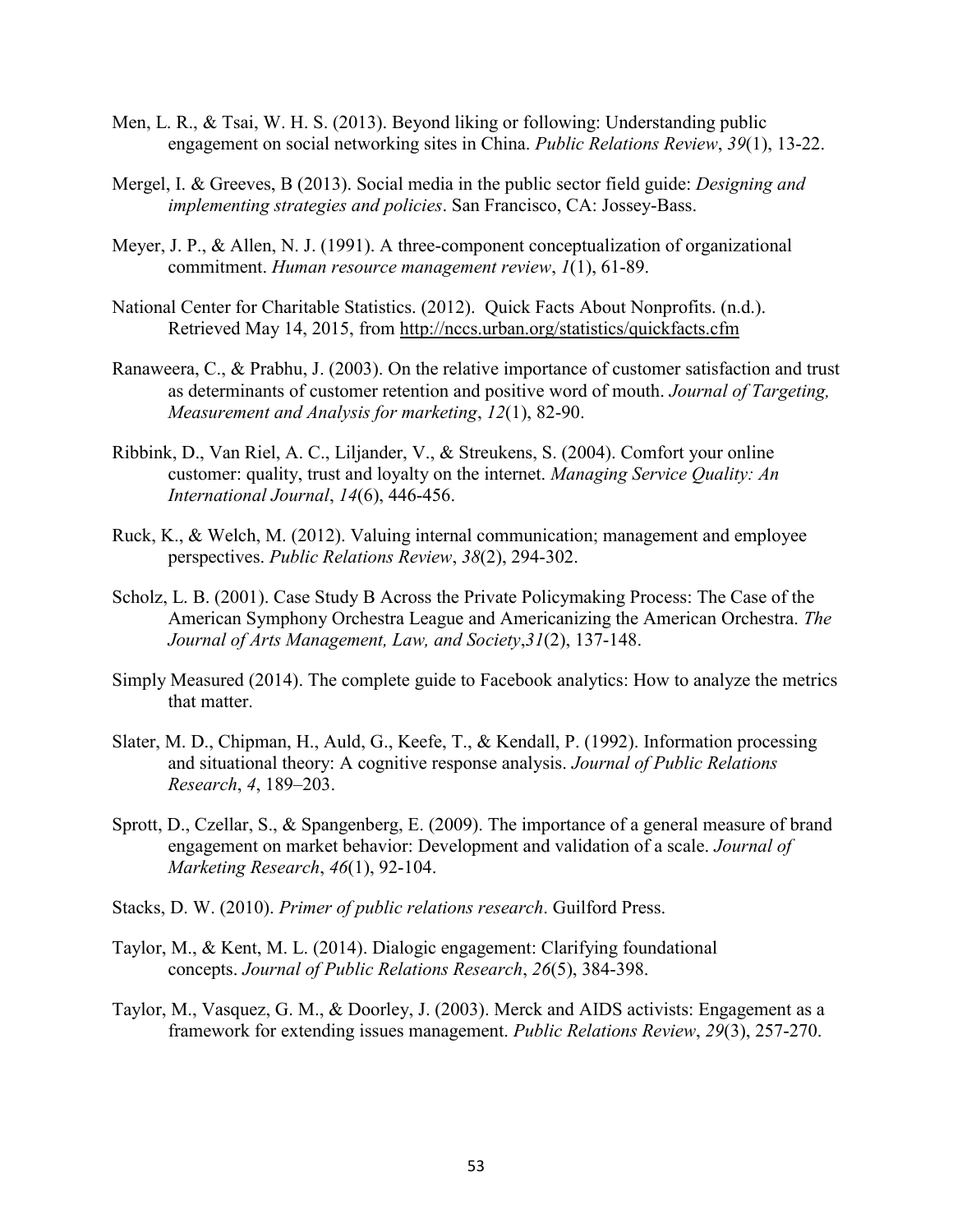- The American Symphony Orchestra League. (1992). Across the private policymaking process: The case of the American Symphony Orchestra League and Americanizing the American **Orchestra**
- The American Symphony Orchestra League. (1993). Americanizing the American Orchestra, Report of the National Task Force for the American Orchestra: An initiative for change. Washington, DC.
- Theaker, A. (2008). The public relations handbook. New York; London: Routledge.
- Trescott, J. (2010, January 21). The Nationals Arts Index, a new survey by Americans for the Arts, paints a troubling picture for arts organizations. *Washington Post*. Retrieved April 6, 2015, from http://www.washingtonpost.com/wpdyn/content/article/2010/01/20/AR2010012004537.html
- Trusov, M., Bucklin, R. E., & Pauwels, K. (2009). Effects of word-of-mouth versus traditional marketing: Findings from an internet social networking site. *Journal of marketing,* 7*3*(5), 90-102.
- Understanding customer engagement in services. Paper presented at ANZMAC 2006 Conference: Advancing Theory, Maintaining Relevance [online], Brisbane, Australia. Retrieved May 7, 2009, from http:// conferences.anzmac.org/ANZMAC2006/documents/Pattinson\_Paul.pdf
- Van Agtmael, A. (2007). *The emerging markets century: How a new breed of world-class companies is overtaking the world*. Simon and Schuster.
- Verčič, A. T., Verčič, D., & Sriramesh, K. (2012). Internal communication: Definition, parameters, and the future. *Public relations review*, *38*(2), 223-230.
- Wang, J., & Chaudhri, V. (2009). Corporate social responsibility engagement and communication by Chinese companies. *Public Relations Review*, *35*(3), 247-250.
- Welch, M. (2012). Appropriateness and acceptability: Employee perspectives of internal communication. *Public Relations Review*, *38*(2), 246-254.
- White, C. (1998). The Handbook of Strategic Public Relations & Integrated Communications. *Journalism & Mass Communication Educator*, *52*(4), 87.
- Wigley, S., & Lewis, B. K. (2012). Rules of engagement: Practice what you tweet. *Public Relations Review*, *38*(1), 165-167.
- Yang, S. U., & Grunig, J. E. (2005). Decomposing organizational reputation: The effects of organization-public relationship outcomes on cognitive representations of organizations and evaluations of organizational performance. *Journal of Communication Management*, *9*(4), 305-325.
- Yang, S. U., & Kang, M. (2009). Measuring blog engagement: Testing a four-dimensional

scale. *Public Relations Review*, *35*(3), 323-324.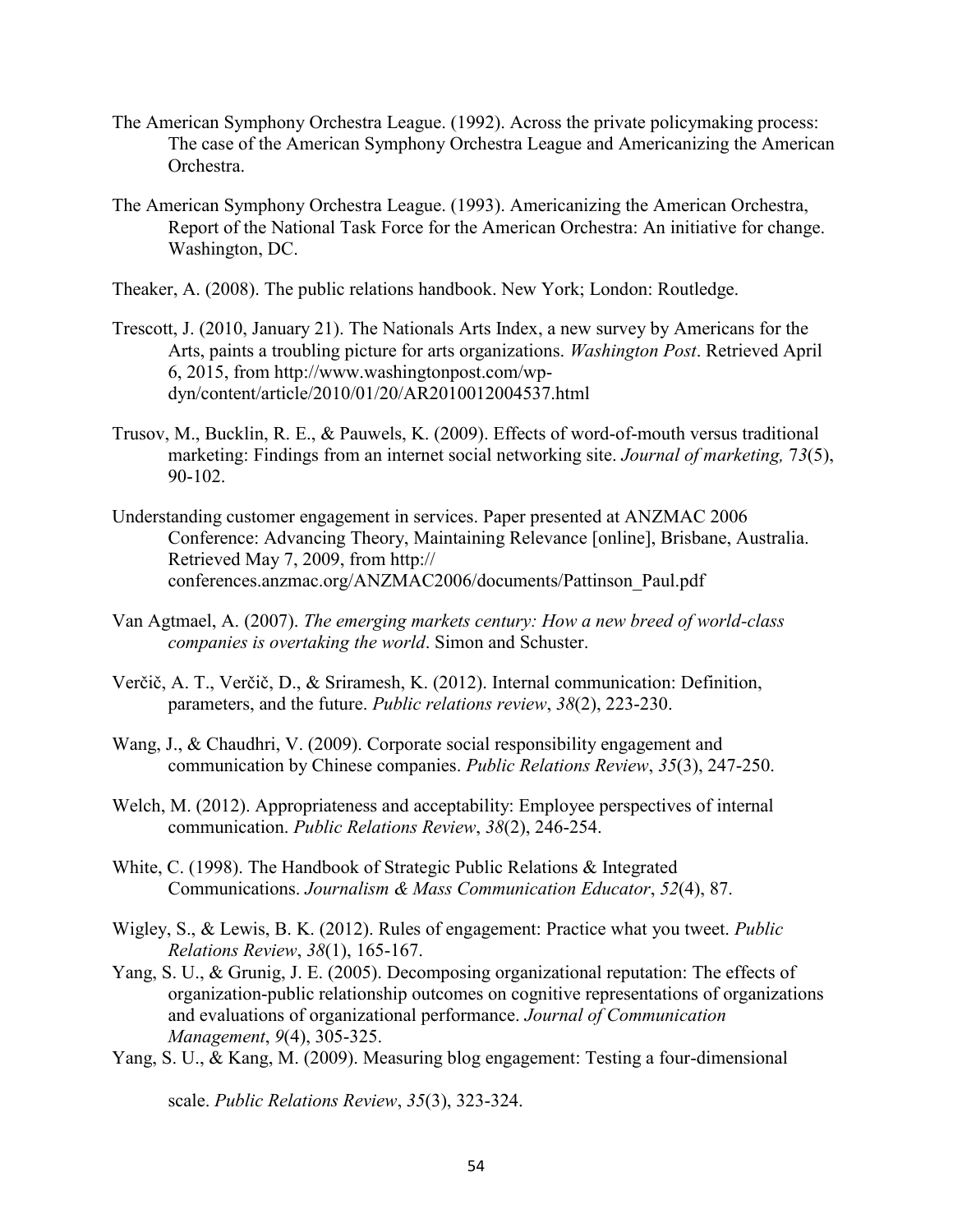## **APPENDIX A: SURVEY**

## **Q1. What is the nature of your relationship with Muncie Symphony Orchestra (MSO)? Please select all choices that apply.**

- As a current/continuing patron
- As a single-time patron
- As a past patron
- As a past donor
- MSO Musician
- MSO staff
- None of the above
- Other: Please describe your relationship with the MSO

### **Q2. How long have you supported MSO as a patron or/and a donor?**

- More than 10 years
- $\bullet$  5 years
- $\bullet$  4 years
- 3 years
- $\bullet$  2 years
- $\bullet$  1 year
- Other

**Q3. Instruction: The purpose of the following questions is to assess your relationships with MSO. For each item, please select an option ("Strongly Disagree" to "Strongly Agree") that best represents the extent to which you believe each item describes the MSO. Check only one answer per question.**

**Scale:** 

- $1 =$  Strongly disagree
- $2 = Disagree$
- $3 =$  Somewhat disagree
- $4 =$ Neutral
- $5 =$  Somewhat agree
- $6 = \text{Agree}$
- $7 =$ Strongly agree
	- 1. I feel emotionally attached to this organization.
	- 2. I do feel like a part of the family with this organization.
	- 3. I do feel a strong sense of belonging to this organization.
	- 4. I am interested in this organization's activities.
	- 5. I am attentive to this organization's activities.
	- 6. I am excited about this organization.
	- 7. I am enthusiastic about this organization.
	- 8. I am proud of this organization.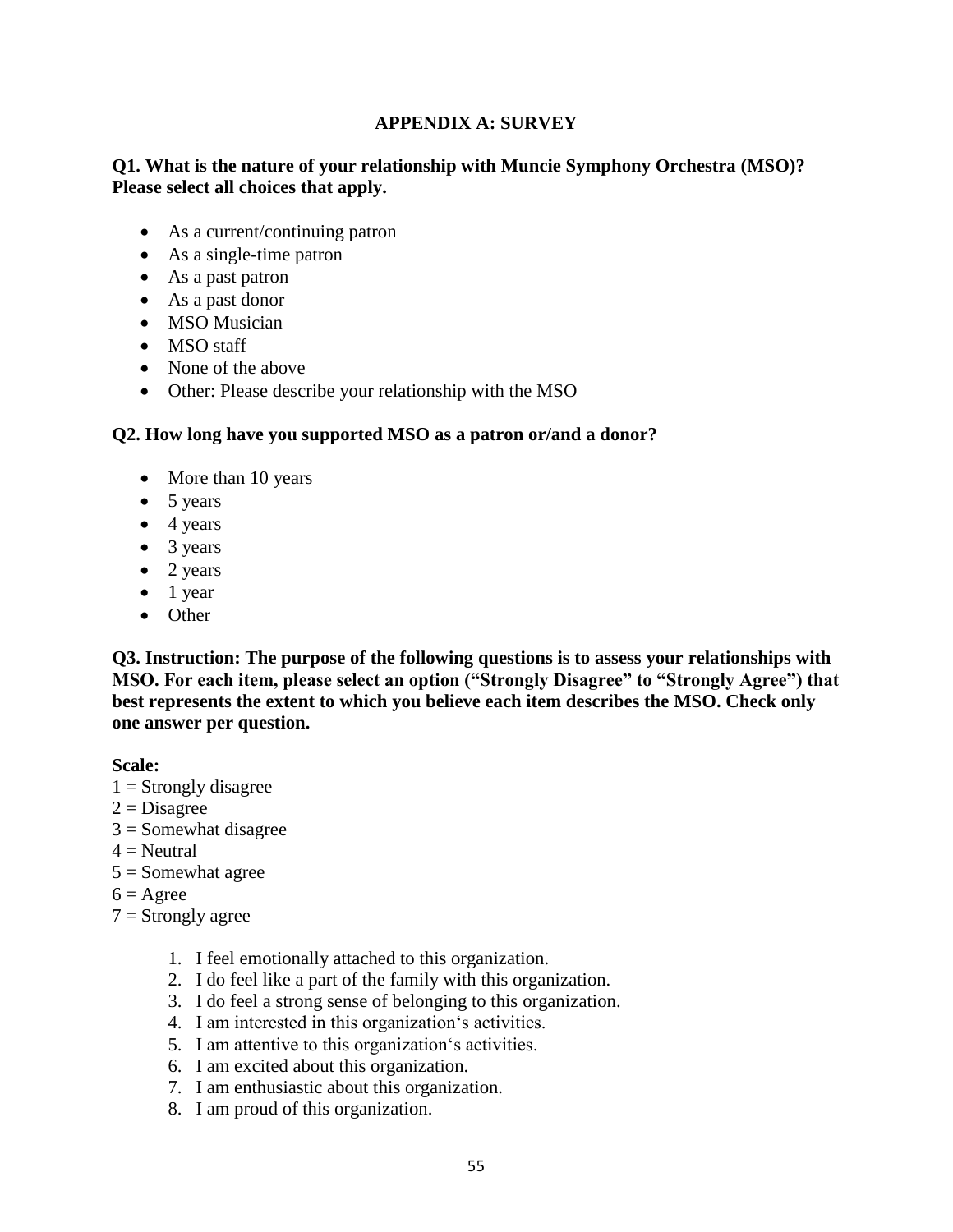- 9. I believe I can make differences in what happens in this organization.
- 10. I am determined to be involved for the development of this organization.
- 11. I believe I have a great deal of control over the decision-making process of this organization.
- 12. I am confident about my abilities to improve the organization.
- 13. I believe I can collaborate with this organization as a valuable partner.

**Q4. Instruction: The purpose of the following questions is to assess your relationships with MSO. For each item, please select an option ("Strongly Disagree" to "Strongly Agree") that best represents the extent to which you believe each item describes the MSO. Check only one answer per question.**

### **Scale:**

- $1 =$  Strongly disagree
- $2 = Disagree$
- $3 =$  Somewhat disagree
- $4 =$ Neutral
- $5 =$ Somewhat agree
- $6 = \text{Agree}$
- $7 =$ Strongly agree

## **Item:**

- 1. I would encourage friends to attend performances from this organization.
- 2. I would encourage family members or relatives to attend performances from this organization.
- 3. I would recommend this organization to someone who asked my advice.
- 4. I would say positive things about this organization and its services to other people.
- 5. I consider this organization is my first choice to attend performances.
- 6. I will attend more performances from this organization in the next few years.
- 7. I will continue to attend performances at this organization if its prices increase somewhat.
- 8. I will continue to attend performances at this organization even if I experience a few problems with this organization's service.

**Q5. Instruction: The purpose of the following questions is to assess your relationships with MSO. For each item, please select an option ("Strongly Disagree" to "Strongly Agree") that best represents the extent to which you believe each item describes the MSO. Check only one answer per question.**

### **Scale:**

- $1 =$  Strongly disagree
- $2 = Disagree$
- 3 = Somewhat disagree
- $4 =$ Neutral
- $5 =$  Somewhat agree
- $6 = \text{Agree}$
- $7 =$ Strongly agree

**Item:**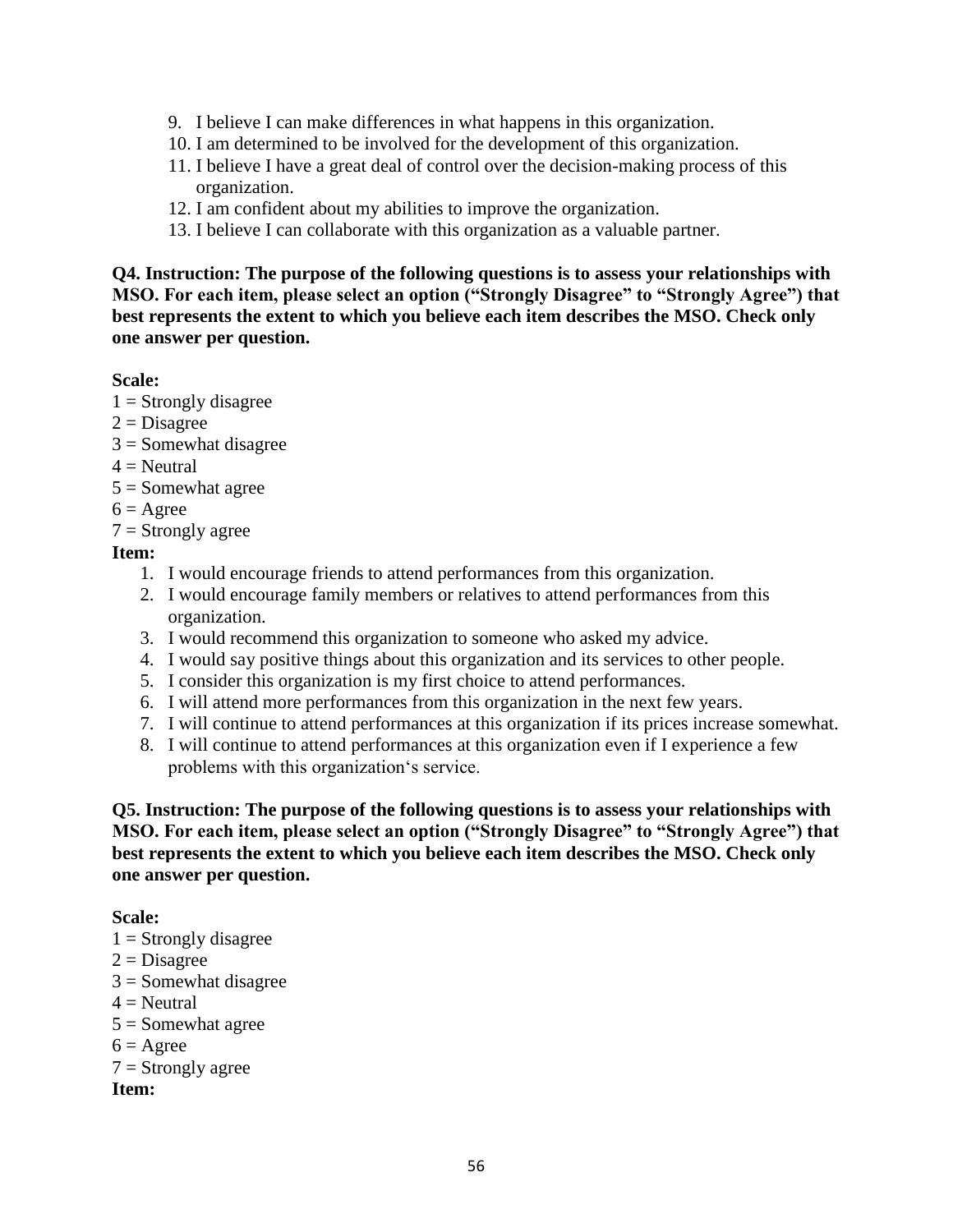- 1. This organization treats me as a patron fairly.
- 2. Whenever this organization makes an important decision, I know it will be concerned about me as a patron.
- 3. Sound principles seem to guide this organization's behavior.
- 4. This organization does not mislead me as a patron.
- 5. I feel very confident about this organization's service quality.
- 6. This organization has the ability to accomplish what it says it will do.
- 7. This organization is known to be successful at the things it tries to do.
- 8. This organization is competent in fulfilling patrons' expectations.
- 9. Generally speaking, I am very pleased with the relationship this organization has established with me as a patron.
- 10. I am very satisfied with this organization.
- 11. I am delighted with this organization.

**Q6. Instruction: The purpose of the following questions is to assess your relationships with MSO. For each item, please select an option ("Strongly Disagree" to "Strongly Agree") that best represents the extent to which you believe each item describes the MSO. Check only one answer per question.**

### **Scale:**

- $1 =$ Strongly disagree
- $2 = Disagree$
- $3 =$ Somewhat disagree
- $4$  = Neutral
- $5 =$ Somewhat agree
- $6 = \text{Agree}$
- $7 =$ Strongly agree

## **Item:**

- 1. This organization reflects my personal values.
- 2. I can identify with this organization.
- 3. I feel a personal connection to this organization.
- 4. I (can) use this organization to communicate who I am to other people.
- 5. I think this organization (could) help(s) me become the type of person I want to be.
- 6. This organization suits me well.

### **Q7. What is your gender?**

- Male
- Female

### **Q8. What age range applies to you?**

- 25 and under
- $26 to 35$
- $36 to 45$
- $-46$  to 55
- $\bullet$  56 and 64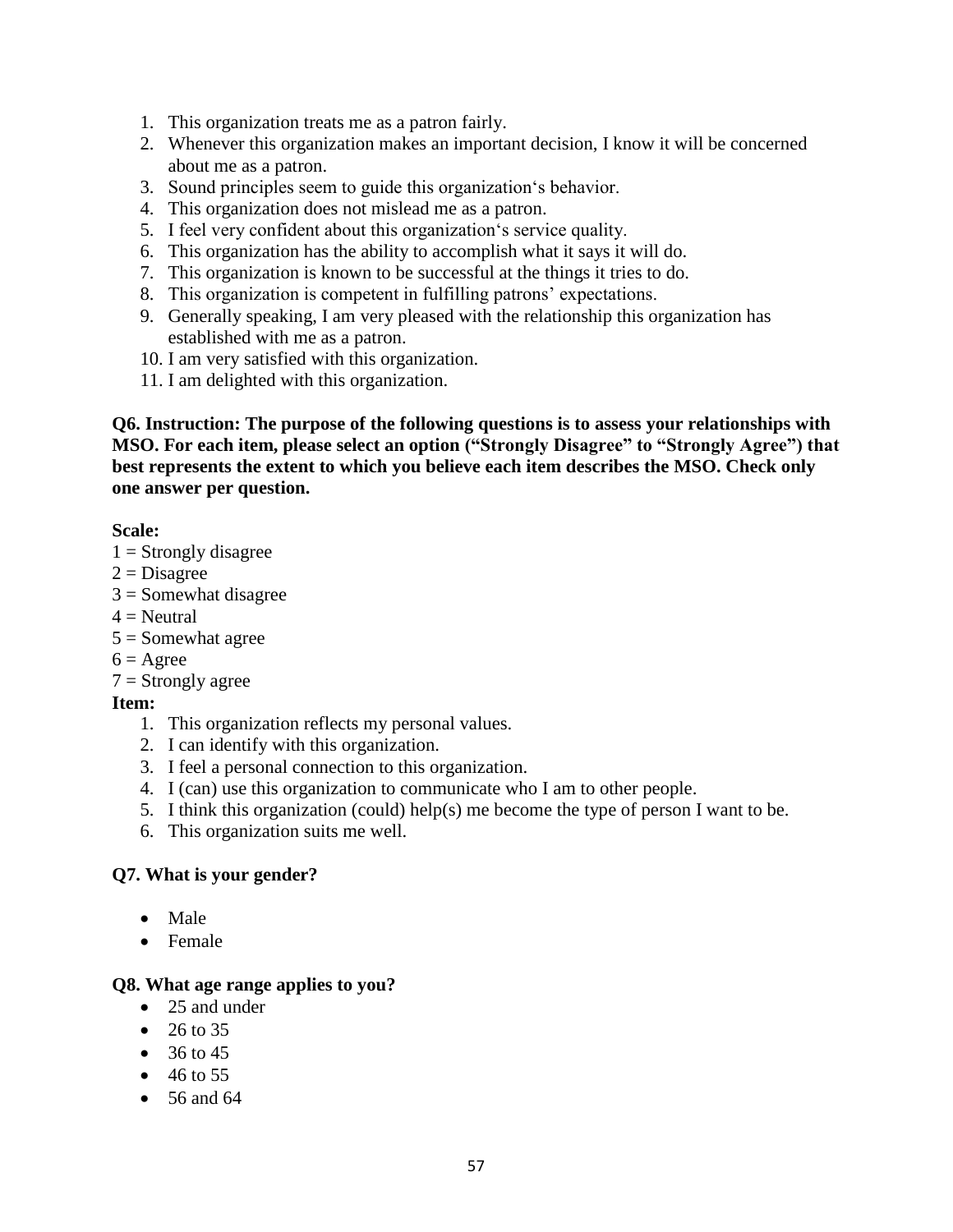• 65 and over

## **Q9. Which of the following terms do you use to classify your racial identity?**

- African American
- White
- Asian
- Hispanic/Latino
- Native American
- Bi-racial/Multi-racial
- Other

## **Q10. What is the highest level of education you have completed?**

- Incomplete
- High school or G.E.D
- Some College
- Associate Degree
- BA/BS
- MA/MS
- $\bullet$  JD
- Ph.D
- Ed.D
- Other

## **Q11. What is your household income level?**

- $0-$ \$24,999
- $\bullet$  \$25,000-\$49,999
- $\bullet$  \$50,000-\$74,999
- $\bullet$  \$75,000-\$99,999
- $\bullet$  \$100,000-\$149,999
- $\bullet$  \$150,000-\$199,999
- $\bullet$  \$200,000 and above

## **Q12. What is your marital status?**

- Single
- Married
- Widowed
- Other

## **Q13. How many children do you have?**

• None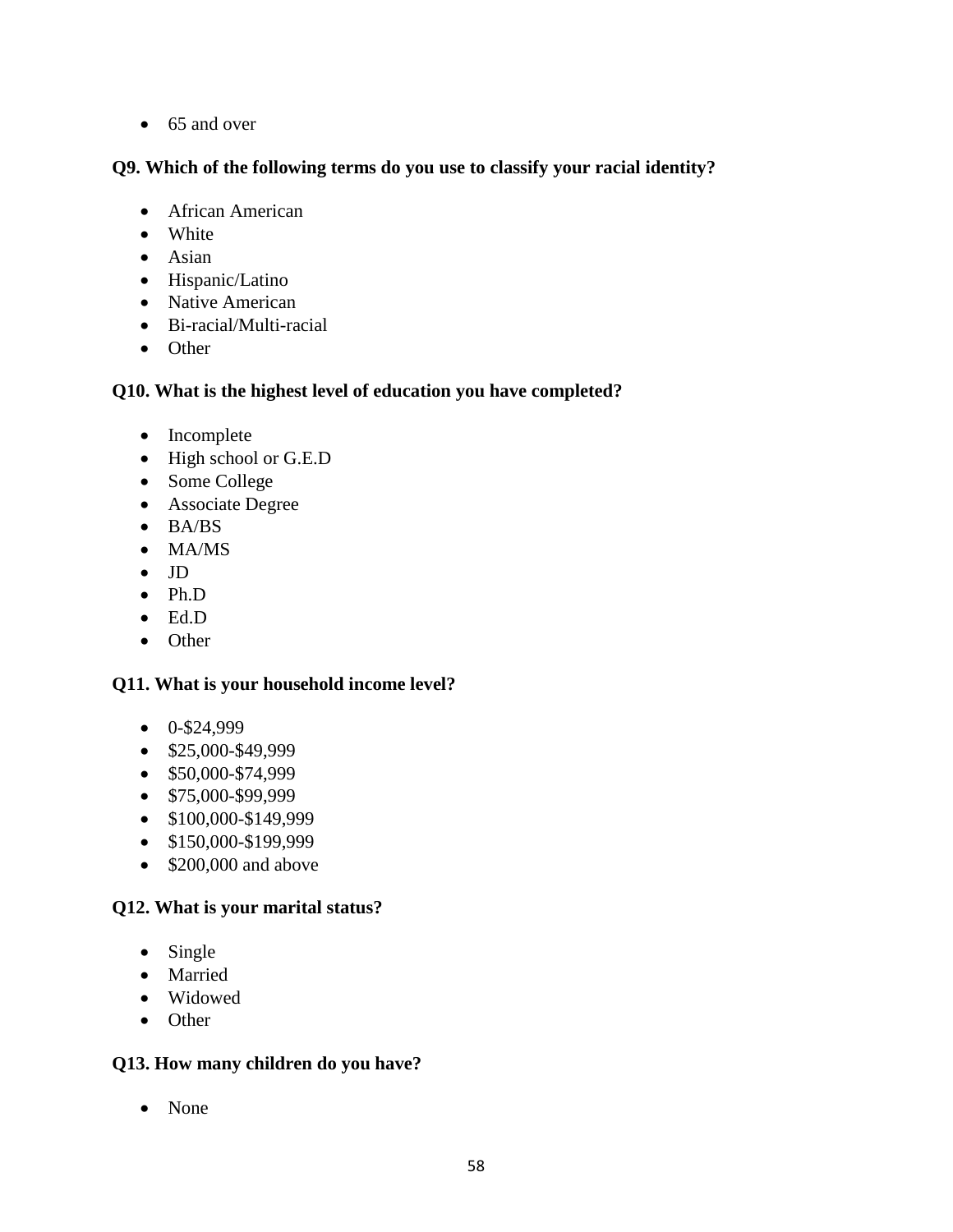- $\bullet$  1
- 2
- $\bullet$  3
- $\bullet$  4 or more

**Q14. Which form of media do you use most often to get information for recreational/entertainment activities? Please check all that apply.**

- Television
- Radio
- Newspaper
- Magazine
- Internet
- Direct mail
- Promotional e-mail
- Electronic newsletter
- Company website
- Word-of-mouth from friends and family
- Social media (Twitter, Facebook, blog, etc.)
- Street advertisement (billboard, poster, etc.)
- Mobile Devices (Smartphone, tablet, ect.)
- Other (please specify)

**Q15. If you have any further suggestion to enhance patrons' engagement with MSO, please let us know your opinion.**

**This is the end of the survey. Thanks for your participation. To exit the survey, please click "Done".**